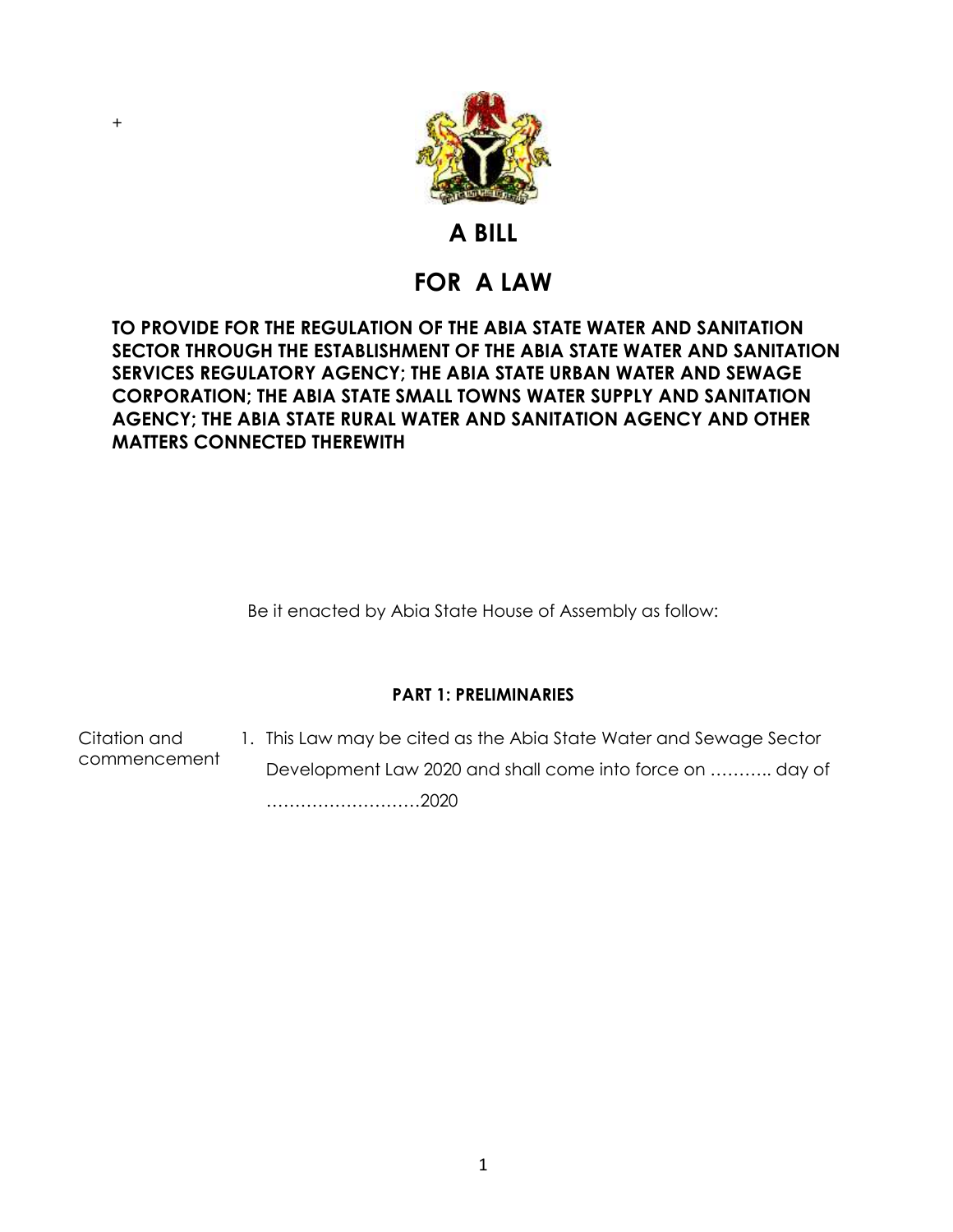### *Interpretation 2*

In this Law, unless the context otherwise requires: -

**"Abstraction"** in relation to water contained in any source of supply, means the doing of anything whereby any of that water is removed from source of supply, whether temporally or permanently, including anything whereby the water is so removed for the purpose of being transferred to another source of supply and "abstraction" shall be construed accordingly.

**"Appropriate Local Government"** means any Local Government Council having jurisdiction over a specified area for the purpose of this Law.

**"Area office"** means office of the Corporation in any of the Local Government Headquarters in the State.

"**ABSTOWASSA**" means ABIA State Small Towns Water Supply and Sanitation Agency

**"Authorized officer"** means any member of staff of the Corporation duly authorized in writing to act on its behalf.

**"Basic Water Supply"** means the prescribed minimum standard of water supply services necessary for the reliable supply of a sufficient quantity and equality of water to households, including informal households, to support life and hygiene, as specified from time to time by the Ministry responsible for water and sanitation services.

**"Board"** means the Governing Board of the Corporation or ABSTOWASSA or The Regulatory Agency.

**"Chairperson"** means the Chairperson of the Governing Board.

**"Contravention"** means failure to comply.

**"Corporation"** means the Abia State Urban Water Supply and Sewage Corporation.

**"Distribution system"** means any operator's network or mains, pipes, pumping stations and service reservoirs through which water is conveyed to Customers.

**"Domestic supply"** means water from any waterworks used in any household for drinking washing, cooking, or for baths or any other purpose of domestic life.

**"Essential service"** includes hospitals, fire services, orphanages, public schools and other Consumers as may be prescribed by the Ministry.

**"Emergency Situation"** means any situation declared as such by the Governor or the Ministry.

**"Financial year"** means the period prescribed as such in the financial regulations and Laws of the State.

**"Fire Authority"** means any Authority of body of fireman duly constituted, organized or established under any enactment or Law by the Federal, State or local Government.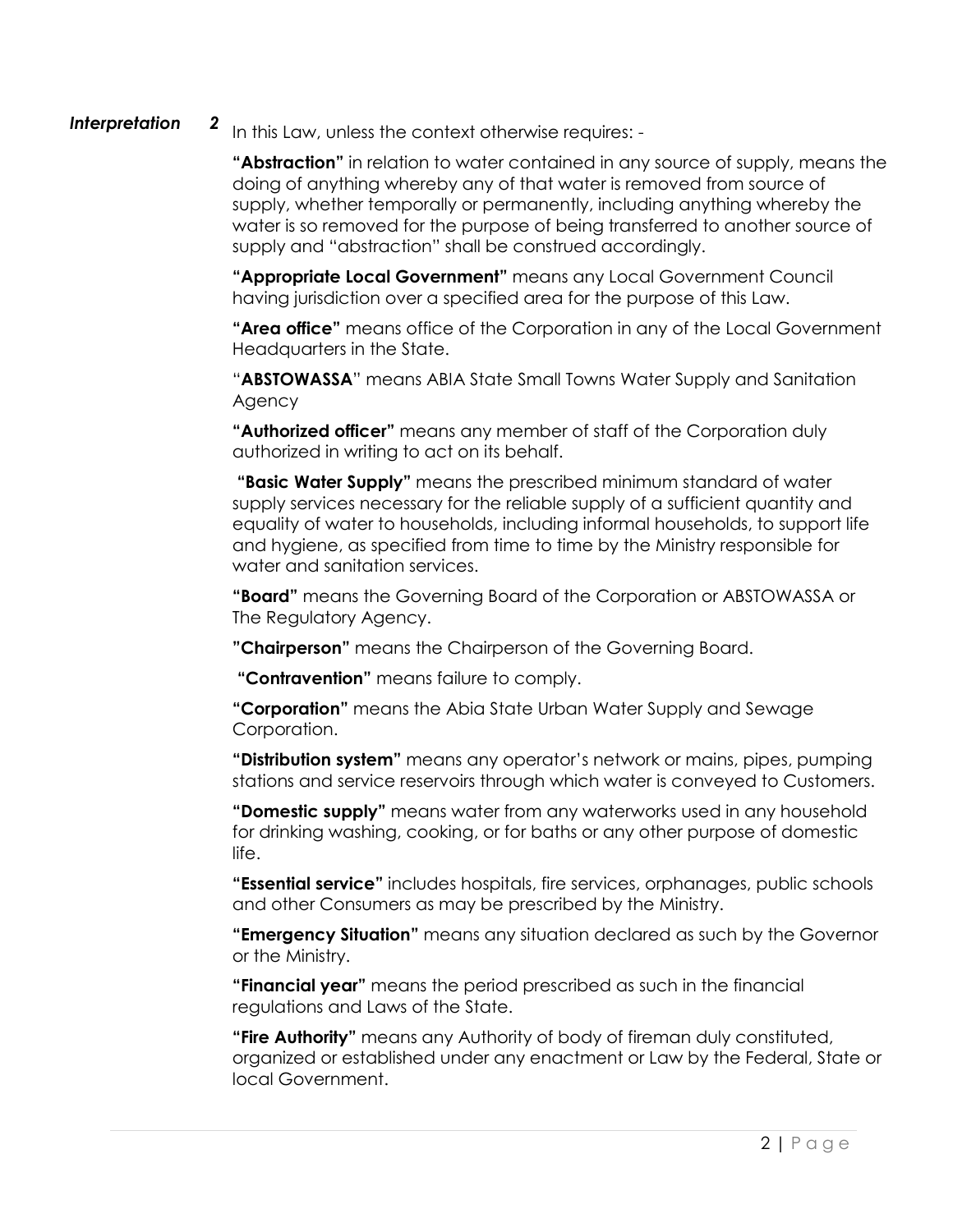**"Functions"** includes objectives, powers and duties.

**"Gazette"** means the official gazette of the Abia State Government.

**"Governor"** means the Governor of Abia State.

**"Information"** includes anything contained in any record, estimate.

**"Leakage"** means the loss of water from the water service provider distribution system or from parts of service pipes for which Customers are responsible.

**"License/permit"** means the certification to be issued by the Ministry or the Regulatory Agency as appropriate, stating the information that may be required as the Ministry or the Corporation shall determine.

**"Manhole"** means any chamber constructed on a closed drain so as to provide access thereto for inspection and cleaning.

**"Meter"** includes any appliance used for the measuring and ascertaining or regulating the volume of water taken, used or discharged from any waterworks by means of any service, as well as any orifice or gauge or appliances used in estimating the flow of water in or from any parts of any waterworks.

**"Metered supply"** means the supply of water by means of a service where the water supply is measured by meter.

**"Member"** means a Member of the Governing Board of the Corporation and shall include the Chairperson.

**"Ministry"** means the Ministry responsible for Water Resources.

**" Occupier"** in the relation to premises means the person in occupation of the whole or of any part of such premises.

**"Owner"** includes the person for the time being receiving the rent of the tenement in respect of which the water is used whether on his own account or as agent or trustee of any other person or who would receive the rent if such tenement were to be let to a tenant and includes the holder of a tenement from the Governor whether under lease, license or otherwise.

**"Person"** means an individual, corporate entity, limited liability company partnership duly registered under the Companies and Allied Matters Act, or a natural person as defined under the Interpretation Act.

**"Pollution"** means the man-made or man-induced alternation of the chemical, physical, biological, and radiology integrity of water"

**"Premises"** means land with buildings or a distinct or separate holding or tenancy or any wharf or pier, or any tract of land used for any purpose.

**"Prescribed"** means prescribed by this Law or any Regulation made hereto.

**"Private Sector Participant (PSP)"** means a corporate entity, limited liability company, partnership or individual that provides any services or undertakes any activity in Abia State urban water and sewage Service sector either by agreement or License, who had not been prohibited from undertaking such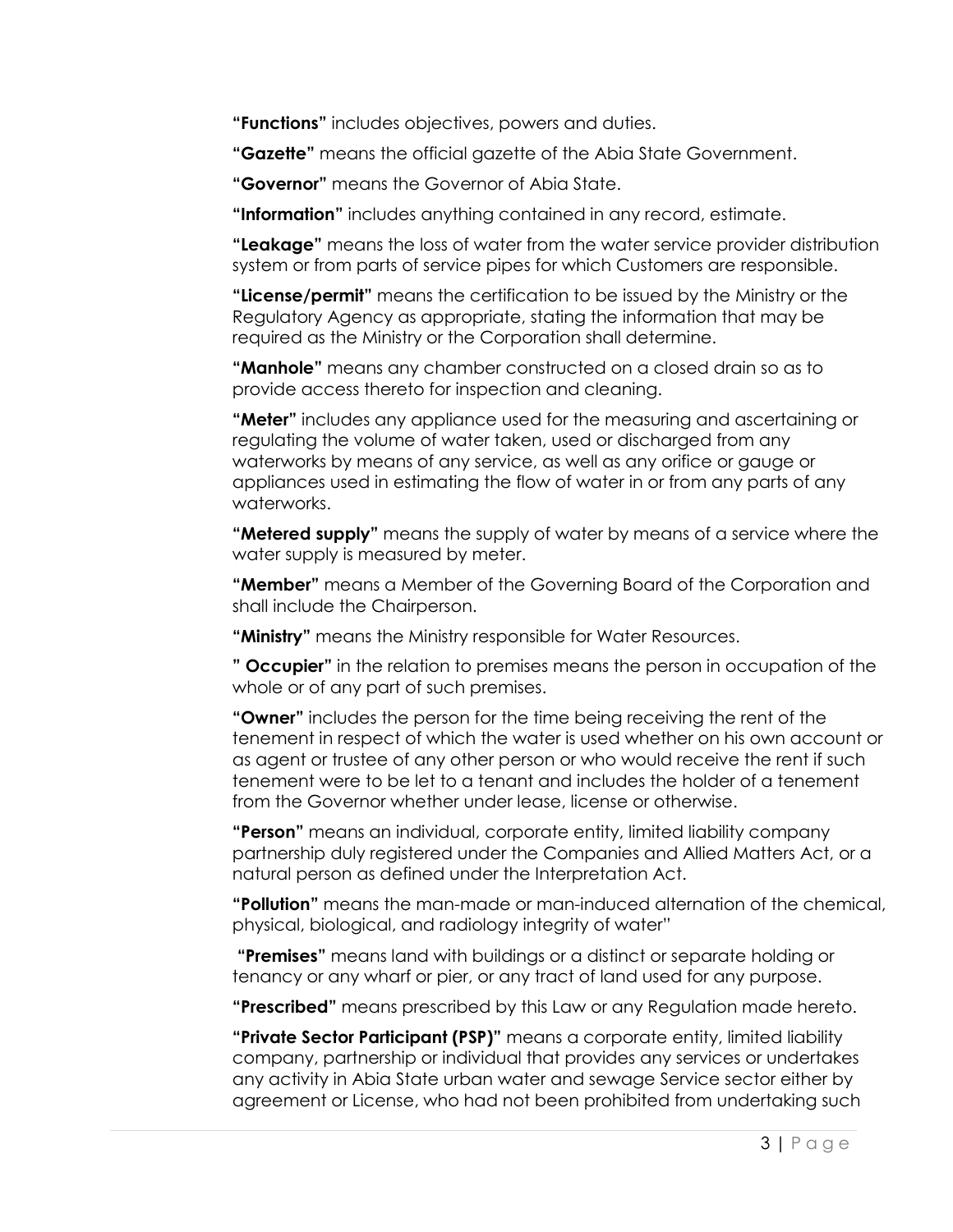activity by Regulations prescribed by the Ministry.

**"Public Fountain"** means any fountain, stand-pipe, valve, tap, or appliance used or intended to be used for or in connection with the supply of water to the public from any waterworks, and vested in or erected or hereafter to be erected by the Board and which is the property of the Board.

**"Records"** include computer records and other records kept otherwise than in a document.

**"Relevant State Ministry"** means the relevant Ministry of the State including the Ministry responsible for Water Resources, Health, Environment, or another ministry as applicable.

"**RUWASSA**" means Abia State Rural Water Supply and Sanitation Agency.

**"Semi-Urban areas"** means the areas listed in Schedule 2 of this Law.

**"Services Provider"** means the Corporation and any other person who provides water and sewerage services to Consumers or other Water Services Providers with or without the responsibility to collect any Tariffs that may be due.

**"Small town"** means the areas listed in Schedule 2 of this Law

**"State"** means Abia state of Nigeria.

**"State Government"** means the Government of Abia State of Nigeria.

**"State Ministry"** means the Ministry established by the Abia State Government of Abia.

**"State Water Laws and Policies"** means this Law, all other relevant Laws, all Regulations including Orders and Guidelines issued by the Ministry responsible for Water Resources pursuant to this Law, and all water and sanitation policies in the State.

**"Street"** includes any square, court, highway, road, thoroughfare or public passage or place over which the public have a right of way.

**"Tariffs"** means the charge for Water supply Services and/ or water-related sanitation or wastewater Services set in accordance with this Law.

**"Tenement"** means land with building which is held or occupied as a distinct or separate holding or tenancy or any wharf or pier.

**"Treated Water"** means water treated for domestic purpose.

**"WASH"** means Water, Sanitation and Hygiene.

**"Water Services"** means the abstraction, conveyance, treatment and distribution of potable water; water intended to be converted to potable water or water for commercial use , where such water is provided to Consumers or other Water Services Providers, wastewater collection, treatment and disposal, and sanitation Services.

**"Water Quality Standard"** means the health, environment, and sanitation standard relating to the quality of drinking water consistent with the National Drinking Water Quality Standards developed by the Federal Ministry of Health and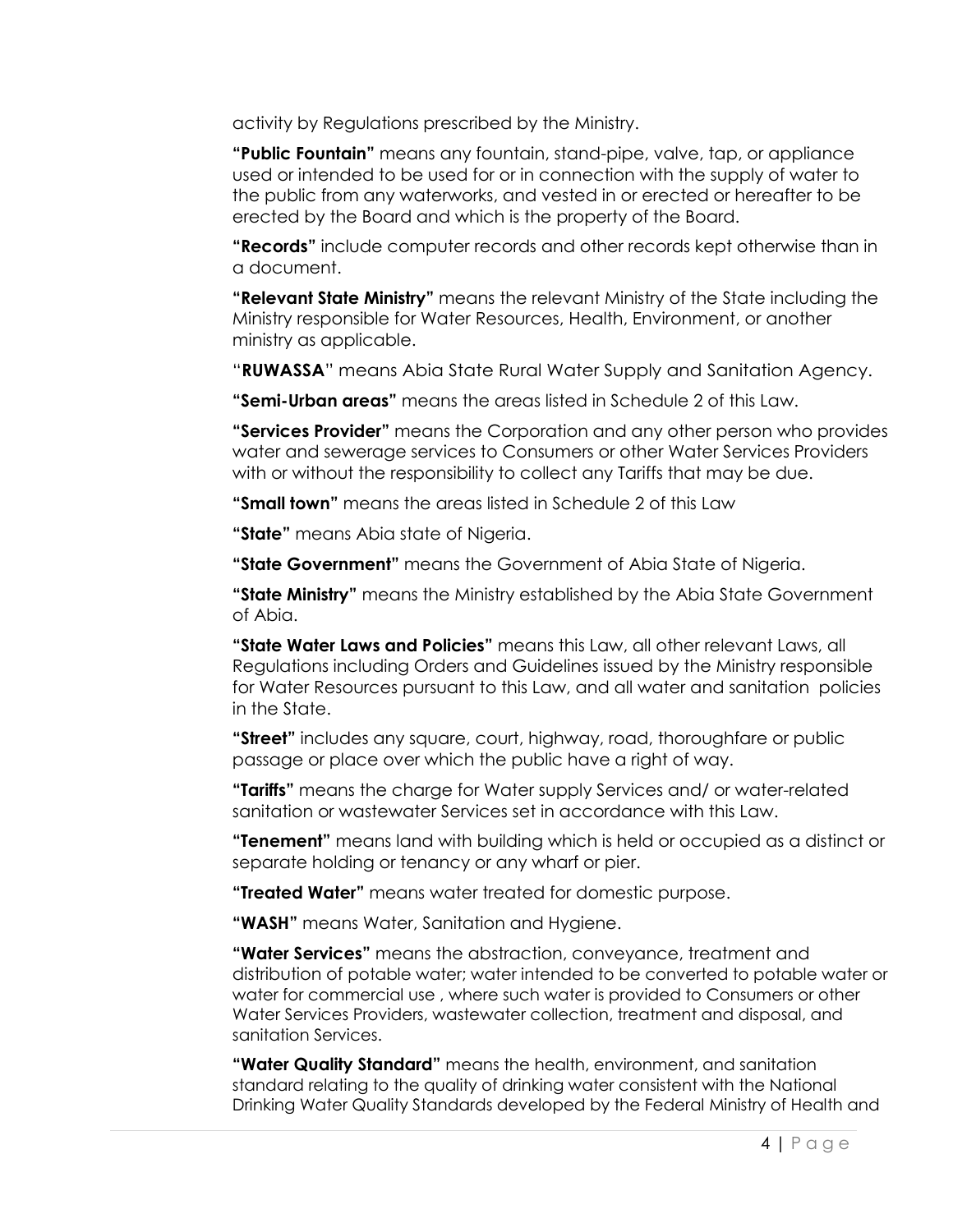the Standards organization of Abia State as may be amended from time to time.

**"Water-Works"** means a reservoir, dam, well, tank, pump house, borehole, pumping installation, purification work, sewerage treatment plant, conduit, aqueducts, main pipes, fountains used or constructed for the storage of water, sewers, access road, dedicated electric power supply, pipeline, meter, fitting or apparatus built, installed or used by the Corporation or a Water Services Provider to provide Water Services.

**"Water Services Provider Licenses"** means the license issued pursuant to the Law granting a person right to provide Water Services within a jurisdiction i.e., the geographic areas specified therein and shall include a license/ permit in accordance with Regulations or Guidance issued by the Ministry and the Regulation Agency.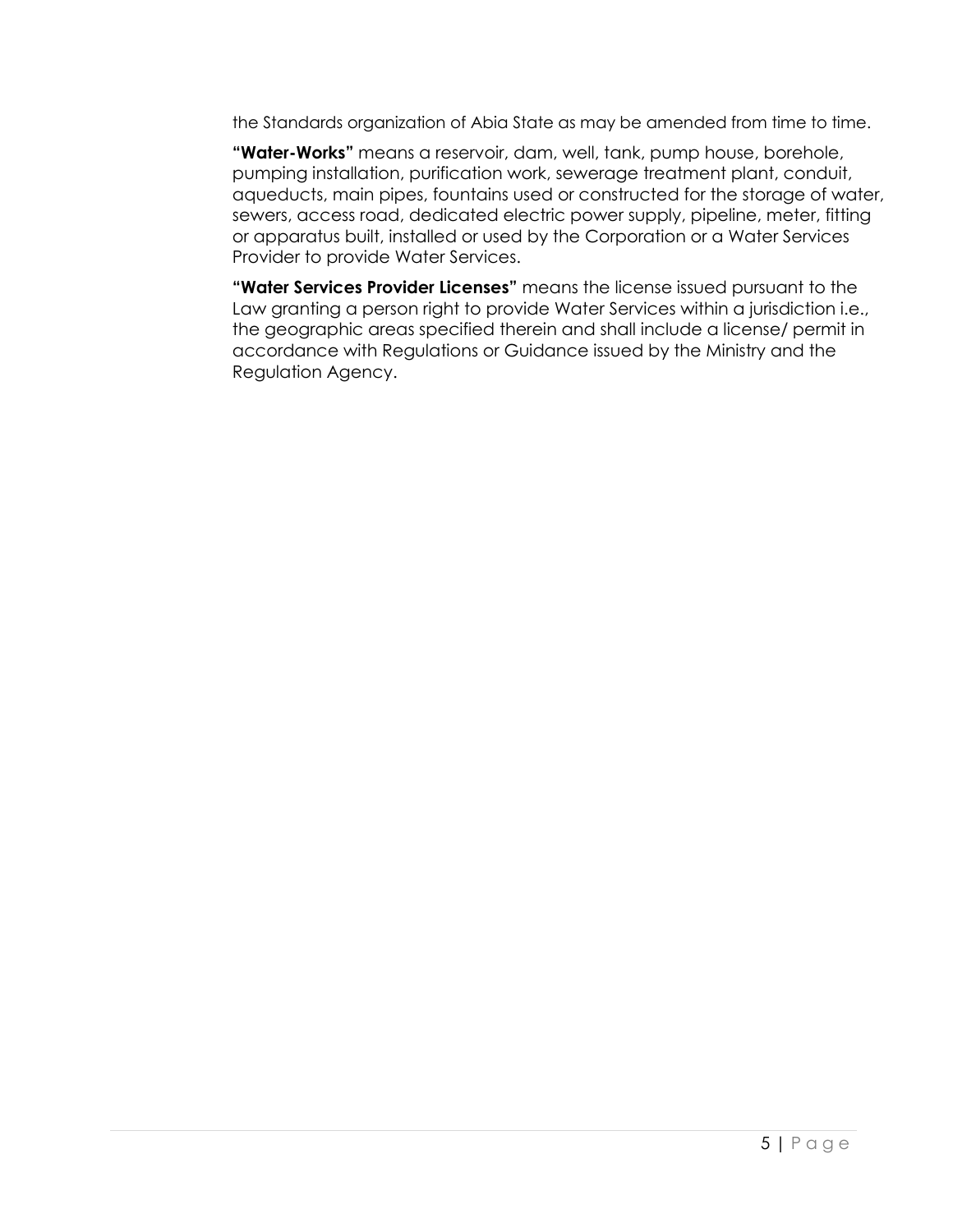- *Objectives of the Law*
- *3.* The general objectives of this Law are to:
	- (a) Promote the right of access to adequate and equitable sanitation, hygiene and basic water supply throughout the State;
	- (b) Improve access of all residents of the State to reliable, safe, potable water, effective sanitation and hygiene services and end open defecation;
	- (c) Support the recognition of water resources as an economic good while supporting both affordability and efficient delivery of such resources;
	- (d) Reduce the incidence of water related diseases and improve the quality of life;
	- (e) Set norms and standards for service provision in respect of water and sanitation services;
	- (f) Support the development of innovation solutions to water, sanitation and hygiene in the State;
	- (g) Provide a regulatory framework for water and sanitation services, institutions and agencies;
	- (h) Provide a legal framework and support for the state policy on water, sanitation and hygiene;
	- (i) Provide a coordination framework for interventions in water and sanitation delivery by relevant State agencies, and Local Governments, the private sector, development partners, non-governmental organizations and other entities;
	- (j) Support the development of low-cost sanitation technologies for the provision of household sanitation management;
	- (k) Support the payment of adequate tariffs for the purpose of equitable, effective and efficient service delivery;
	- (l) Simulate increased investment and funding in the sector;
	- (m)Provide an enabling environment for, and support private sector participation and investment in the water sector within the limits set out by this Law;
	- (n) Provide a framework for the regulation of private sector participation in water supply and sanitation, including through appropriate private public partnerships arrangements, procurement contracts, service and management contracts, lease agreements and other options as appropriate;
	- (o) Promote effectiveness and efficiency in service delivery;
	- (p) Promote accountability of water sanitation service providers;
	- (q) Promote reliability, financial sustainability and fiscal responsibility in the water, sanitation and hygiene sector;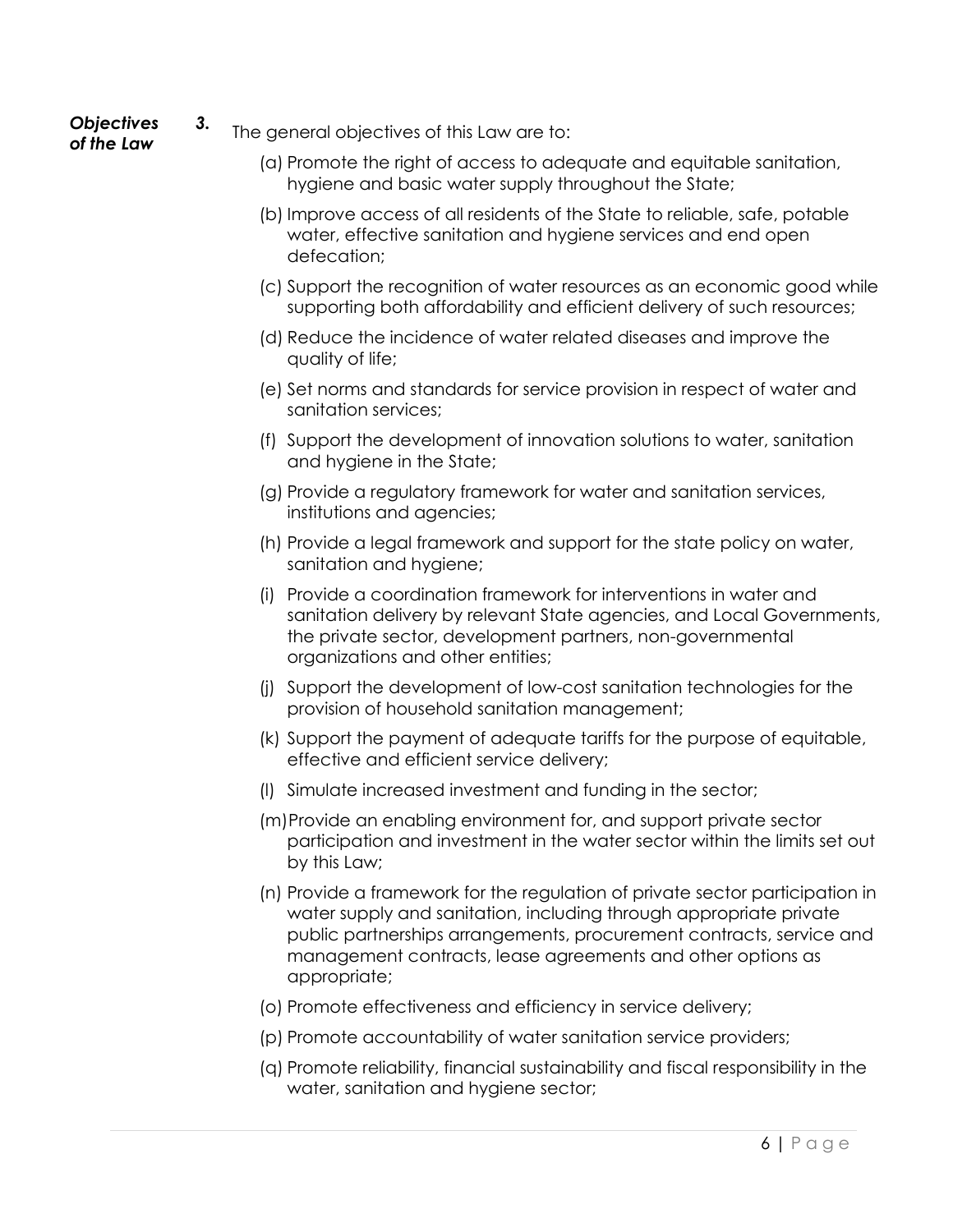- (r) Promote community involvement in the management of the sector;
- (s) Ensure effective private sector and civil society participation in planning, implementation and evaluation of water supply and sanitation service delivery;
- (t) Promote effective coordination of water resources planning with land use planning in line with the provisions of existing legal framework; and
- (u) Ensure government support for effective water, hygiene and sanitation arrangements.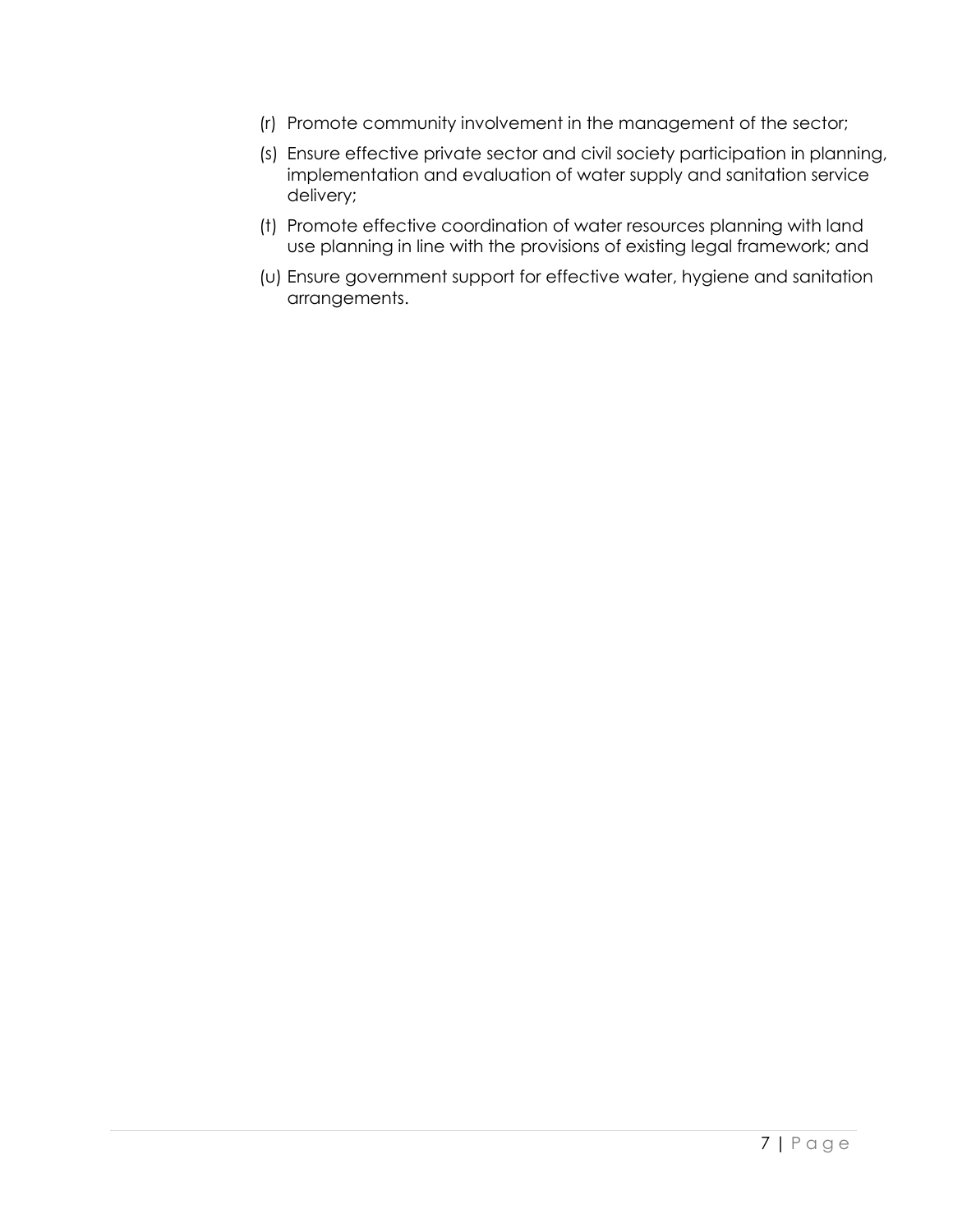# **Part II**

# **ESTABLISHMENT, COMPOSITION, OBJECTIVES, FUNCTIONS AND POWERS OF THE ABIA STATE WATER AND SANITATION SERVICES REGULATORY AGENCY**

| <b>Establishment of</b><br>the Regulatory<br>Agency                                                                                                     | 4. | (1) There is hereby established the Abia State Water and Sanitation<br>Services Regulatory Agency (hereinafter referred to as the Regulatory<br>Agency).                                                                                                                                                                                                                                                               |
|---------------------------------------------------------------------------------------------------------------------------------------------------------|----|------------------------------------------------------------------------------------------------------------------------------------------------------------------------------------------------------------------------------------------------------------------------------------------------------------------------------------------------------------------------------------------------------------------------|
|                                                                                                                                                         |    | (2) The Regulatory Agency shall be independent and operationally<br>autonomous in the discharge of its duties and performance of its<br>functions under this Law.                                                                                                                                                                                                                                                      |
|                                                                                                                                                         |    | (3) The Regulatory Agency shall be established in the Office of the<br>Governor of the State.                                                                                                                                                                                                                                                                                                                          |
| Objectives of the<br>Regulatory                                                                                                                         | 5. | The objectives of the Regulatory Agency shall be to:                                                                                                                                                                                                                                                                                                                                                                   |
| Agency                                                                                                                                                  |    | (1) Protect and promote the public interest as well as rights of citizens to<br>adequate and quality water and sanitation services;                                                                                                                                                                                                                                                                                    |
|                                                                                                                                                         |    | (2) Support the constitutional principle of the rule of law in service delivery<br>while facilitating access to justice by all parties involved in the water<br>and sanitation services value chain;                                                                                                                                                                                                                   |
|                                                                                                                                                         |    | (3) Protect and promote the interests of service providers and consumers<br>while encouraging competition in the provision of services;                                                                                                                                                                                                                                                                                |
|                                                                                                                                                         |    | (4) Serves as secretariat for performance contract review and monitoring<br>for water and sanitation service providers;                                                                                                                                                                                                                                                                                                |
|                                                                                                                                                         |    | (5) Ensure environmental health and safety compliance in service<br>provision by water and sanitation services providers.                                                                                                                                                                                                                                                                                              |
| <b>Establishment of</b><br>the Abia State<br><b>Water and</b><br><b>Sanitation</b><br><b>Services</b><br>Regulatory<br>Agency<br><b>Governing Board</b> | 6. | (1) There is hereby established for the Agency, a part-time Governing<br>Board to be known as the Abia State Water and Sanitation Services<br>Regulatory Agency Governing Board (hereinafter referred to as "The<br>Board")                                                                                                                                                                                            |
| <b>Composition of</b><br>the Board                                                                                                                      | 7. | The Board which shall be appointed by the Governor shall consist of:<br>(1)<br>(a) A Chairperson who shall be a holder of a Master's Degree as<br>minimum qualification, with over Fifteen (15) years experience in<br>Environment and Water, Economic, Law or other related<br>disciplines, and shall have held a senior management position in a<br>public or private establishment for a minimum of ten (10) years; |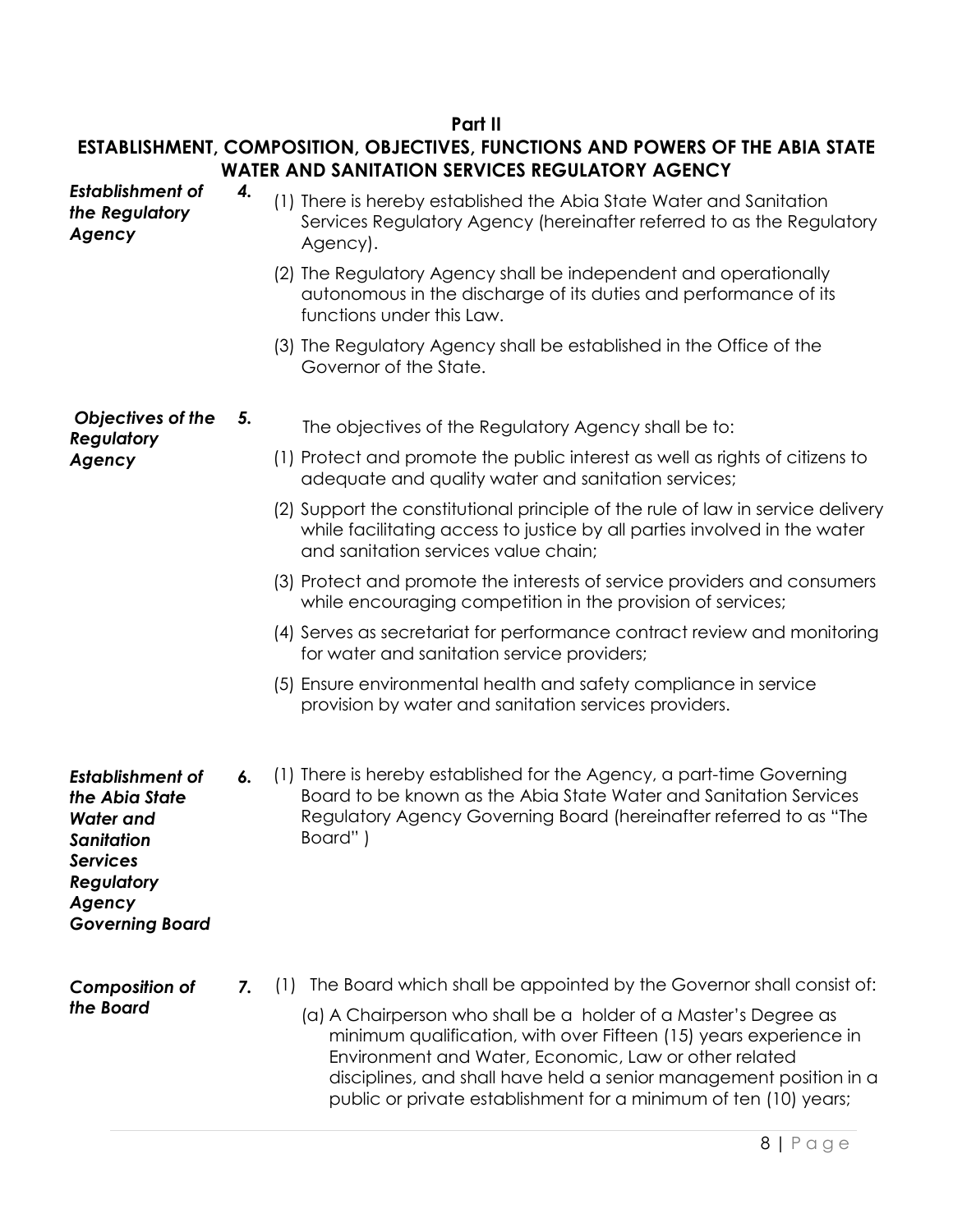|                                                          |    |       | (b) One nominee each from the following categories:                                                                                                                                                                |
|----------------------------------------------------------|----|-------|--------------------------------------------------------------------------------------------------------------------------------------------------------------------------------------------------------------------|
|                                                          |    |       | i. a Legal practitioner who must be a member of the Nigerian Bar<br>Association with a minimum of fifteen (15) years cognate post-<br>call experience;                                                             |
|                                                          |    | ii.   | a representative of Civil Society Organization working in the<br>WASH sector with a minimum of ten years cognate experience<br>in advocacy in the water, sanitation and hygiene sector of the<br>State;            |
|                                                          |    | iii.  | Chamber of Commerce, Industry Mines and Agriculture; and                                                                                                                                                           |
|                                                          |    |       | iv. State Chapter of the Nigerian Society of Engineers with a<br>minimum of 15 years cognate experience who shall be<br>registered with COREN;                                                                     |
|                                                          |    |       | v. a representative of the Ministry responsible for water resources;                                                                                                                                               |
|                                                          |    |       | vi. a representative of the Ministry of Environment;                                                                                                                                                               |
|                                                          |    |       | vii. a chartered accountant or an Economist with a minimum of<br>Fifteen (15) years cognate experience appointed by the<br>Governor.                                                                               |
|                                                          |    |       | (c) Each of these nominees shall possess at least a master's degree<br>with a minimum of ten (10) years of cognate experience at<br>senior management level in the public or private sector.                       |
| Tenure of the<br><b>Board</b>                            | 8  |       | (1) The Chairperson and members of the Board shall hold office for a term<br>of Five (5) years only and maybe eligible for reappointment for another<br>term of Five (5) years subject to the Governor's approval. |
| <b>Remuneration of</b><br><b>Board Members</b>           | 9. |       | (1) Remuneration and allowances of the Board members shall be paid<br>as determined by the Governor from time to time.                                                                                             |
| <b>Vacation of</b><br>office for Board<br><b>Members</b> | 10 |       | (1) Notwithstanding provisions of the section 8 of this Law, a member of<br>the Board shall vacate office and the office shall become vacant in<br>the following circumstances if;                                 |
|                                                          |    |       | (a) the person is convicted of any crime involving security of the state,<br>dishonesty or fraud or any other offence by a court of competent<br>jurisdiction; and has not been granted pardon;                    |
|                                                          |    | year; | (b) the person attends fewer than 75% of the Board's meetings in a                                                                                                                                                 |
|                                                          |    |       | (c) the person is barred from practicing his profession by any<br>professional body to which he belongs;                                                                                                           |
|                                                          |    |       | (d) the person becomes bankrupt;                                                                                                                                                                                   |
|                                                          |    |       | (e) the person is incapable of carrying out his duties as a member of<br>the Board as a result of physical or mental ill health;                                                                                   |
|                                                          |    |       | (f) the person is guilty of serious misconduct in relation to his duties as                                                                                                                                        |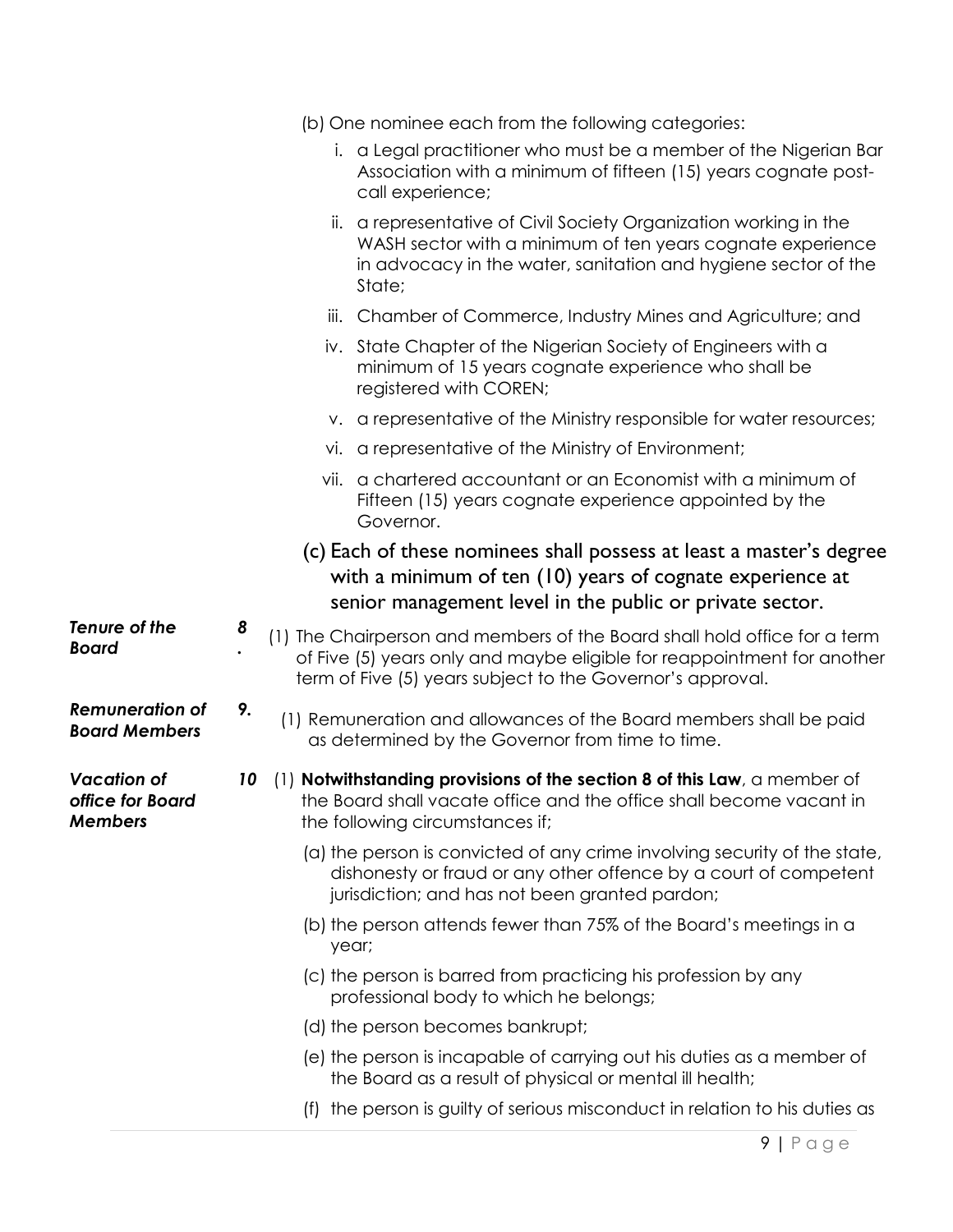a member of the Board;

|                                       |         | (g) the person has been found by a competent authority to be<br>incompetent to hold public office or that while being a public<br>officer he acquired assets unlawfully or defrauded the State or<br>misused or abused his office or acted in a manner prejudicial to<br>the interest of the State, and such findings have not been set aside<br>by a court of Law; or he is convicted of a felony or of any offence<br>involving dishonesty. |
|---------------------------------------|---------|-----------------------------------------------------------------------------------------------------------------------------------------------------------------------------------------------------------------------------------------------------------------------------------------------------------------------------------------------------------------------------------------------------------------------------------------------|
|                                       |         | (2) A member of the Board may resign his appointment by notice, in<br>writing under his hand, addressed to the Governor and the resignation<br>shall take effect only on the acceptance by the Governor.                                                                                                                                                                                                                                      |
|                                       |         | (3) Where a vacancy occurs in the membership of the Board, it shall be<br>filled by the appointment of a successor to hold office for the<br>remainder of the term of office of his predecessor, so however, that<br>the successor shall represent the same interest.                                                                                                                                                                         |
|                                       |         | (4) The Executive Secretary of the Board shall report and notify the<br>Governor or his designate of all proceedings of the Agency including<br>vacancies occurring in the membership of the Regulatory Agency<br>Board.                                                                                                                                                                                                                      |
| <b>Board Meeting</b>                  | 11      | (1) The quorum for a meeting of the Board shall be five (5) members.                                                                                                                                                                                                                                                                                                                                                                          |
| Quorum                                |         | (2) The Executive Secretary shall preside at meetings of the Board and in<br>his absence; the members present shall elect any of the members<br>present to preside.                                                                                                                                                                                                                                                                           |
|                                       |         | (3) The Board shall conduct its business in accordance with the provisions<br>in Schedule 5 of this Law.                                                                                                                                                                                                                                                                                                                                      |
| The functions of<br>the Board         | $12 \,$ | (1) The functions of the Board shall be to:                                                                                                                                                                                                                                                                                                                                                                                                   |
|                                       |         | (a) make strategic decisions on the activities of the Agency and to<br>support the actualization of the mandate of the Agency;                                                                                                                                                                                                                                                                                                                |
|                                       |         | (b) review and approve the Agency's, budget and performance;                                                                                                                                                                                                                                                                                                                                                                                  |
|                                       |         | (c) adjudicate on disputes surrounding set water tariffs and rates                                                                                                                                                                                                                                                                                                                                                                            |
|                                       |         | (2) The Regulatory Agency shall provide an annual report of its activities<br>to the Ministry responsible for Water Resources.                                                                                                                                                                                                                                                                                                                |
| <b>Functions of the</b><br>Regulatory | 13      | (1) The functions of the Regulatory Agency shall be to:                                                                                                                                                                                                                                                                                                                                                                                       |
| Agency                                |         | (a) promote the rights of citizens on to improved access to water<br>supply and sanitation services;                                                                                                                                                                                                                                                                                                                                          |
|                                       |         | (b) set standards for consumer service in line with the provisions of this<br>Law, and global standards;                                                                                                                                                                                                                                                                                                                                      |
|                                       |         | (c) regulate private sector participation in water service delivery;                                                                                                                                                                                                                                                                                                                                                                          |
|                                       |         | (d) issue license including operational permits on both surface and                                                                                                                                                                                                                                                                                                                                                                           |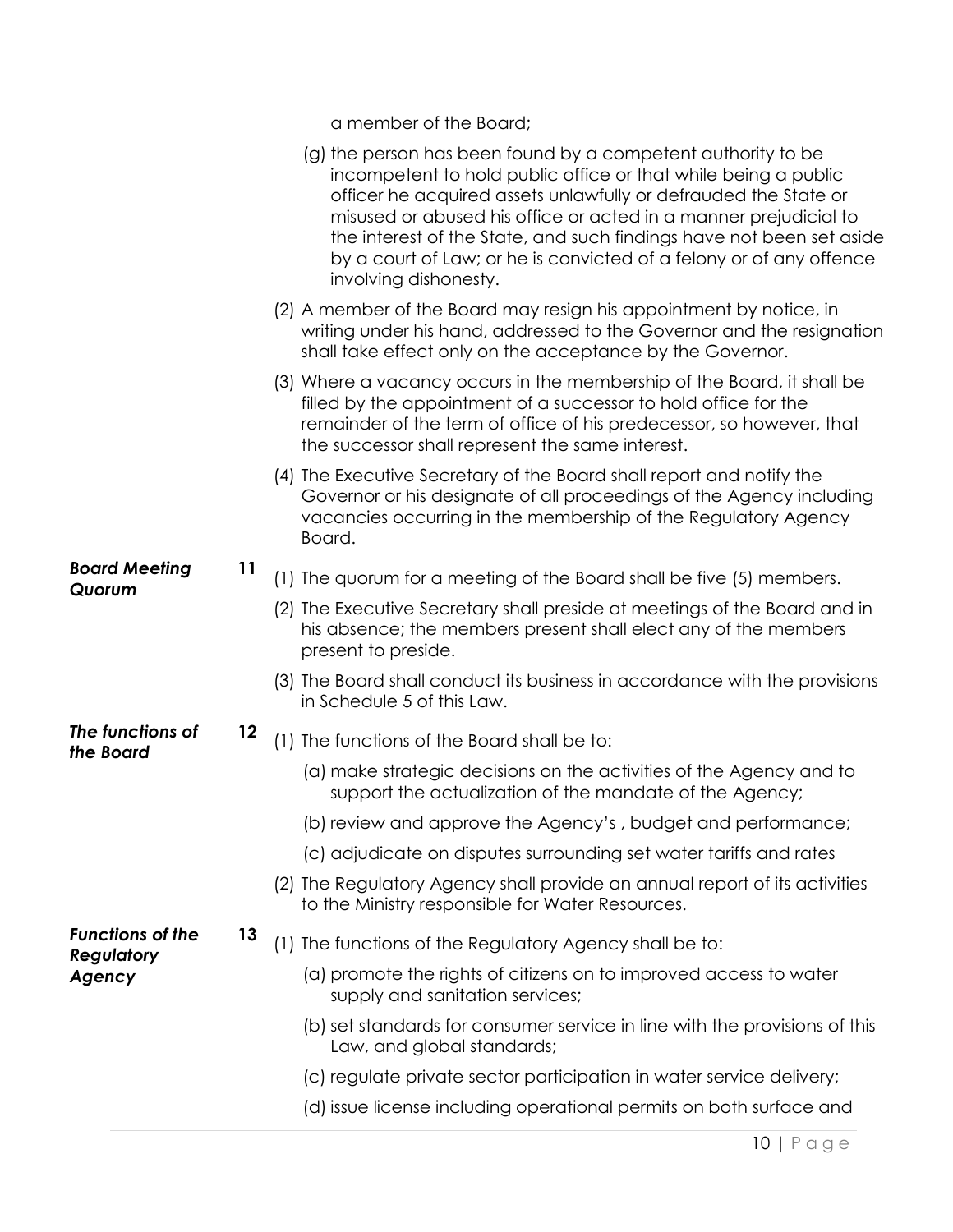underground supplies, including but not limited to drilling permits on boreholes and wells;

- (e) issuing permits to operators involved in the abstraction of water to consumers on commercial basis;
- (f) ensuring compliance with the state policy, law and regulations on water quality and service delivery to water consumers;
- (g) ensure that tariff set by the Corporation and other water providers reflects cost, customers' ability to pay, and the needs of the poor, and are determined through appropriate tariff study;
- (h) ensure compliance with the State water policy and law;
- (i) ensure compliance with quality of service regulation, including water quality to guide service delivery to consumers;
- (j) registration of water sector of formal and informal service providers;
- (k) regulate the quality of service, tariffs and charges payable to ensure the financial stability of the water sector;
- (l) regulate allowable returns to the operators in the water sector;
- (m) establish monitoring teams to oversee the activities of the informal service providers;
- (n) address consumer complaints and facilitate dispute resolution between consumers and providers;
- (o) settle disputes between private sector providers and the Water Corporation;
- (p) serve as a secretariat for the performance of contract review and Monitoring Committee; and
- (q) carry out any other activities as are expedient or necessary for the effective and efficient performance of its functions under this Law.
- **<sup>14</sup>** (1) Without prejudice to the other provisions of this Law, the Regulatory Agency shall have powers to make Regulations for the implementation of its functions under this Law.
	- (2) The Regulatory Agency shall have powers to make Regulations including on matters relating to the methodology for setting the
		- (a) the tariff for, water supplied
			- i. by means of public supply;
			- ii. by meter;
			- iii. by means of a private supply to a tenement;
			- iv. to any office, barracks, institutions, undertaking or building whether of a public or private nature;

*Powers of the Regulatory Agency*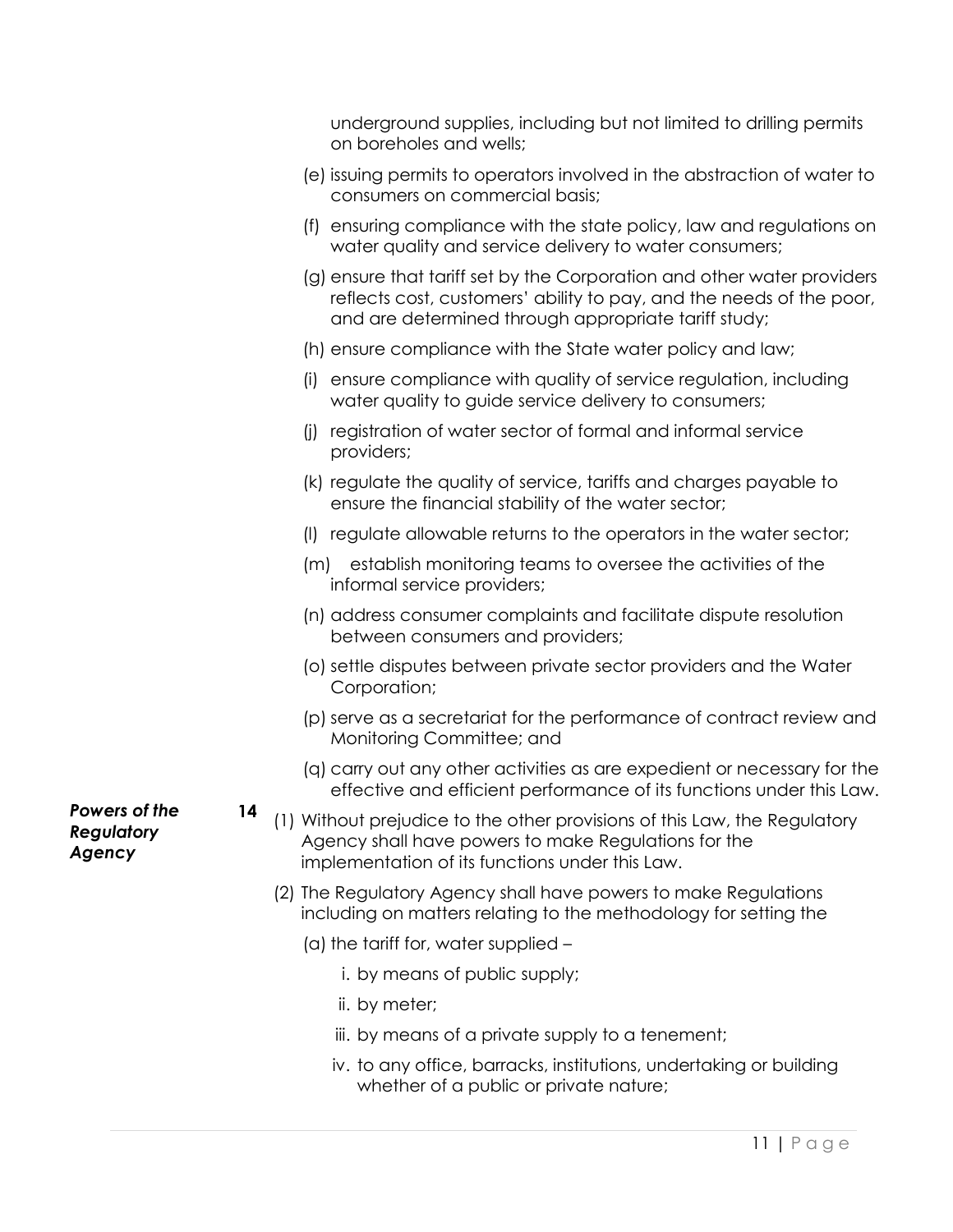v. to a site of any building under construction; (b) levy or imposition of a special rate or charge; (C) the amount of rent to be paid for meters. **Disputes 15** (1) Where the Regulatory Agency settles disputes between Water Corporation, other providers or the consumers, such decision shall take effect immediately unless the issues become subject of a court action. (2) Subject to the provisions of any other Laws of Abia State, nothing in this Law shall preclude any aggrieved body from seeking resolution of any dispute in the courts. *The Executive Secretary: Qualification / Tenure of office* **<sup>16</sup>** (1) An Executive Secretary shall be appointed by the Governor for the Regulatory Agency, from a list of three (3) persons selected by the Board of Directors of the Agency, pursuant to advertisement and after competitive bidding and screening of the candidates for that position and shall; a) Be a person with a Professional qualification in either Engineering, Law, Accountancy, Business Administration, Physical and Environmental Sciences or other relevant discipline and registered with their Professional bodies where such bodies exist; b) have held a senior Management position for a minimum of ten (10) years in a public or private organization; (2) The Executive Secretary shall hold office for a term of four years, which may be renewed for another four years and no more; and, on such terms and conditions as may be specified in the letter of appointment. *Departments of the Regulatory Agency/Staff and Remuneration*  **<sup>17</sup>** (1) The Commission shall establish such Departments as may be necessary which Departments shall include: a) Administration and Finance Department which shall be headed by a Professional Accountant not below the rank of an Assistant Director who has been in the Public Service for a minimum of ten years and shall be nominated by the Honorable Commissioner Responsible for Finance; b) Legal Services Department which shall be headed by a Legal Practitioners not below the rank of an Assistant Director who has been in the Public Service for a minimum of ten years and shall be nominated by the Honorable Attorney General/Commissioner for Justice, Abia State; c) Performance Monitoring and Reporting Department shall be headed by a Statistician not below the rank of an Assistant Director who has been in the Public Service for a minimum of ten years and shall be nominated by the Honorable Commissioner for the Ministry Responsible for Planning, Research and Statistics;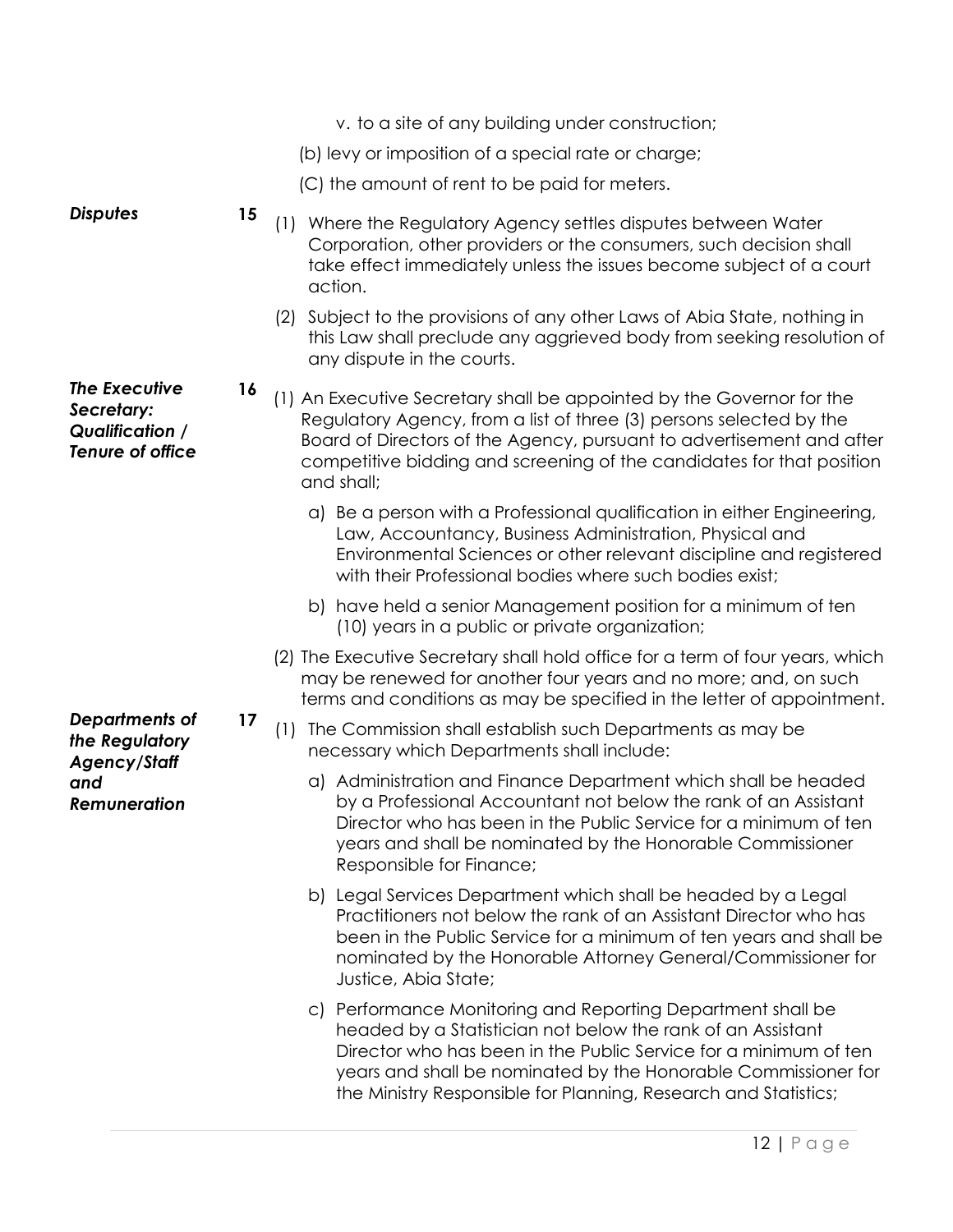- d) Water Services Inspectorate Department which shall be headed by a Water Expert not below the rank of an Assistant Director who has been in the Public Service for a minimum of ten years and shall be nominated by Honorable Commissioner for the Ministry Responsible for Water Services;
- e) Waste Water Services Inspectorate Department which shall be headed by a Sanitation and hygiene Practitioner not below the rank of an Assistant Director who has been in the Public Service for a minimum of ten years and shall be nominated by Honorable Commissioner in the Ministry Responsible for either Environment, Health or Sanitation and Hygiene;
- f) Economic Services and Licensing Department which shall be headed by an Economist not below the rank of an Assistant Director who has been in the Public Service for a minimum of ten years and shall be nominated by the Honorable Commissioner in the Ministry Responsible for Economic and Planning;
- g) Public Relations, Information and ICT Department which shall be headed by an Communication Expert who is Information Technology Savvy and not below the rank of an Assistant Director who has been in the Public Service for a minimum of ten years and shall be nominated by the Honorable Commissioner in the Ministry Responsible for Information and Technology
- (2) . (a) The Regulatory Agency shall appoint such number of staff as may be required to carry out its functions under the Law;

(b) The Staff of the Regulatory Agency shall be paid such remuneration and allowances as the Board may determine based on the specialized nature of work to be performed by the Staff; salaries paid in the private sector to individuals with equivalent responsibilities, expertise and skills; and, the nature of the expenses incurred by said staff and employees, including National and international travel expenses

- **<sup>18</sup>** (1) The Regulatory Agency shall develop and adopt such tool as required in the discharge of its regulatory function.
	- (2) Performance Contract Monitoring and Review Committee There shall be a Performance Contract Monitoring and Review Committee (referred to in this Law as "the PCRC") constituted in accordance with this Law under the Regulatory Agency;
		- (a) The PCRC shall comprise the following members with 35% women representation:
			- i. A retired Civil Servant not below the rank of a Director as Chairperson with requisite experience in contracts management and administration for public utilities;

*Regulatory Tools* 

*Performance Contract Monitoring and Review Committee*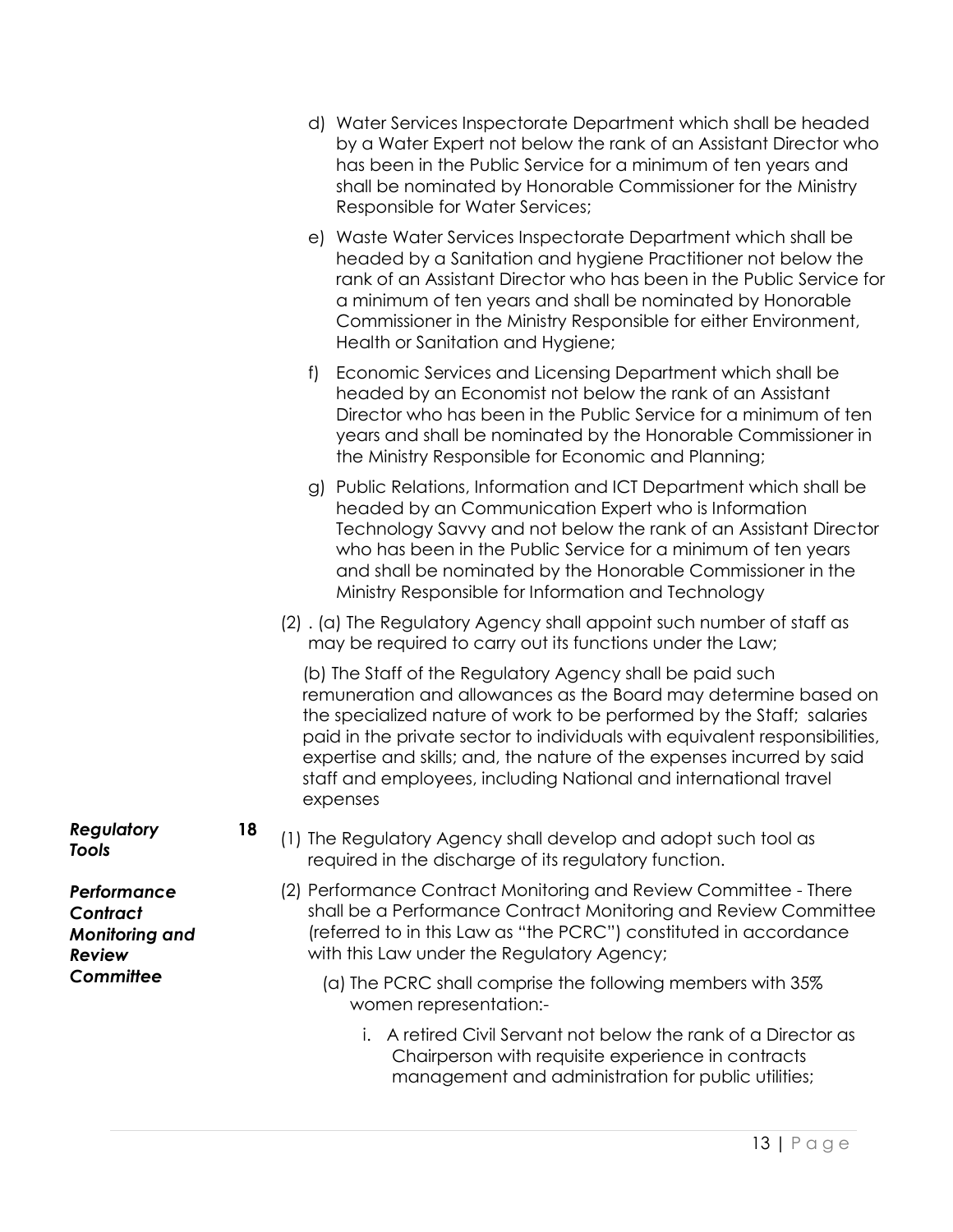|           |    |     | ii.          | The Permanent Secretary, Ministry of Finance;                                                                                                                                                                                                                                                                                                             |
|-----------|----|-----|--------------|-----------------------------------------------------------------------------------------------------------------------------------------------------------------------------------------------------------------------------------------------------------------------------------------------------------------------------------------------------------|
|           |    |     | iii.         | The Permanent Secretary Ministry for Economy and<br>Planning;                                                                                                                                                                                                                                                                                             |
|           |    |     | IV.          | The Permanent Secretary Ministry responsible for Water and<br>sanitation services;                                                                                                                                                                                                                                                                        |
|           |    |     |              | v. A representative of Chambers of commerce and industry;                                                                                                                                                                                                                                                                                                 |
|           |    |     | vi.          | A representative of consumers protection council;                                                                                                                                                                                                                                                                                                         |
|           |    |     | VII.         | A representative of civil society network on Water and<br>Sanitation; and,                                                                                                                                                                                                                                                                                |
|           |    |     |              | viii. A representative of the Board of the Corporation.                                                                                                                                                                                                                                                                                                   |
|           |    |     | contract;    | (b) The Committee shall meet at least once in six months and at any<br>other time as may be required by either party to the performance                                                                                                                                                                                                                   |
|           |    |     |              | (c) The PCRC may engage the services of qualified person(s) to assist<br>them in the discharge of their duties; and,                                                                                                                                                                                                                                      |
|           |    |     |              | (d) It shall be the responsibility of the PCRC to monitor compliance of<br>the parties with the contract and to make recommendations as<br>deemed necessary.                                                                                                                                                                                              |
| Licensing | 19 | (1) |              | The Regulatory Agency shall be responsible for issuance of Water<br>and Sanitation Services Provider.                                                                                                                                                                                                                                                     |
|           |    | (2) | appropriate. | No person shall operate as a water and sanitation services provider<br>unless such person is duly registered and licensed by the Regulatory<br>Agency, such license will be issued for a period not exceeding<br>eighteen months, or such shorter period as it may considered                                                                             |
|           |    | (3) |              | The Regulatory Agency shall specify a fee chargeable in relation to<br>respective licenses issued under this Law, which fee shall represent<br>reasonable estimate of the costs which will be incurred by the<br>Regulatory Agency in relation to the Regulation of the Water<br>Services to which the license relates.                                   |
|           |    | (4) |              | Notwithstanding the provisions of subsection (2) of this section, any<br>person, who at the commencement of this Law, was acting as a<br>Water Services Provider without a license will operate so for a period<br>of six months allowed by the Agency, the continuation after this six<br>months will require a license issued by the Regulatory Agency. |
|           |    | (5) |              | Violation of the provision on licensing will attract conviction to two<br>(2) years imprisonment or a fine of 50,000 Naira or Both and<br>thereafter 10,000 per day until the default is abated.                                                                                                                                                          |
|           |    | (6) |              | Any Service Provider who transfers any fines or penalties levied<br>against it under this Law to the consumers commits an offence and                                                                                                                                                                                                                     |
|           |    |     |              |                                                                                                                                                                                                                                                                                                                                                           |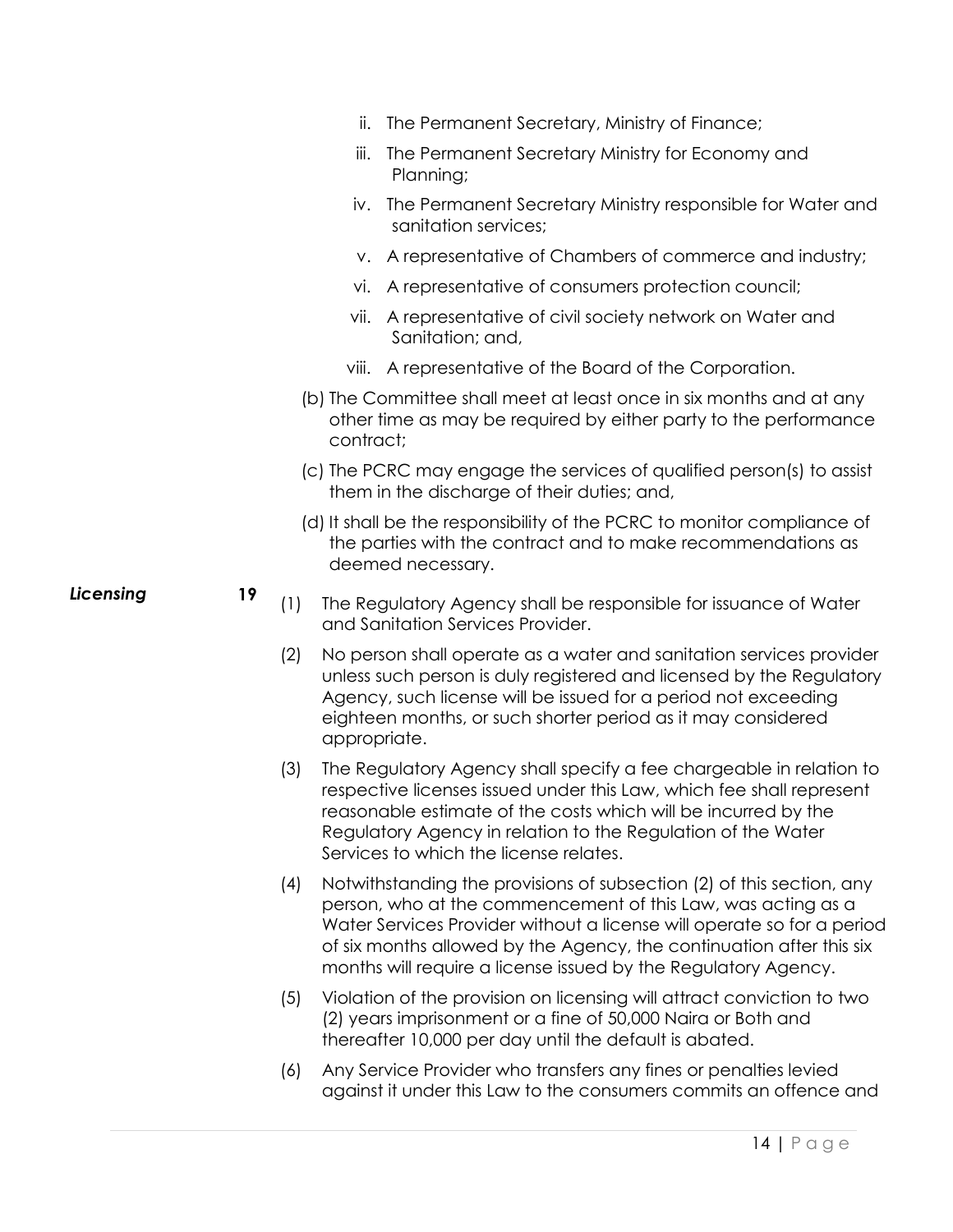is liable on conviction to a term of imprisonment not exceeding 2 years or a fine of N100,000.00 (One Hundred Thousand Naira) only or both.

- (7) The Regulatory Agency shall have the power to revoke license issued to a person, order service providers to disconnect to withdraw services as may be necessary as penalty for violation of the relevant obligations as specified by the Law
- (8) A license shall be issued subject to such terms and conditions as are required by this Law or as they may be prescribed by the Regulatory Agency.
- (9) Unless expressly indicated in the license, the grant of a license shall not hinder or restrict the grant of other similar licenses to other persons for like purpose and, in the absence of such an express indication, the water services provider shall not claim any exclusivity provided that the Regulatory Agency may allow a license to be exclusive for all or part of the period of the license, for a specific purpose, within a geographic area, or for some combination of the foregoing.
- (10) A license may contain terms and conditions for the license to cease to have effect or to be modified or amended by the Regulatory Agency in such circumstances as may be specified in the license.
- (11) A license shall be valid for five (5) years in the first instance and subject to satisfactory performance and conditions set by the Regulatory Agency be renewable for a further period of five (5) years.
- (12) A person shall not except as provided under this Law, transfer its license by whatever means or nature of transaction, without the written consent of the Regulation Agency.
- (13) The Regulatory Agency may approve the transfer of license subject to terms and conditions including the extent of the consent.
- (14) An application for a license shall be made to the Regulatory Agency in the form and manner prescribed by the Regulatory Agency, and shall be accompanied by the prescribed fee and such information or documents as may be required by the Regulatory Agency
- (15) Within 14 days of applying for a license under this section, the applicant shall cause a notice of such application to be published in newspapers in circulation in the area in which the applicant intends to provide its services. The notice shall state the period within which objections or representation in connection with the application may be made to the Regulatory Agency by any member of the public, and the Regulatory Agency shall not issue any license until the period has lapsed or any objections or representations received by the Regulatory Agency have been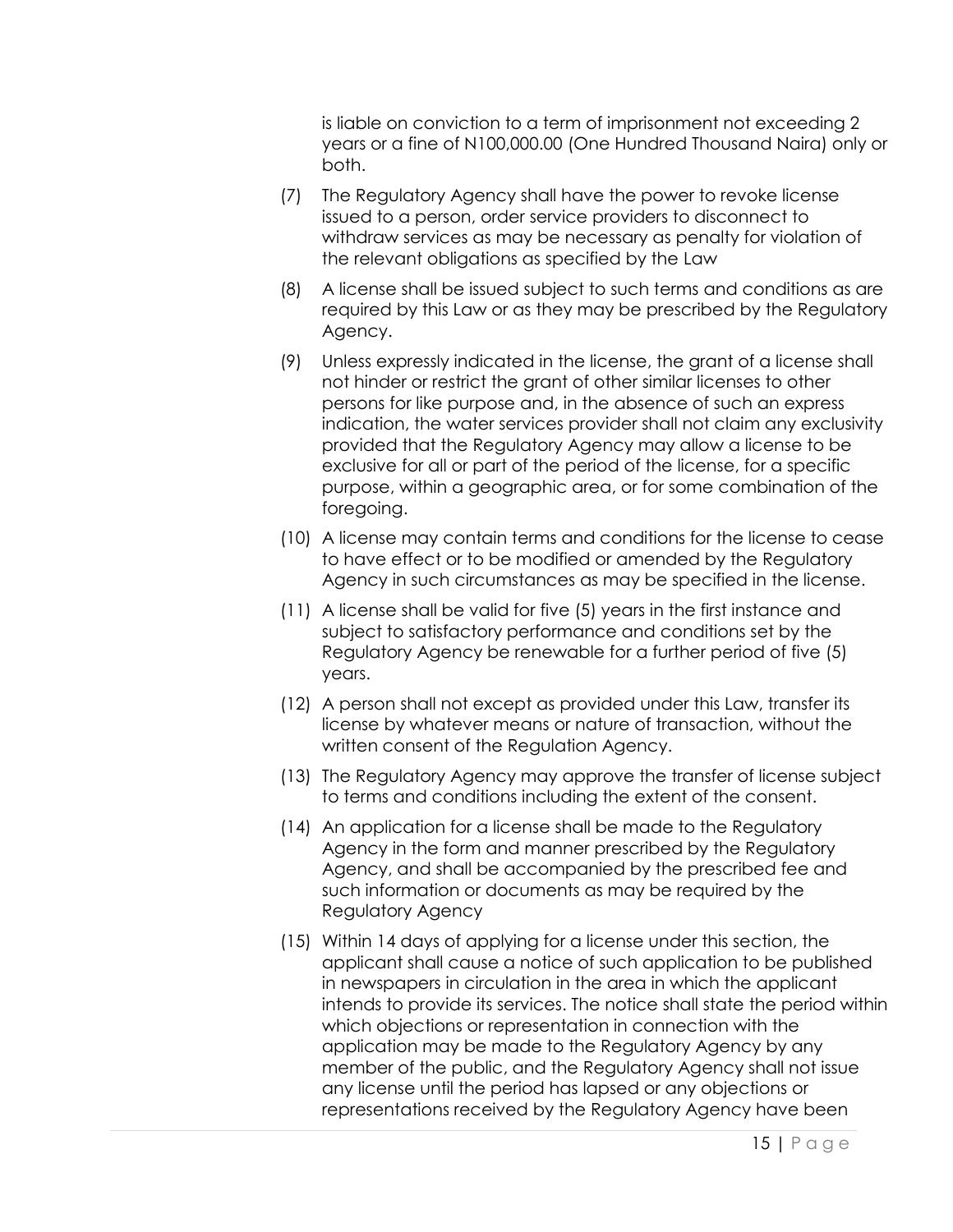considered.

- (16) The period between the Regulatory Agency's receipt of an application for licensing and all documents and information submitted in support of it, and the date on which it notifies the applicant of the adequacy of the documents and information, shall not exceed fourteen (14) days.
- (17) At the expiration of his license, subject to payment of the appropriate fee, a service provider shall apply to the Regulatory Agency to obtain a new license subject to the provision of the Law.
- (18) Subject to the provision of this section, the contents of a license may be amended in accordance with the procedures specified in the license; or by agreement between the Regulatory Agency and the Person.
- (19) Regulatory Agency shall not amend any license until all objections or representations received by the Agency have been considered.
- **Standards 20** (1) The Regulatory Agency shall in consultation with applicable Federal and State Ministries, Departments and Agencies, water service providers, consumers and other stakeholders, develop the following performance standards and codes:
	- (a) Standards for service providers to be measured across key performance indicators to include the following:
		- i. Water supply and sanitation coverage
		- ii. Non-revenue
		- iii. Metering ratio
		- iv. Hours of supply
		- v. Water quality
		- vi. Staff per 1,000 connections
		- vii. Collection efficiency
		- viii. Cost coverage by collections
	- (b) Standards for overall performance in connection with the provision of Water Services and in connection with the promotion of the efficient use of water by consumers;
	- (c) Standards for sanitation services provision and services utilization by customers;
	- (d) Water quality standards;
	- (e) Such technical codes and manuals as may be required for the safe, reliable, and efficient operation of the system; and;
	- (f) Such other standards, codes, manuals as the Regulatory Agency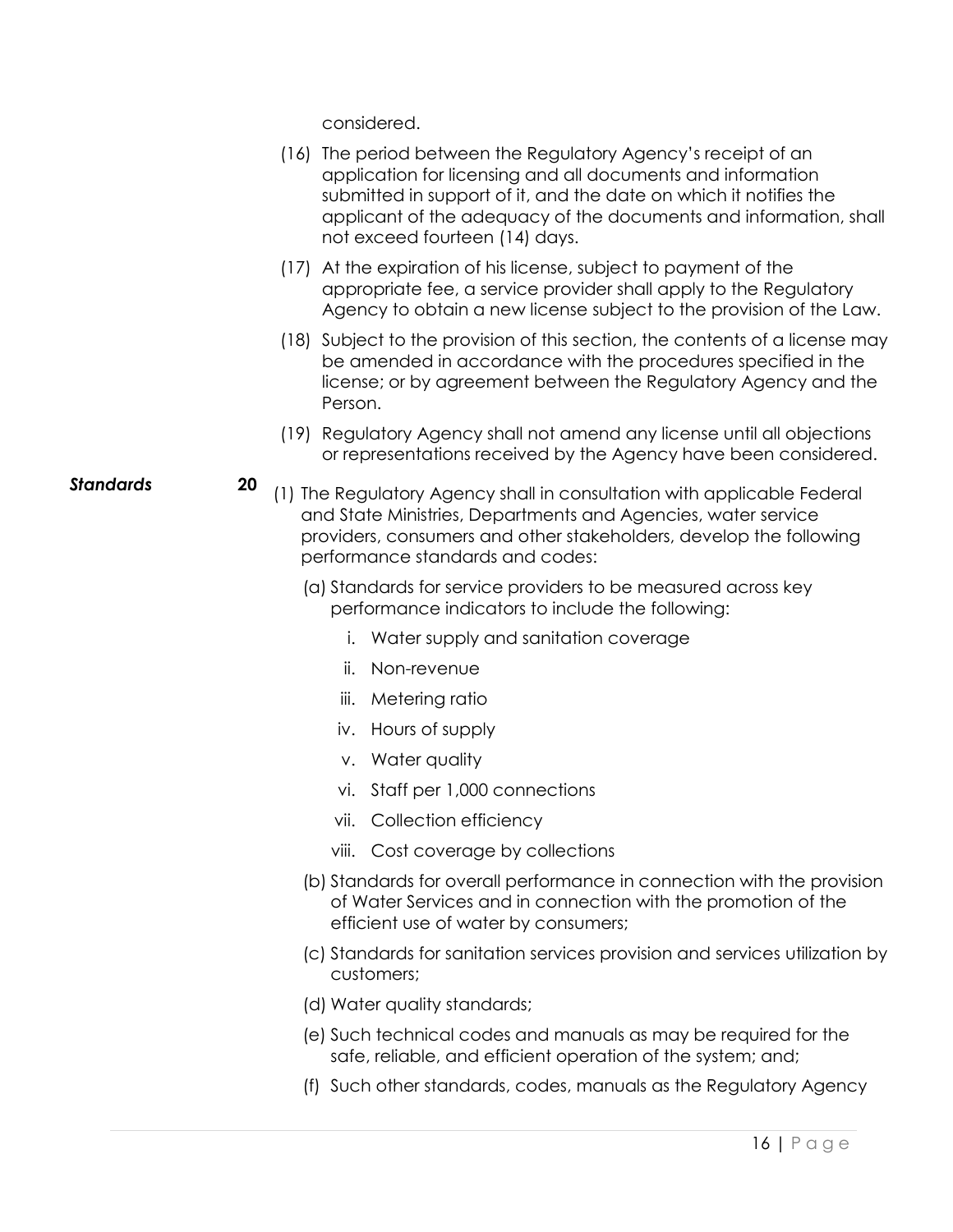may require.

- (2) Standards, codes and manuals approved by the Regulatory Agency pursuant to Subsection (1) of this section shall be binding on the relevant Water Service providers and shall be published by the relevant Water and Sanitation Services Providers in such manner as the Regulatory Agency may direct.
- (3) The Regulatory Agency may, depending on the nature of the service provided, set different standards for different Water Services Providers under this Law.
- (4) In carrying out its functions under this Law, including setting and monitoring standards under this section, the Regulatory Agency shall consult and cooperate with relevant Federal and State MDAs responsible for Environmental and Water Resource Management Regulation.
- **Tariffs** 21 (1) The Regulatory Agency is responsible for approving all tariffs for both water and waste water service provision;
	- (2) The Regulatory Agency shall adopt and issue to the service providers methodologies for tariffs that may be charged for its services.
	- (3) No service provider shall fix any tariff to be charged for water services unless the tariff is in accordance with the applicable tariff methodology adopted for regulating water tariffs and has been approved by the Regulatory Agency.
	- (4) In determining Tariff methodologies the Regulatory Agency shall have regards to the following:
		- (a) Costs of producing and supplying the water services for water rates;
		- (b) Cost of dislodgement and transportation and treatment of wastewater services;
		- (c) Cost of complying with relevant health, safety, environmental and social legislation;
		- (d) The need to provide incentives for continued improvement in technical and economic efficiency and quality of water services; and
		- (e) The interests of consumers, including the need to avoid undue discrimination between consumers and consumer categories including low income customers.
	- (5) Prior to approving a tariff methodology, the Regulatory Agency shall give notice in the Official Gazette and in one or more National Newspapers with wide circulation in the State, of the proposed establishment of a tariff methodology, indicating the period within which objections or representations in connection with the same may be made to the Regulatory Agency.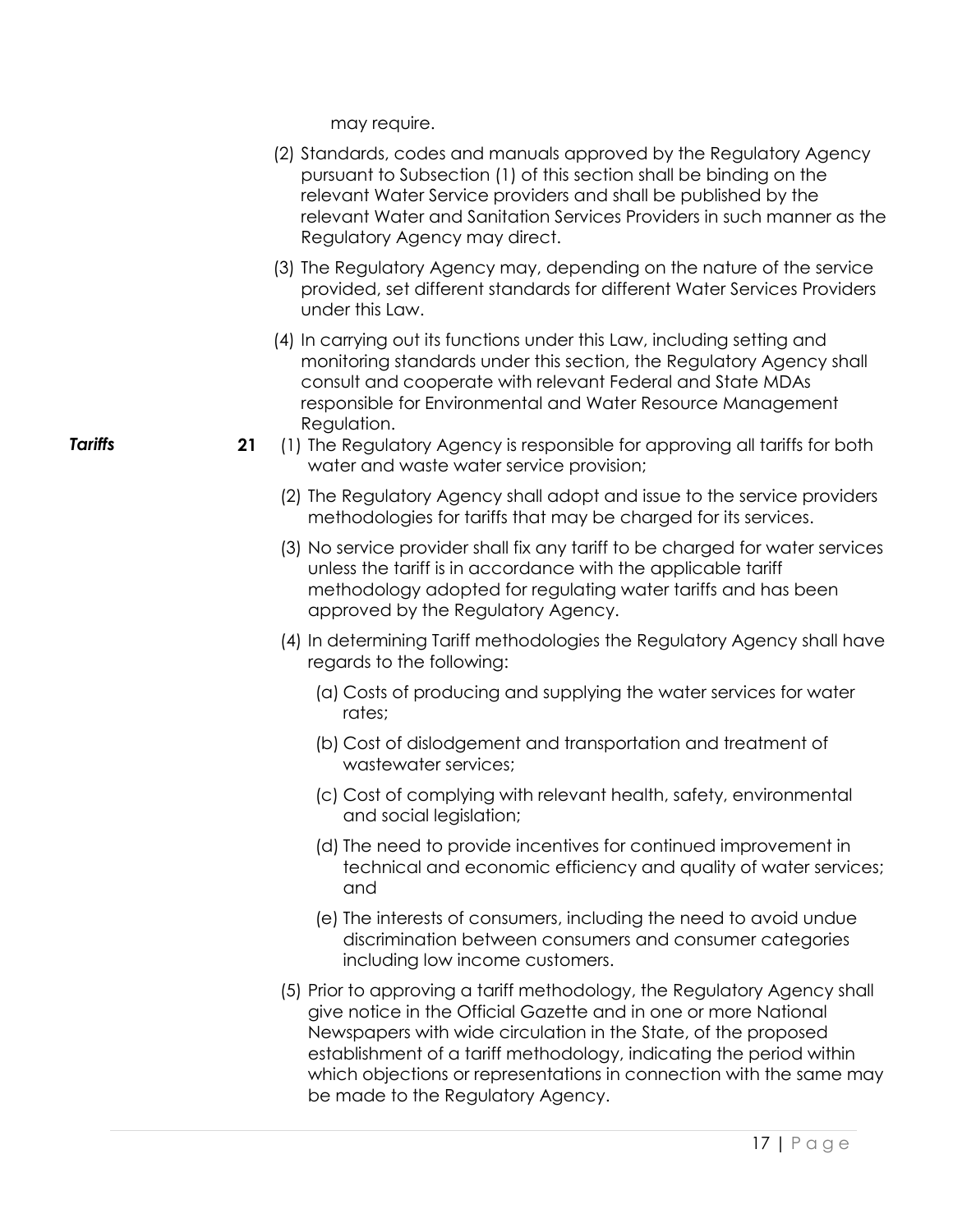|                                                     |    | (6) The Regulatory Agency shall fix the date on which the tariff<br>methodology shall come into operation and it shall cause the notice<br>to be published in the Official Gazette and any Newspapers<br>circulating in the State.                                                                                                                                                                                                                |
|-----------------------------------------------------|----|---------------------------------------------------------------------------------------------------------------------------------------------------------------------------------------------------------------------------------------------------------------------------------------------------------------------------------------------------------------------------------------------------------------------------------------------------|
|                                                     |    | (7) The Regulatory Agency shall with the help of experts in the field of<br>Water Regulation establish procedures for undertaking fixed and<br>extraordinary reviews of the tariff methodology.                                                                                                                                                                                                                                                   |
|                                                     |    | (8) Any person, upon whom any function has been conferred or imposed<br>in connection with setting tariffs, shall be bound by a tariff<br>methodology that has come into operation under this section.                                                                                                                                                                                                                                            |
| <b>Private Sector</b><br>Participation<br>Agreement | 22 | (1) The procurement of a Private Sector Participation Agreement shall be<br>carried out in accordance with all applicable Laws and policies,<br>including the following provisions:                                                                                                                                                                                                                                                               |
|                                                     |    | (a) except as otherwise authorized by the Regulatory Agency, Private<br>Sector Participation Agreements shall be procured by open and<br>competitive bidding, subject to bidding and award guidelines,<br>including adequate technical requirements;                                                                                                                                                                                              |
|                                                     |    | (b) The scope of the project or activities of the Private Sector<br>Participation Agreements, including the design, construction,<br>maintenance or operation of new water services facilities or the<br>modernization, rehabilitation, expansion, management or<br>operation of existing water services facilities, shall conform with the<br>State Water and Sanitation Sector Development Plans as<br>approved by the State Executive Council; |
|                                                     |    | (c) The Regulatory Agency shall approve Private Sector Participation<br>Agreement only if the Agreement complies with this Law, the<br>Water and Sanitation Sector Development Plan and the State-<br>Wide Development Plan and any prescribed procedures for award<br>of the Private Sector Participation Agreement.                                                                                                                             |
|                                                     |    | (d) The Regulatory Agency may develop further provisions for the<br>procedure for award of Private Sector Participation Agreements<br>which may include compulsory provisions to be included in a<br>Private Sector Participation Agreement; and,                                                                                                                                                                                                 |
|                                                     |    | (e) Upon the conclusion of a Private Sector Participation Agreement<br>or Joint Venture Agreement, the service provider shall within<br>fourteen days of the signing of the Agreement supply a copy<br>thereof to the Regulatory Agency.                                                                                                                                                                                                          |
| <b>Entry and</b><br><b>Inspection</b>               | 23 | (1) The Regulatory Agency or Any Person authorized in writing by the<br>Regulatory Agency may:                                                                                                                                                                                                                                                                                                                                                    |
|                                                     |    | (a) At any reasonable time and without prior notice, enter any<br>property and inspect any water or sanitation services facilities in<br>order to ascertain whether the activities undertaken therein is<br>carried out in compliance with this Law or any Regulation made                                                                                                                                                                        |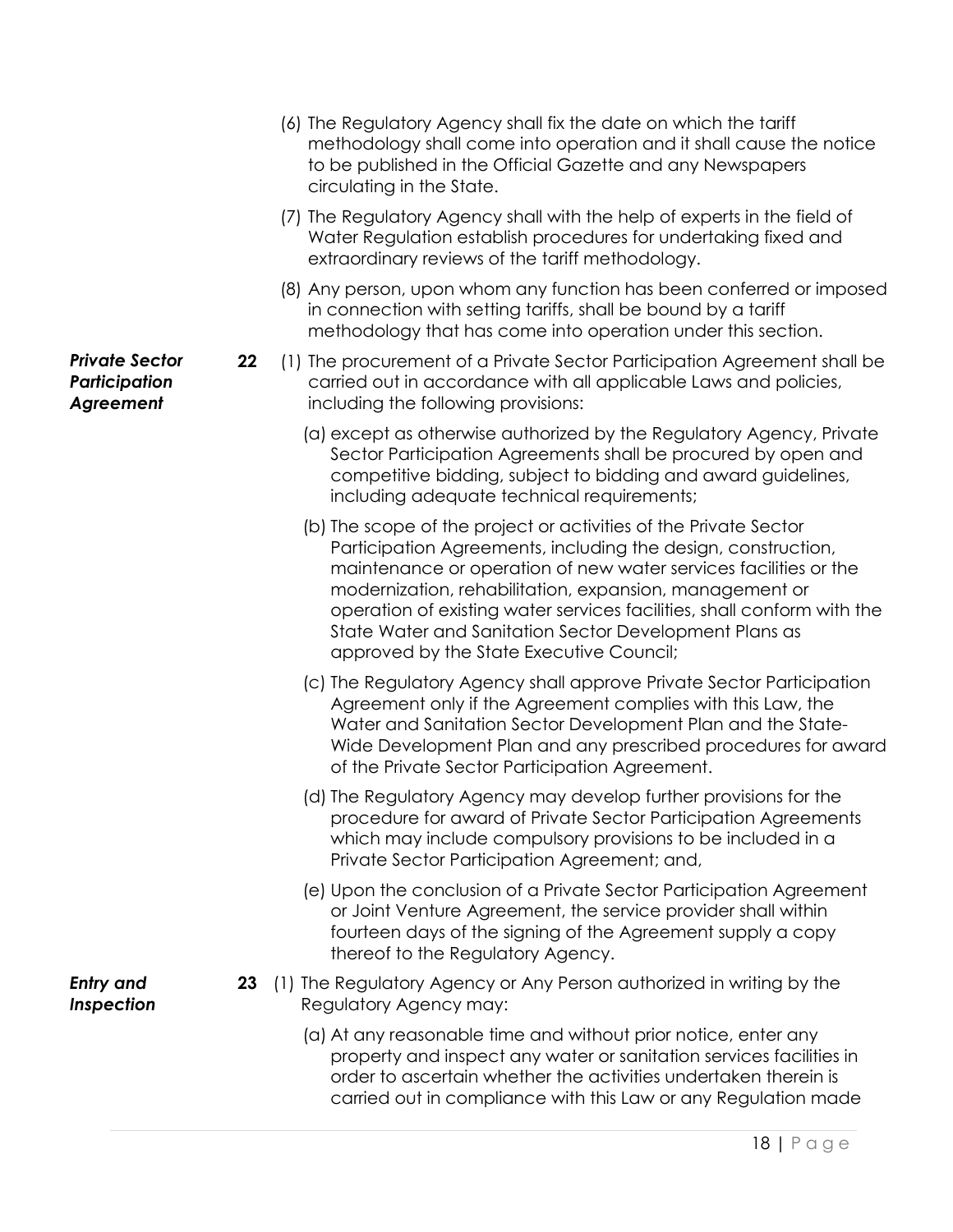pursuant to this Law;

- (b) after reasonable notice to the owner or occupier of any property, enter the property with the necessary vehicles, equipment and material for its work:
	- i. to, remove or demolish any water service facility belonging to or operated by the water services provider concerned;
	- ii. to establish the suitability of any water source or site for the construction of a water services work;
	- iii. search, excavate, bore or carry on any activity necessary for the recovery of measurement of water; and,
	- iv. after reasonable notice to the owner or occupier of any property, enter the property in order to have access to another property lawfully.
- (2) Any Person entering any property shall identify himself and present his authorization.
- (3) Where it is necessary to do so for the enforcement of this Law, a private residence or business premises may only be entered upon reasonable notice and at a reasonable time.
- (4) The service areas, and existing rights and obligations of any Water Services Provider operating under a PSP Agreement pre-existing this Law remain as set out in the PSP Agreement.
- **24** (1) The Regulatory Agency shall in accordance with this Law and any Regulation made pursuant to this Law set terms and conditions for the provision of Water Services by service provider.
	- (2) These conditions shall:
		- (a) be in writing, accessible to the public and available free of charge to any consumer;
		- (b) be consistent with applicable Federal and State Laws and policies on water;
		- (c) provide for the technical conditions of existing or proposed extensions of supply, the determination and structure of tariffs, the conditions for payment, the circumstances under which Water Services may be limited or discontinued, procedures for limiting or discontinuing Water Services and measures to promote water conservation and demand management.
	- (3) The procedures for the limitation or discontinuation of Water Services shall be fair and equitable and provide for the required notice of intention to limit or discontinue the services and for an opportunity to make representations, unless; other consumers would be prejudiced or there is an emergency situation or the consumer has interfered with a limited or discontinued service.

*Terms and Conditions For The Provision of Water Services*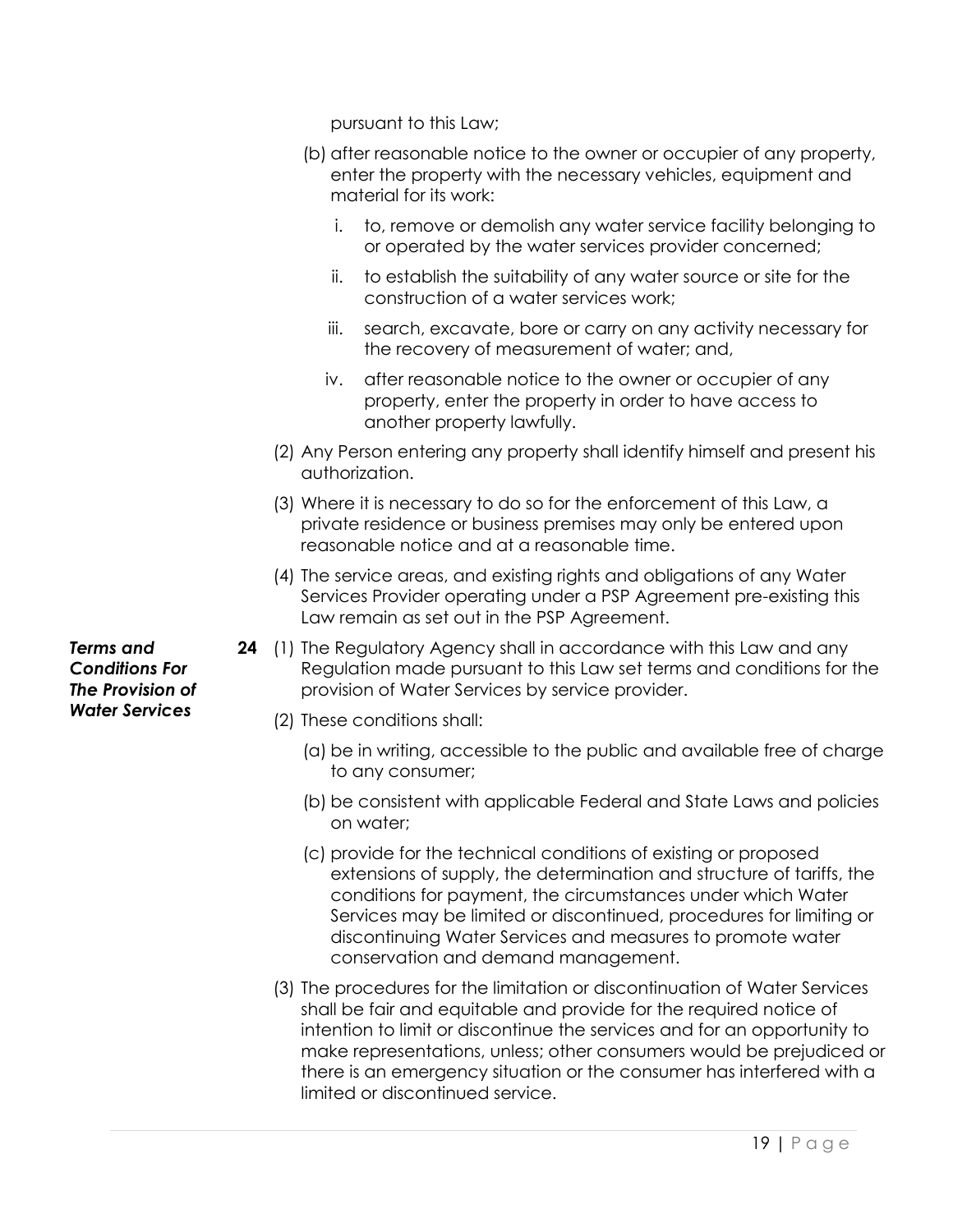- (4) Any person who uses water services provided by a service provider shall be subject to any applicable condition set or presented by that service provider subject to Regulations with respect to such conditions issued by the Regulatory Agency.
- (5) Where one Water Services Provider supplies water services to another Water Services Provider, it shall not limit or discontinue those services for reasons of non-payment, unless it has given at least 30 days' notice (or any other period of notice as may be deemed sufficient by the Regulatory Agency) in writing of its intention to discontinue the Services and has forwarded a copy of the notice to the Regulatory Agency for information.
- **25** (1) Any Water Services Provider shall ensure efficient, affordable, economical and sustainable access to Water Services to all consumers or potential consumers in its area of operation, in accordance with the terms of its license.
	- (2) The duty prescribed in subsection (1) of this section shall be subject to the:
		- (a) terms of the license and any applicable Private Sector Participation Agreement;
		- (b) availability of resources;
		- (c) need to regulate access to Water Services in an equitable way;
		- (d) duty of consumers to pay reasonable charges, based on the standards for tariffs for Water Services;
		- (e) duty to conserve water resources;
		- (f) duty to manage waste water and sewerage in a manner prescribed by the Regulatory Agency and all applicable Laws and best practices;
		- (g) duty to provide quality and safe water;
		- (h) nature, topography, zoning and situation of the land in question; and,
		- (i) the right of the relevant Water Services Provider to limit or discontinue with provision of Water Services if there is failure to comply with reasonable conditions set for the provision of such services.
	- (3) A service provider shall not unreasonably and without verifiable cause refuse or fail to give access to prescribe water services to a consumer or potential consumer in its area of operation.
	- (4) In an emergency situation, a Service Provider shall take reasonable steps to provide basic water supply to any person within its area of operation and may do so at cost to the State Government in accordance with standards prescribed by the Regulatory Agency.

*Duty to provide access to the water services*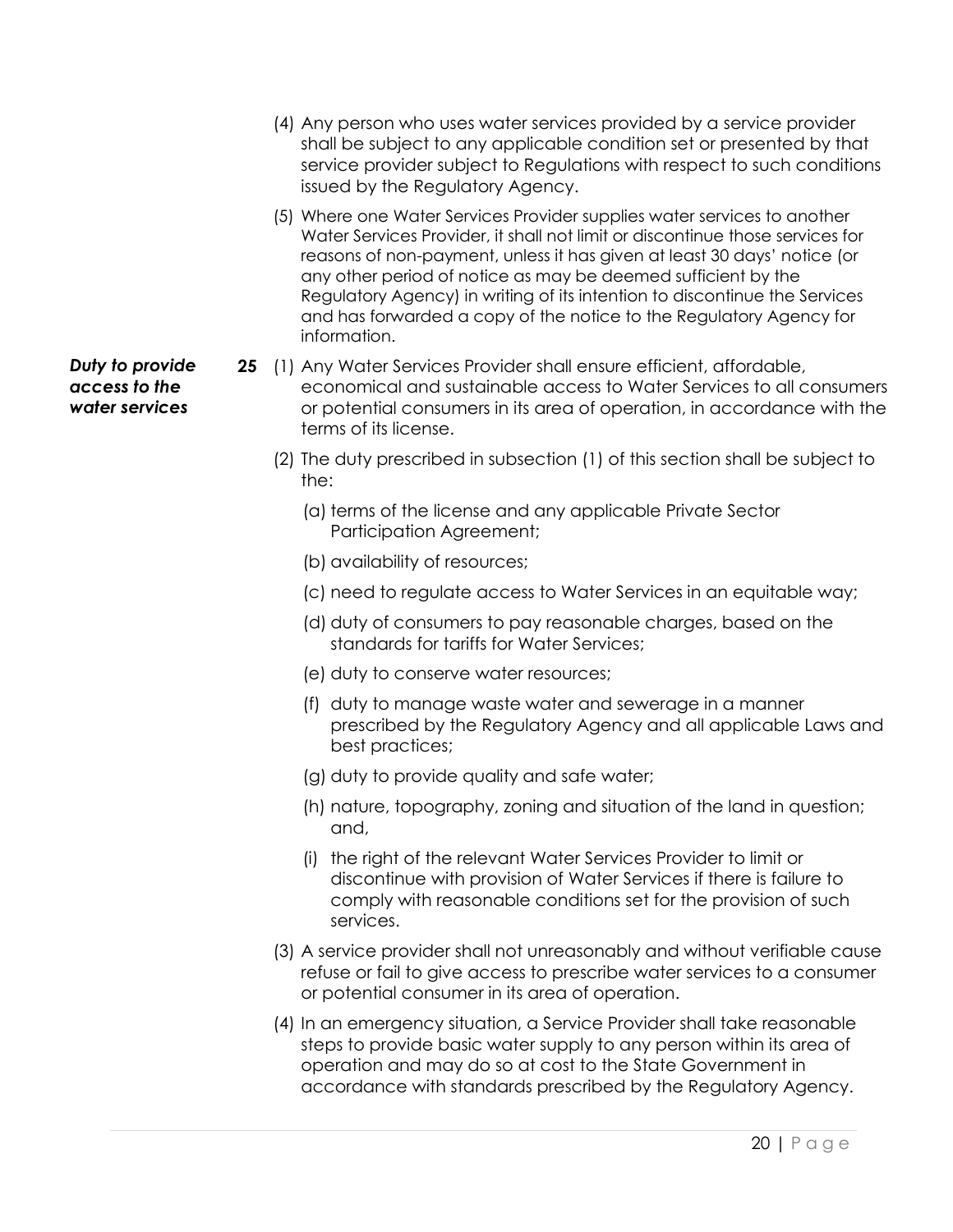- (5) No provisions of this section shall be interpreted to expand the obligations of a services provider under a Private Sector Participation Agreement awarded and approved in accordance with the provisions of this Law and relevant applicable Laws.
- **26** (1) The Water Services Provider may:
	- (a) construct, operate, alter or repair any water services facility in accordance with the terms of its license and, where applicable, any applicable Private Sector Participation Agreement and with the permission of the relevant State and Federal Government authorities;
	- (b) levy Tariffs for water services provided by it in accordance with this Law and the tariff methodology prescribed by the Regulatory Agency; and,
	- (c) apply for, enter into agreements for, and perform all obligations related to grants or loans under a Water Sector Program Commitment as it relates to such service provider.
	- (2) A Water Services Provider shall
		- (a) comply with the provisions of its license, and Regulations, general codes, and other requirements issued by the Regulatory Agency from time to time unless restrained by a court of competent jurisdiction and notwithstanding that the water services provider has or may intend to take legal action challenging any such Order or notice;
		- (b) provide the Water Services in accordance with all applicable State and Federal Water Laws and any other laws applicable to it;
		- (c) unless expressly exempted by the Regulatory Agency, prepare and submit to the Regulatory Agency each year such accounting information as the Regulatory Agency may require;
		- (d) present to the Regulatory Agency, complete and regular information, in the form and in substance prescribed, as may be required by the Regulatory Agency in relation to its services and so as to prove compliance with the approved tariff, tariff methodology and with any other obligation of the Service Provider under this Law or its license and for the purposes of monitoring the implementation of the Water and Sanitation Sector Development Plan by the Regulatory Agency.
	- (3) A Service Provider shall establish procedures for dealing with complaints by its consumers or potential consumers in accordance with Regulations developed by the Regulatory Agency.
- **27** (1) Customers who are consumers of water and sanitation services provided by service providers, upon payment and collection of application license, have the right to equitable access to the provision of such services, uninterrupted as long as they fulfil their

*Rights and Obligations of Water Service Providers* 

*Rights and Obligations of Customers*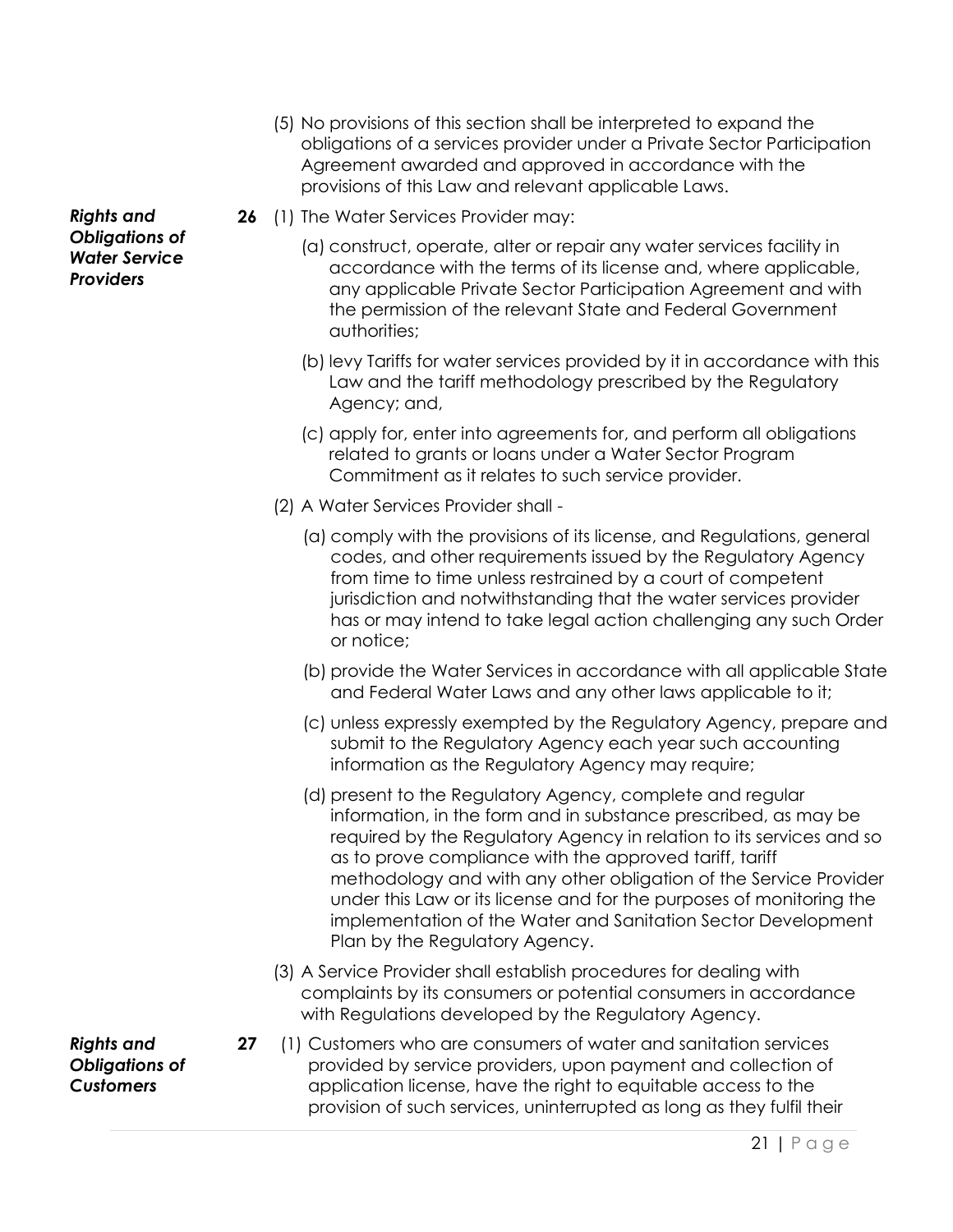obligation as illustrated in subsection 2.

- (2) The customers are obligated to protect installation and not apply devices on connections, such as pressure pumps, with the view to disrupt normal services as provided by the service provider.
- (3) In addition to any other right contained in the contract between the consumer and the Water Service Provider, a consumer shall be informed by the water services provider of the rights and obligations of the Water Services Provider under the license.
- (4) The Regulatory Agency shall make Regulations containing the Consumer's Bill of Rights and Obligations and make same available to all consumers.
- (5) A consumer shall in addition to any other obligation contained in any contract between the consumer and the Water Services Provider:
	- (a) pay for the services provided or made available in accordance with the applicable tariff;
	- (b) pay the surcharge on tariff imposed under this Law;
	- (c) comply with the technical Regulations issued by the Water Services Provider licensee relating to consumer installations including their maintenance;
	- (d) allow the Water Services Provider to install a meter on the property where appropriate, and keep the meter in the same condition as existed when installed fair wear and tear excepted;
	- (e) permit the service provider or its agents and employees to read the meter in accordance with the terms and conditions established in the license.
	- (f) Where the consumer falls, after the due notice, to comply with the provisions of subsection (3) of this section, the service licensee may suspend the service to that consumer except where the consumer is an essential service provider

#### **PART III**

### **ESTABLISHMENT, CONSTITUTION, FUNCTIONS, POWERS AND OTHER RELATED MATTERS OF ABIA STATE URBAN WATER AND SEWAGE CORPORATION**

*Establishment of the Abia State Urban Water and Sewage Corporation* 

- **28** (1) There is hereby established a body to be known as the Abia State Urban Water and Sewage Corporation, (hereinafter referred to as "the Corporation");
	- (2) The Corporation shall:
		- (a) be a body corporate with perpetual succession and a common Seal;
		- (b) have power to sue and be sued in its corporate name; and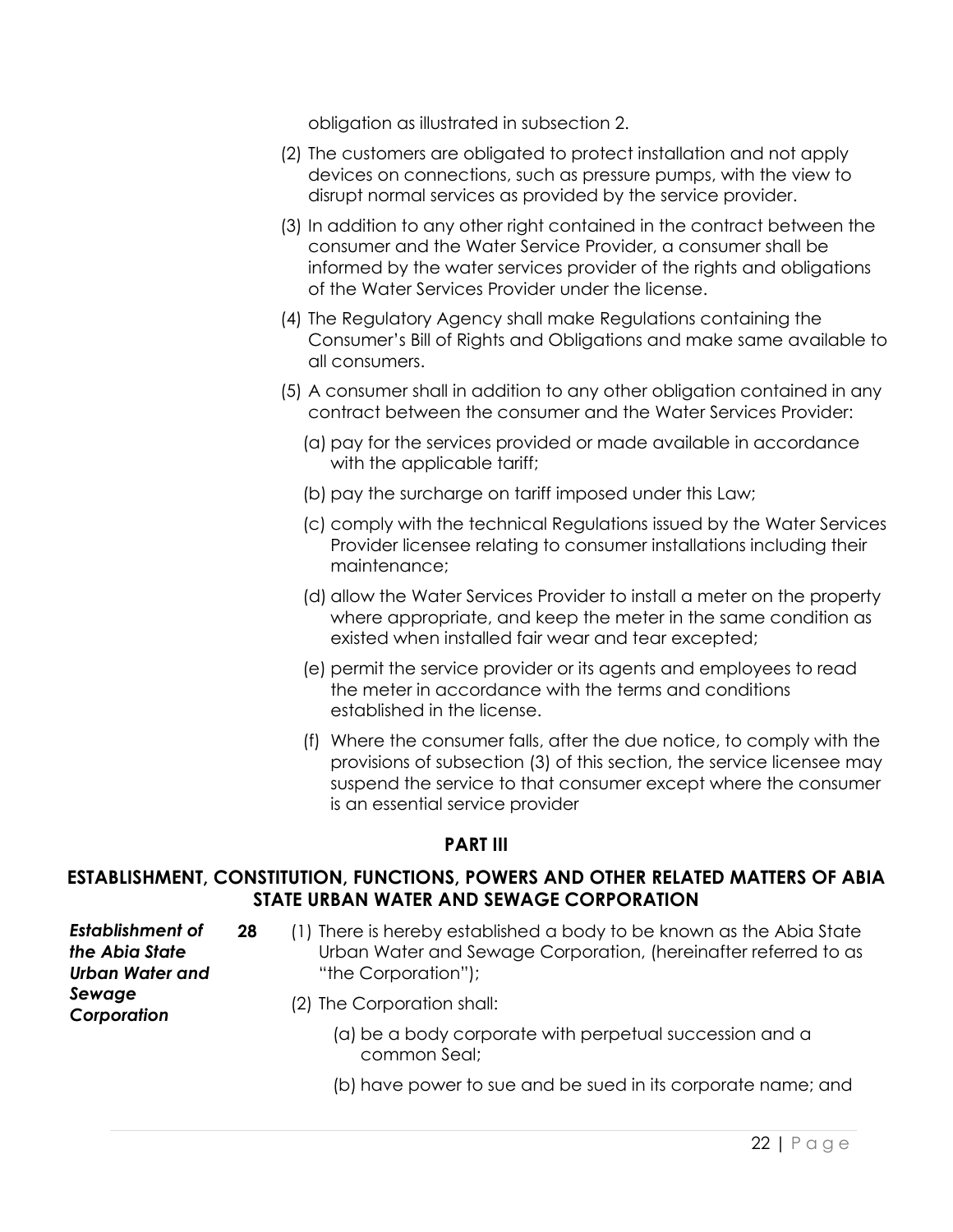- (c) be capable of holding, purchasing, acquiring and disposing of property, movable and immovable
- (3) All existing and new State-owned water supply and sewerage infrastructure in the Areas mentioned in Schedule 1 hereto ("Service areas") are hereby vested in the Corporation.
- **29** (1) be established under a Governing Board with responsibility to acquire, dispose and manage property on behalf of Government of Abia State, with Supervision from the Ministry responsible for Water Resources, for Water and Sanitation Services Provisions in the State.
	- (2) be financially autonomous, independent commercial services provider with ability to receive, operate and reinvest revenue under a cost reflective tariff regime approved by the regulator for the purpose of improving water and sanitation services.
	- (3) collaborate with Ministry responsible for Water Resources and other relevant MDAs in accessing bilateral and multilateral funds for urban water and sanitation services improvements.
	- (4) plan, establish, control, manage, extend and develop urban water works as considered necessary for the purpose of providing wholesome, potable water for consumption by the public for domestic, trade, commercial, industrial, scientific and other uses.
	- (5) ensure that adequate wholesome and safe water is supplied to its consumers in line with relevant National Standards for Water Quality.
	- (6) identify, record and manage a data base of water customers in the state to enhance consumer relations and effective revenue collection and management.
	- (7) ensure that contracts or agreements entered into with a third party (private sector) aimed at improving water supply in the State are properly documented, adequately supervised, monitored and well executed.
	- (8) recruit and retain a competent workforce with capacity to deliver its mandate of providing water and sanitation services to the state.
	- (9) ensure regular meetings of water consumers' consultative forum for effective provider of customer relationship; and,
	- (10) plan, establish, control, manage, and develop wastewater treatment facilities as considered necessary in collaboration with the relevant MDAs and stakeholders.

*Objectives and Functions of the Corporation*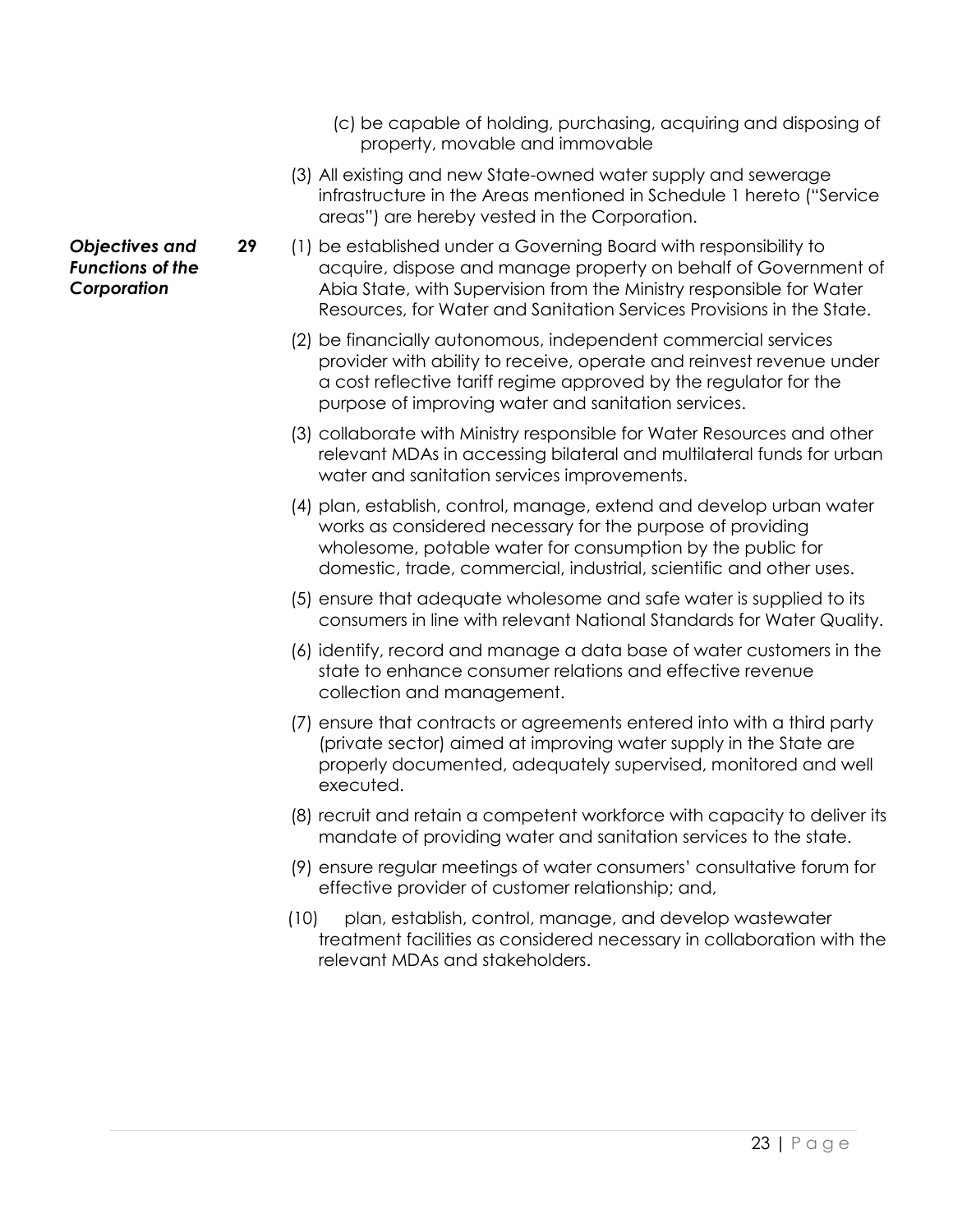#### *Establishment of the Governing Board*

- **30** (1) There shall be established a body to be called Governing Board hereinafter referred to as "the Board" of the Abia State Urban Water and Sewage Corporation and shall in that capacity:
	- (a) Exercise all the functions of the Board; and
	- (b) Do or carry out all acts or things which the Board is, by this Law, or may, by any other law, be required to do or carry out.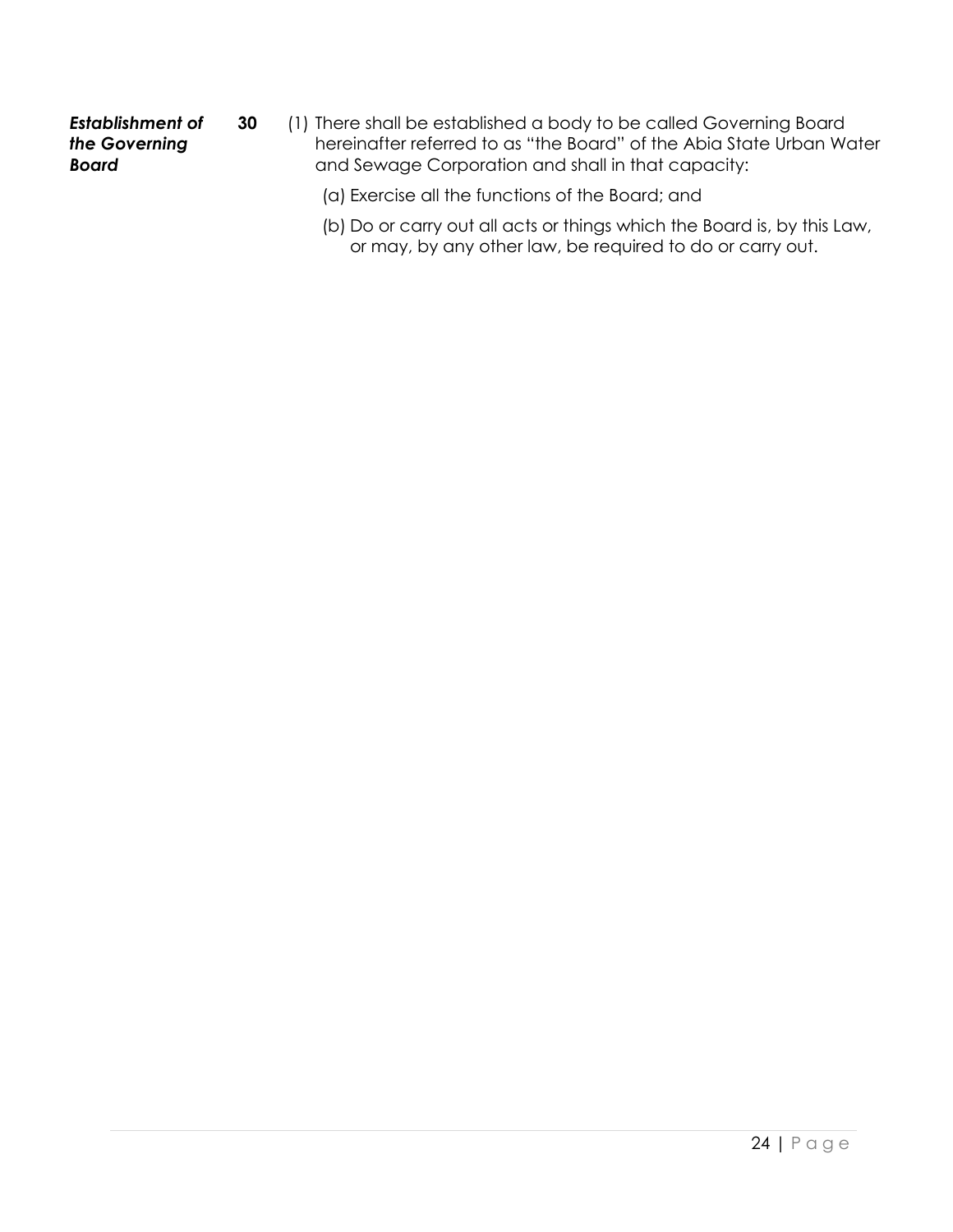#### *Composition of the Board*

- **31** (1) The Board shall consist of the following members:
	- (a) A Chairperson;
	- (b) Managing Director of the Corporation;
	- (c) A representative of Abia State Chapter of Nigerian Society of Engineers registered with the Council for the Regulation of Engineering in Abia IA (COREN);
	- (d) A representative of the Abia State Chapter of Nigerian Bar Association (NBA);
	- (e) A representative of the Abia State Chapter of Institute of Chartered Accountants of Abia Nigeria (ICAN) or Association of National Accountants of Abia Nigeria (ANAN);
	- (f) A representative of Abia Nigerian Institute of Management (Chartered)
	- (g) One representative from each of the following:
		- i. Ministry responsible for Water Resources;
		- ii. Consumers Protection Council, or other Consumer advocacy groups operating in the State;
		- iii. Representative of CSOs working on WASH services in the state;
		- iv. Abia State Chamber of Commerce, Industry, Mines and Agriculture; and
	- (h) Two (2) other persons who by reason of their ability, experience or specialized knowledge of water supply or of business are capable of making useful contributions to the work of the Board.
	- (2) The Chairperson and other members of the Board as provided in this law shall be appointed by the Governor in line with the criteria in section 7 (1) of this Law and shall serve as part-time members of the Board.
	- (3) A member shall not be made personally liable for any act or omission to do any act, or any default of the Board so long as such act, omission, or default is done in good faith and in the course of the operations of the Board;
	- (4) The appointment of the Board shall be made in such a manner as to recognize the diversity of the people of Abia State.
	- (5) In the appointment of members, the Governor shall take into consideration 35% of gender and social inclusion (GESI) representation according to Abia, Nigeria National Gender Policy (NGP)- 2006 and the United Nations Charter on affirmative action for women.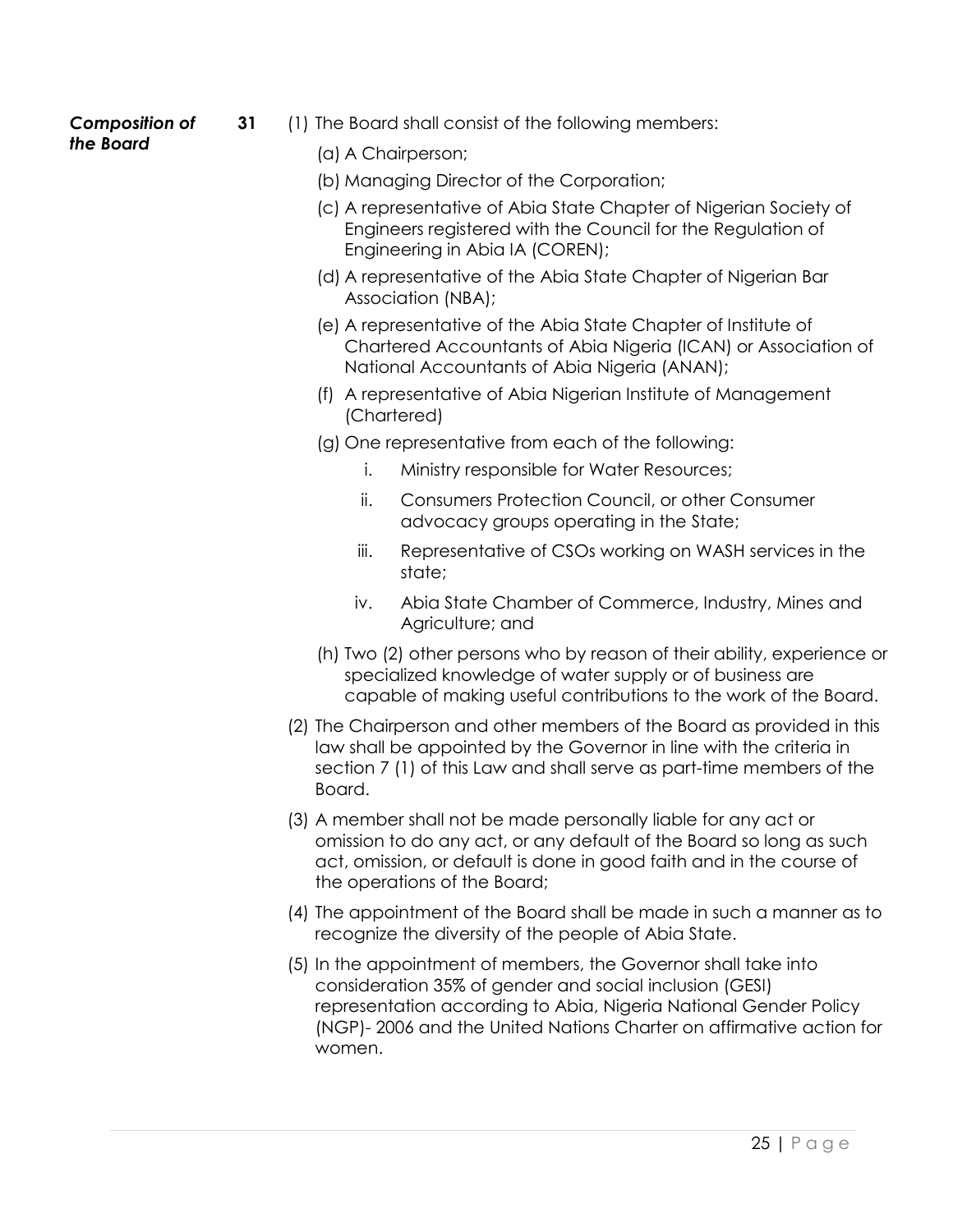#### *Qualification/ disqualification of board members*

- **32** (1) Qualifications of the Board Members include:
	- a) all Board Members shall be citizens of Abia;
	- b) the Chairperson shall have water industry Professional experience of not less than 10 years and must have achieved a reputable position in his career;
	- c) Board members shall be knowledgeable individuals preferably with a sound professional background in the water industry or with corporate governance or other credentials whose abilities and experience complement the functions of the Board.
	- (2) No person shall be qualified to be a member of the Board who
		- a) has been adjudged or otherwise declared:
			- i. a bankrupt under any Law in force in Abia State and has not been discharged;
			- ii. or, required to pay certain amount of money by a Court of competent jurisdiction and is unable to do so within the period prescribed by the court;
			- iii. to be of unsound mind; or
		- b) is detained as a criminal lunatic under any Law for the time being in force in Abia State.
		- c) or, has been convicted
			- i. for an offence involving the security of the State, fraud, dishonesty or moral decadence; or
			- ii. for any other offence, and has not been granted a pardon; or
		- d) has been found by the report of a Commission of Inquiry to be incompetent to hold public office or in respect of whom a Commission of Inquiry has found that while being a public officer, acquired assets unlawfully or defrauded the State or misused or abused his office or willfully acted in a manner prejudicial; or
		- e) has had his property confiscated as a result of the finding of a Commission of Inquiry; and such findings have not been set aside; or
		- f) is under sentence of death or sentence of imprisonment imposed upon him by any court of competent jurisdiction;
- **33** (1) Subject to any other terms and conditions as may be stipulated in their letters of appointment, the Chairperson and members of the Board other than the MD shall hold office for a term of four years and may be reappointed for another term of four years.

*Tenure of office of Members*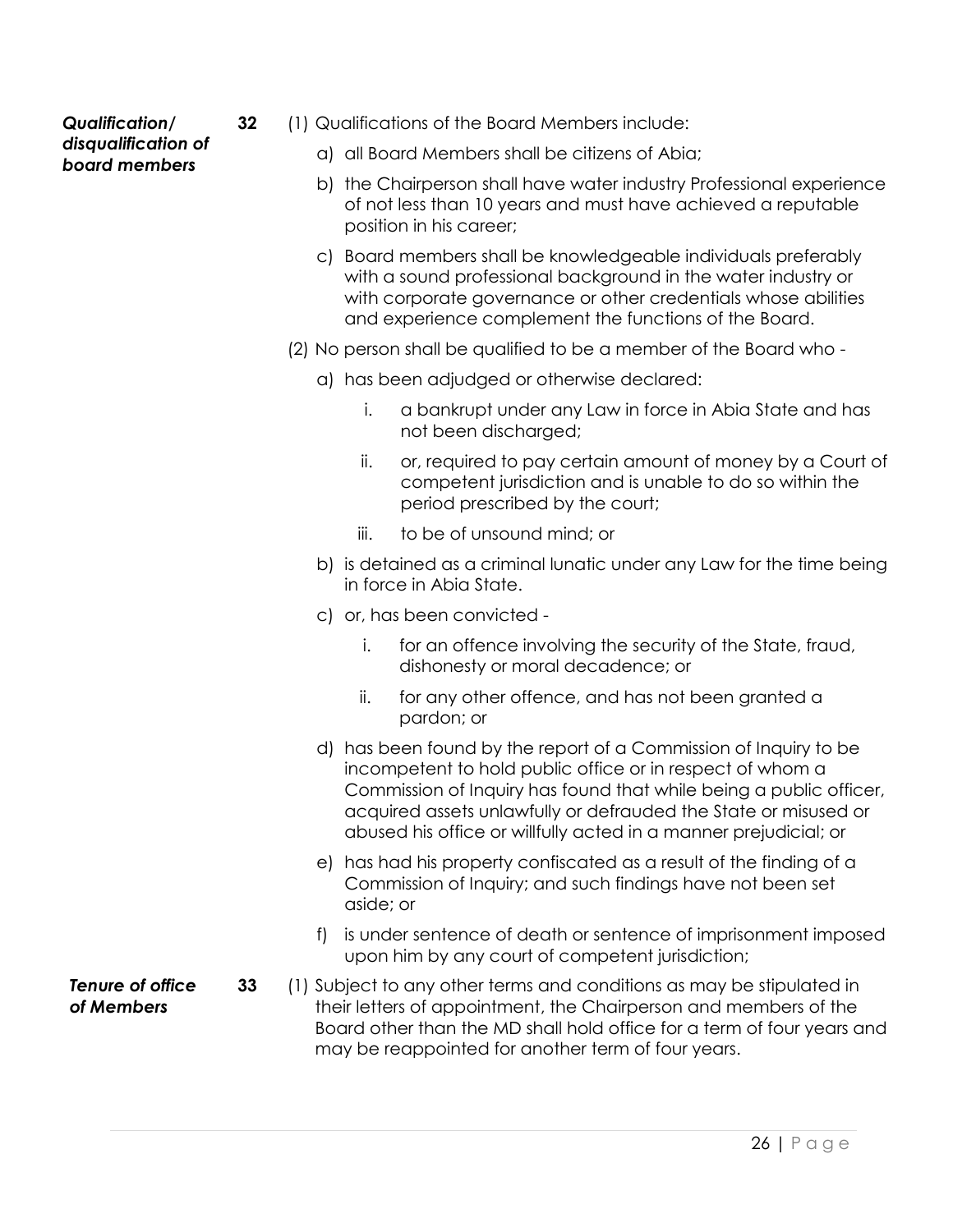| <b>Vacation of office</b>         | 34 | (1) a member shall vacate his or her office and the office shall become<br>vacant if he or she:                                                                                                                                                                                                                                                      |
|-----------------------------------|----|------------------------------------------------------------------------------------------------------------------------------------------------------------------------------------------------------------------------------------------------------------------------------------------------------------------------------------------------------|
|                                   |    | (a) gives one month notice in writing to the Governor of his intention<br>to resign;                                                                                                                                                                                                                                                                 |
|                                   |    | (b) is convicted of any crime involving security of the state<br>dishonesty or fraud or any other offence by a court of<br>competent jurisdiction; and has not been granted pardon;                                                                                                                                                                  |
|                                   |    | (c) attains the age of 70 years;                                                                                                                                                                                                                                                                                                                     |
|                                   |    | (d) attends fewer than 75% of the Board 's meetings in a year;                                                                                                                                                                                                                                                                                       |
|                                   |    | (e) is barred from practicing his profession by any professional body<br>to which he belongs;                                                                                                                                                                                                                                                        |
|                                   |    | becomes bankrupt;<br>(f)                                                                                                                                                                                                                                                                                                                             |
|                                   |    | (g) becomes of unsound mind or incapable of carrying out his duties;<br>or                                                                                                                                                                                                                                                                           |
|                                   |    | (h) is guilty of serious misconduct with relation to his duties as a<br>member of the Board;                                                                                                                                                                                                                                                         |
|                                   |    | has been found by a competent Authority to be incompetent to<br>(i)<br>hold public office or that while being a public officer he acquired<br>assets unlawfully or defrauded the State or misused or abused his<br>office or had acted in a manner prejudicial to the interest of the<br>State, and such findings have not been set aside on appeal. |
| Quorum                            | 35 | (1) The quorum for a meeting of the Board shall be five members;                                                                                                                                                                                                                                                                                     |
|                                   |    | The Chairperson shall preside at meetings of the Board and in his or her<br>absence; the members present shall elect any of the members present<br>to preside.                                                                                                                                                                                       |
| <b>Remuneration of</b><br>members | 36 | (1) There shall be paid to the members of the Board such remuneration,<br>allowances as the Governor may from time to time determine.                                                                                                                                                                                                                |
| Functions of the                  | 37 | (1) The functions of the Board are as follows:                                                                                                                                                                                                                                                                                                       |
| Governing<br><b>Board</b>         |    | (a) making strategic decisions on the activities and mandate of the<br>Corporation;                                                                                                                                                                                                                                                                  |
|                                   |    | (b) reviewing and approving the Corporation's business plans,<br>budget and performance;                                                                                                                                                                                                                                                             |
|                                   |    | (c) approving pre-qualified PSP Contractors, including revenue<br>mobilization Agents, in accordance with this Law and any other<br>applicable Law;                                                                                                                                                                                                  |
|                                   |    | (d) monitoring the implementation of the State WASH Policy as it<br>affects water supply and sanitation in its areas of operation;                                                                                                                                                                                                                   |
|                                   |    | (e) ensuring compliance with regulations and standards set by the<br>Ministry;                                                                                                                                                                                                                                                                       |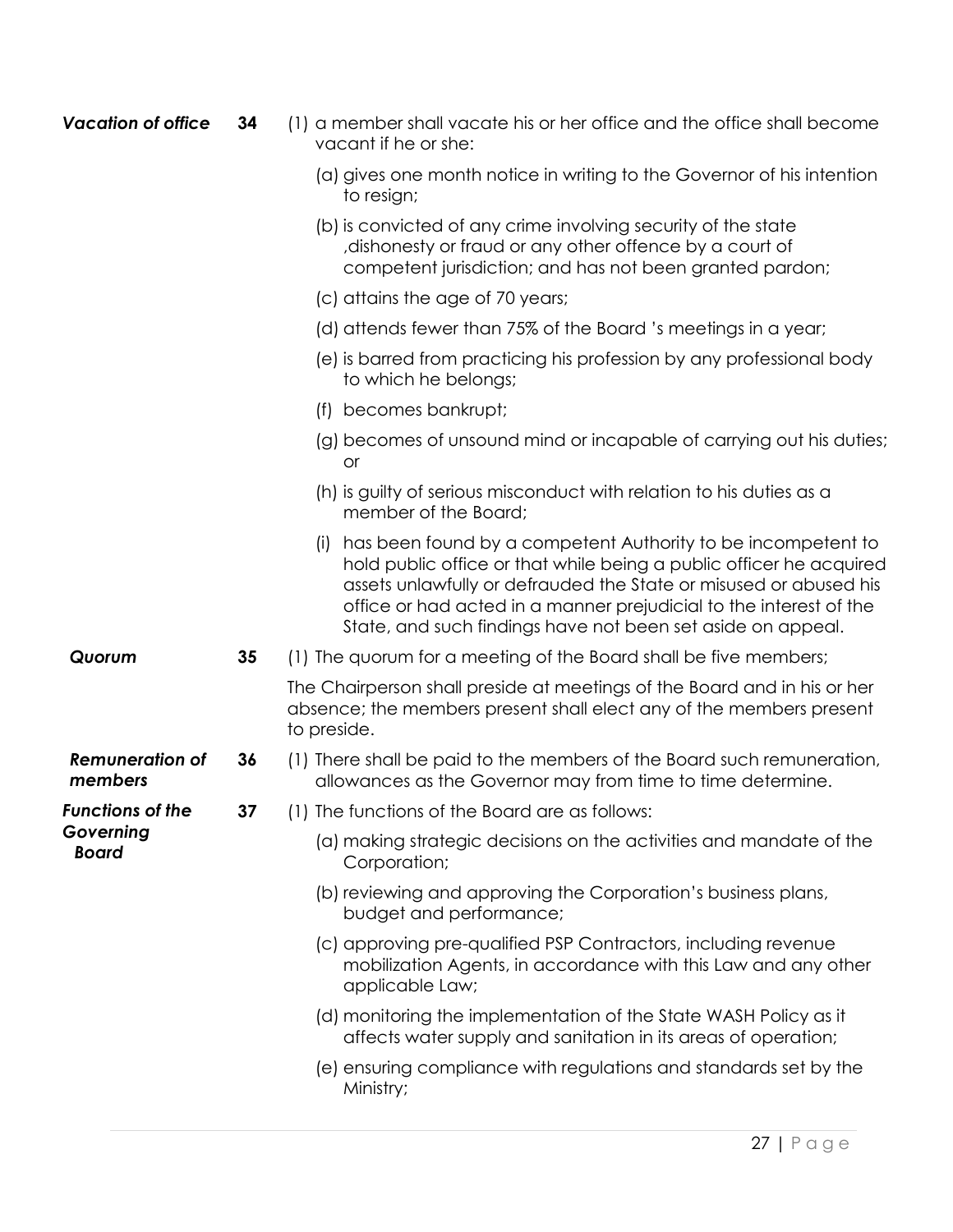influence, coerce or subvert the normal legal, commercial and financial activities of the Corporation; and, (i) undertaking any other business which may be considered necessary by the Board in pursuance of the Corporation's functions as provided in this Law; *Meeting of the Board*  **38** (1) The Board shall meet for the discharge of business at least 4 times a year, quarterly and from time to at such times and places the Chairperson may, from time to time determine every year, but not more than six times. Any meeting in excess of the allowed maximum of six times in a year shall only be held where circumstances warrant. (2) The Chairperson shall upon the request in writing signed by not less than four (4) members of the Board summon a special meeting of the Board within fourteen (14) days on receipt of such request. (3) At every meeting of the Board, the Chairperson shall preside, and, in his absence, the members present shall elect a person from among themselves to preside at that meeting. (4) Every question coming before the Board at any meeting shall be decided by a simple majority of the votes of the Members present; and in the case of an equality of votes, the Chairperson or the other person presiding shall have a second or casting vote. (5) The Board may at any time co-opt any person or persons to act as an adviser or advisers at any of its meetings, but no persons so coopted shall be entitled to vote at any such meeting on any matter for decision by the Board. (6) The validity of the proceedings of the Board shall not be affected by any: (a) vacancy among its members or by any defect in the appointment of any of them; or (b) inadvertent omission to send any notice or error in addressing it or failure in the delivery thereof. (7) Except as otherwise expressly provided under this Section, and subject to this Law, the Board may make standing orders for the purposes of regulating its own procedure. *Conflict of interest among Board Members*  **39** (1) A member of the Board who is in any way directly or indirectly interested in any contract or transaction or project of the Board shall disclose the nature of his interest at a meeting of the Board and the disclosure shall be recorded in the minutes of the Board and the

(f) approving and monitoring the implementation of the Corporation's Water Services Development Plan;

(g) proposing urban water tariffs for the approval of the Ministry;

(h) taking all steps to ensure that in the discharge of their duties, the Board does not engage in activities which prejudice, unduly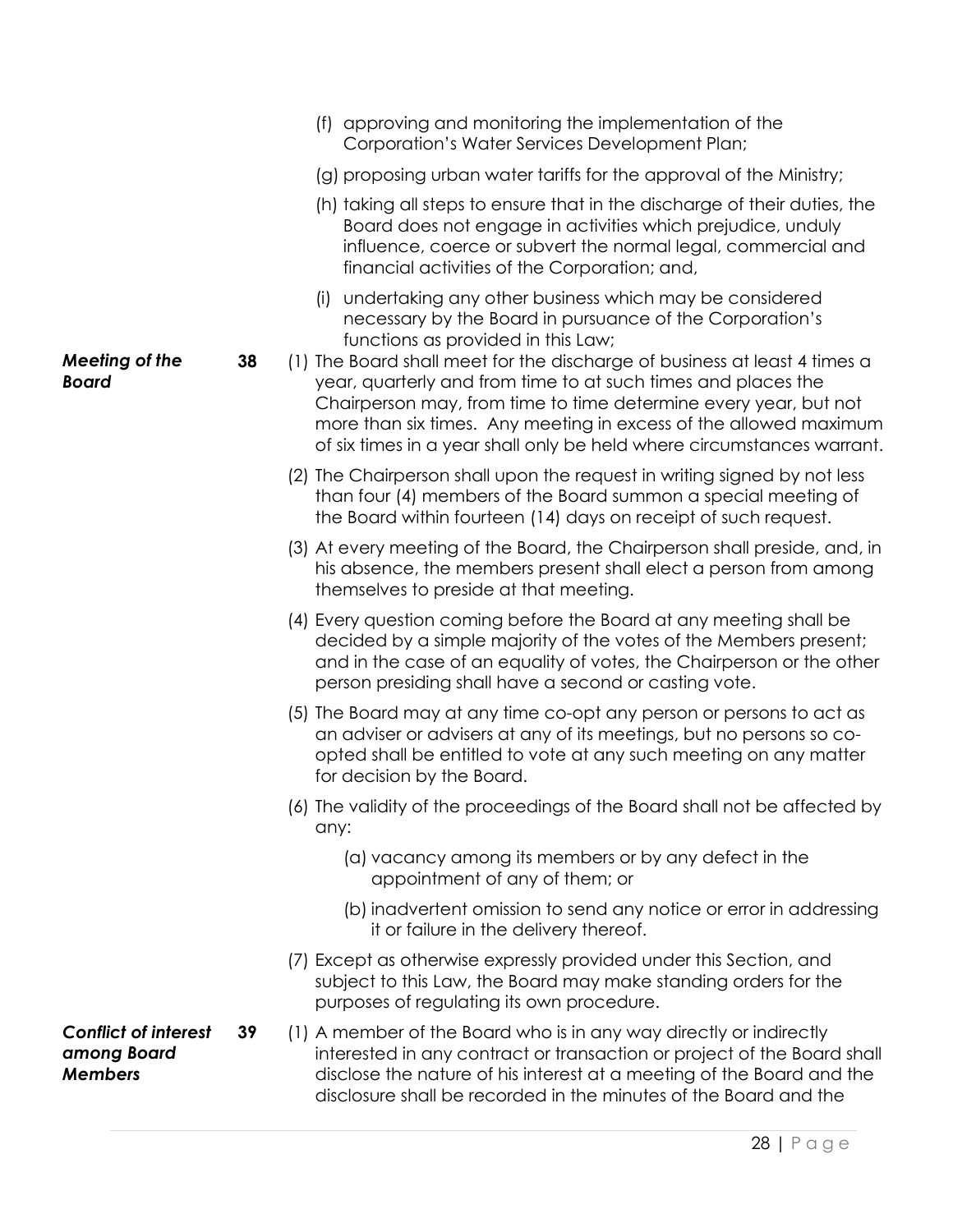member;

- (a) shall not take part in any deliberation or decision of the Board with respect to that contract or transaction or project;
- (b) shall be disregarded for the purpose of constituting a quorum of the Board for any such deliberation or decision.
- (2) For the purpose of sub-section (1) of this section, a general notice given at a meeting of the Board by a member of the Board to the effect that he is a member of a specified company or firm and is to be regarded as interest in any contract or transaction or project of the Board concerning the company or firm, shall be regarded as a sufficient disclosure of his interest in relation to that contract or transaction or project as the case may be.
- (3) A member of the Board need not attend in person at a meeting of the Board in order to make disclosure which he is required to make under sub-section (1) of this section if he takes reasonable steps to ensure that the disclosure is made by notice which is brought up and read at the meeting.
- **40** (1) The functions of the corporation shall be to:
	- (a) provide safe, adequate and affordable water supply services to the urban residents of the State in accordance with this Law;
	- (b) ensure that adequate wholesome water is supplied to its consumers in line with National Drinking Water Quality Standard (NDWQS);
	- (c) develop new water supply infrastructure as the Board may consider necessary for the purpose of providing wholesome, potable water for domestic consumption of the public, and water for commercial, industrial, scientific and other uses;
	- (d) develop new wastewater/sewerage infrastructure as the Board may consider necessary for the purpose of providing effective and efficient collection, treatment, and disposal Services for domestic, industrial, commercial, scientific and other waterrelated waste;
	- (e) provide sewage and wastewater management services, whether by the provision of sewers or otherwise, for the collection, treatment, and disposal of sewage and wastewater generated by consumers within its areas of operation, and other services incidental thereto;
	- (f) consolidate and centralize all water and sewage systems in the urban areas of the State under its control, direction and supervision;
	- (g) prospect for water, provide, distribute and conserve, in the State, water for public domestic, industrial and commercial purposes in

*Functions of the Corporation*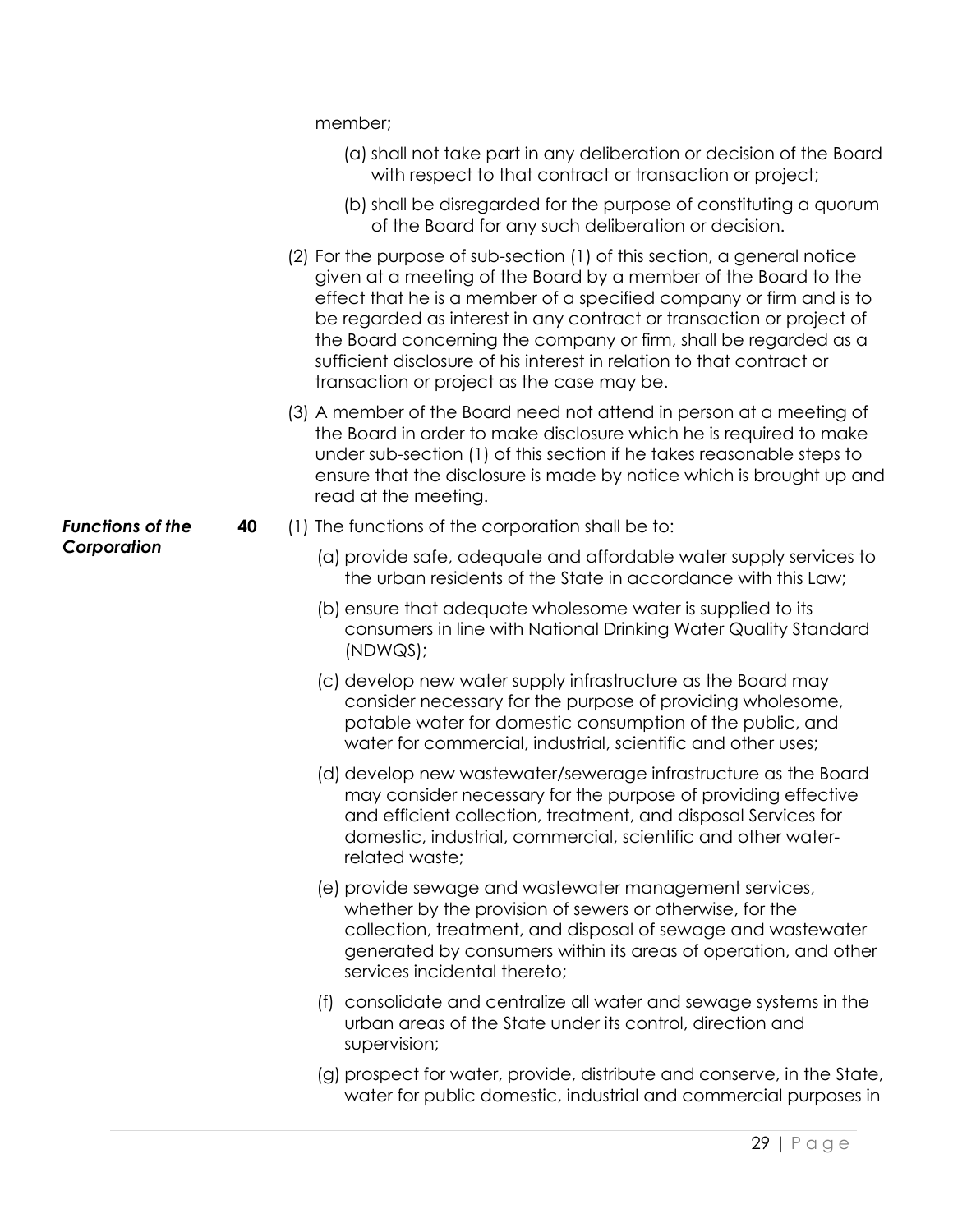the areas under the Corporation's mandate;

- (h) determine rates and scales of charges for water and sewage management services subject to approval by the Regulatory Agency;
- (i) conduct or organize research and training with respect to water supply and sewage services;
- (j) develop, maintain and beneficially exploit water resources, both natural and artificial.
- (k) collaborate with Ministry responsible for Water Resources and other relevant Ministries, Departments and Agencies in accessing funds from multilateral and bilateral sources for urban water and sanitation services improvement;
- (l) plan, establish, control, manage, extend and develop urban water works necessary for the purpose of providing wholesome potable water for public consumption;
- (m) plan, establish, control, manage, extend and develop wastewater treatment facilities as considered necessary in collaboration with the relevant MDAs and stakeholders;
- (n) provide data on water supply, sanitation, and hygiene related matters for formulation of policy;
- (o) develop and manage a database of water customers in the State to enhance consumer relations and effective revenue collection and management;
- (p) prepare plans for the development and maintenance of water supply and wastewater services infrastructure in its areas of operation in consultation with the relevant authorities, stakeholder, and consumer groups;
- (q) carry any pipe through, across or under any street for the purpose of identify and implement projects for the provision of water and/or sewage services which may be undertaken with private sector participation, after consultation with the relevant authorities and subject to the approval of the Governor in case involving divestiture of sale of assets;
- (r) enter any commitments, agreements, joint ventures, performance contracts, public-private partnership agreements or other arrangements in respect of the provision, distribution, supply or sale of water and sewerage management services;
- (s) ensure that contracts or agreements entered with third parties, including the private sector, aimed at improving water supply in the State are properly documented, adequately supervised, monitored and well executed;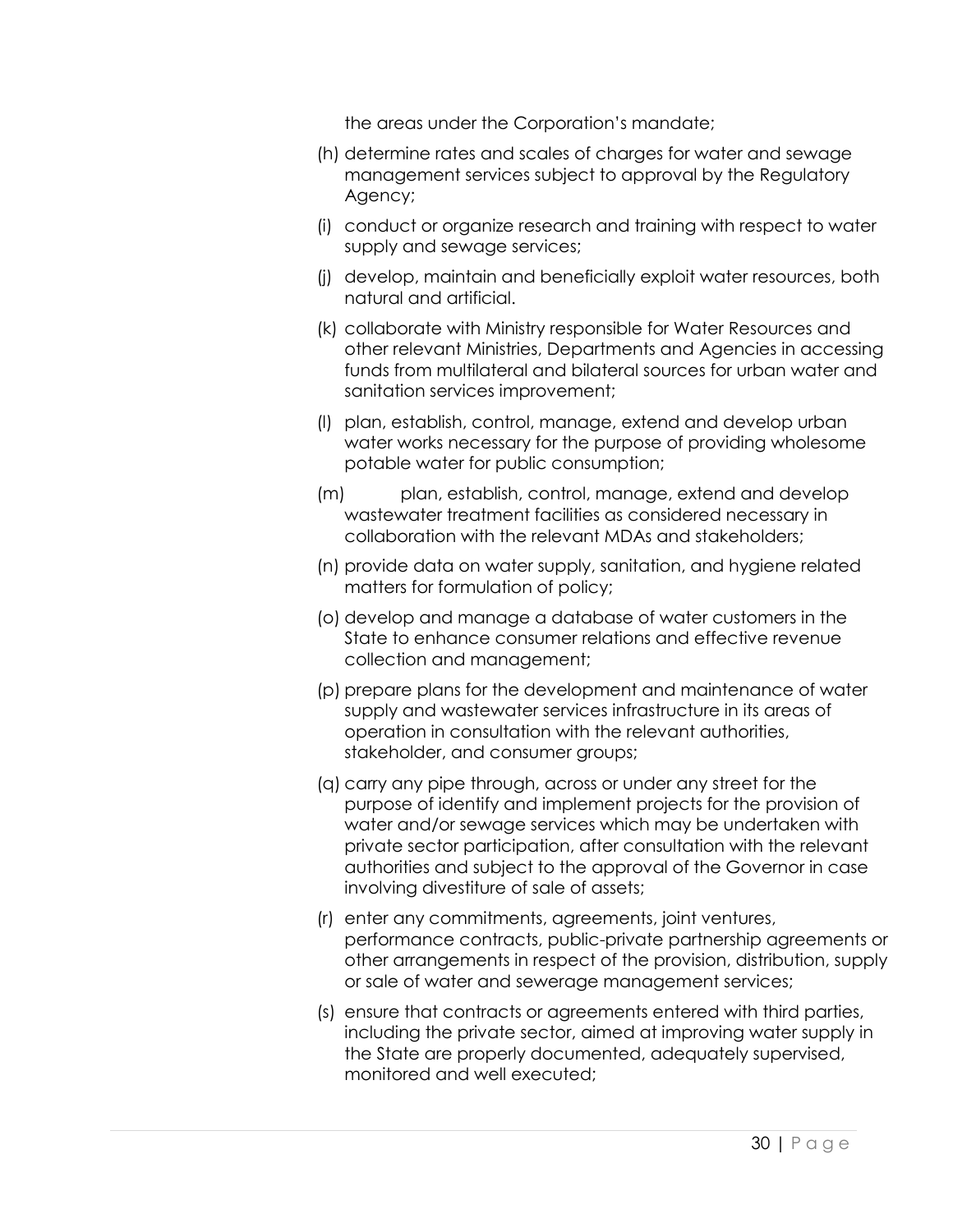|                              |    | (t) provide consultancy and project management services;                                                                                                                                                                                                                                                                                                                                                                                                                            |
|------------------------------|----|-------------------------------------------------------------------------------------------------------------------------------------------------------------------------------------------------------------------------------------------------------------------------------------------------------------------------------------------------------------------------------------------------------------------------------------------------------------------------------------|
|                              |    | (u) establish and implement proper accounting procedures for all<br>assists and liabilities of the Corporation;                                                                                                                                                                                                                                                                                                                                                                     |
|                              |    | (v) specify the terms and conditions of supply of water and<br>sewerage services to the consumers in accordance with<br>regulations issued by the Ministry and in accordance with this<br>Law;                                                                                                                                                                                                                                                                                      |
|                              |    | (w) recommend regulations to the Ministry for the protection and<br>preservation of the assets of the corporation and water resources<br>of the State;                                                                                                                                                                                                                                                                                                                              |
|                              |    | (x) promote the rational use of water resources and potable water;                                                                                                                                                                                                                                                                                                                                                                                                                  |
|                              |    | (y) conduct training and retraining of staff for skills development;                                                                                                                                                                                                                                                                                                                                                                                                                |
|                              |    | (z) collect rates and charges for water supply and sewerage<br>services in accordance with regulations issued by the Regulatory<br>Agency; and carry out any other activities that are expedient or<br>necessary for the effective and efficient performance of its<br>functions under this Law.                                                                                                                                                                                    |
| Powers of the<br>Corporation | 41 | (1) The Corporation shall, subject to the provisions of the Law, have<br>power for the purpose of carrying out its functions to:                                                                                                                                                                                                                                                                                                                                                    |
|                              |    | (a) own all water services assets and construct new water services<br>assists within its areas of operation as described in Schedule 1<br>hereto;                                                                                                                                                                                                                                                                                                                                   |
|                              |    | (b) own all sewerage networks, sewerage management and waste<br>water infrastructure and assets and construct all such assets<br>within its areas of operation as described in Schedule 1 hereto;                                                                                                                                                                                                                                                                                   |
|                              |    | (c) Determine and collect all rates and charges payable by<br>Customers for water supply and sewerage management Services<br>provided by the Corporation and determine all other fees<br>subject to the approval of the Ministry;                                                                                                                                                                                                                                                   |
|                              |    | (d) acquire, purchase, lease, hold, construct, manufacture, maintain<br>or insure any property forming part of the water and sewerage<br>management services infrastructure of the Corporation, whether<br>moveable or immovable, required for or in connection with the<br>performance of its functions and may sell, lease, concede,<br>dispose of, or otherwise deal with such property or any part<br>thereof subject to the approval of the Governor in instances of<br>sales; |
|                              |    | (e) lay any water pipe or sewers through, across, or under the street                                                                                                                                                                                                                                                                                                                                                                                                               |

- (e) lay any water pipe or sewers through, across, or under the street of any place laid out or intended as a street and thereafter give reasonable notice in writing to the owner or occupier thereof, and make good any damage done;
- (f) examine from time to time any surface or underground water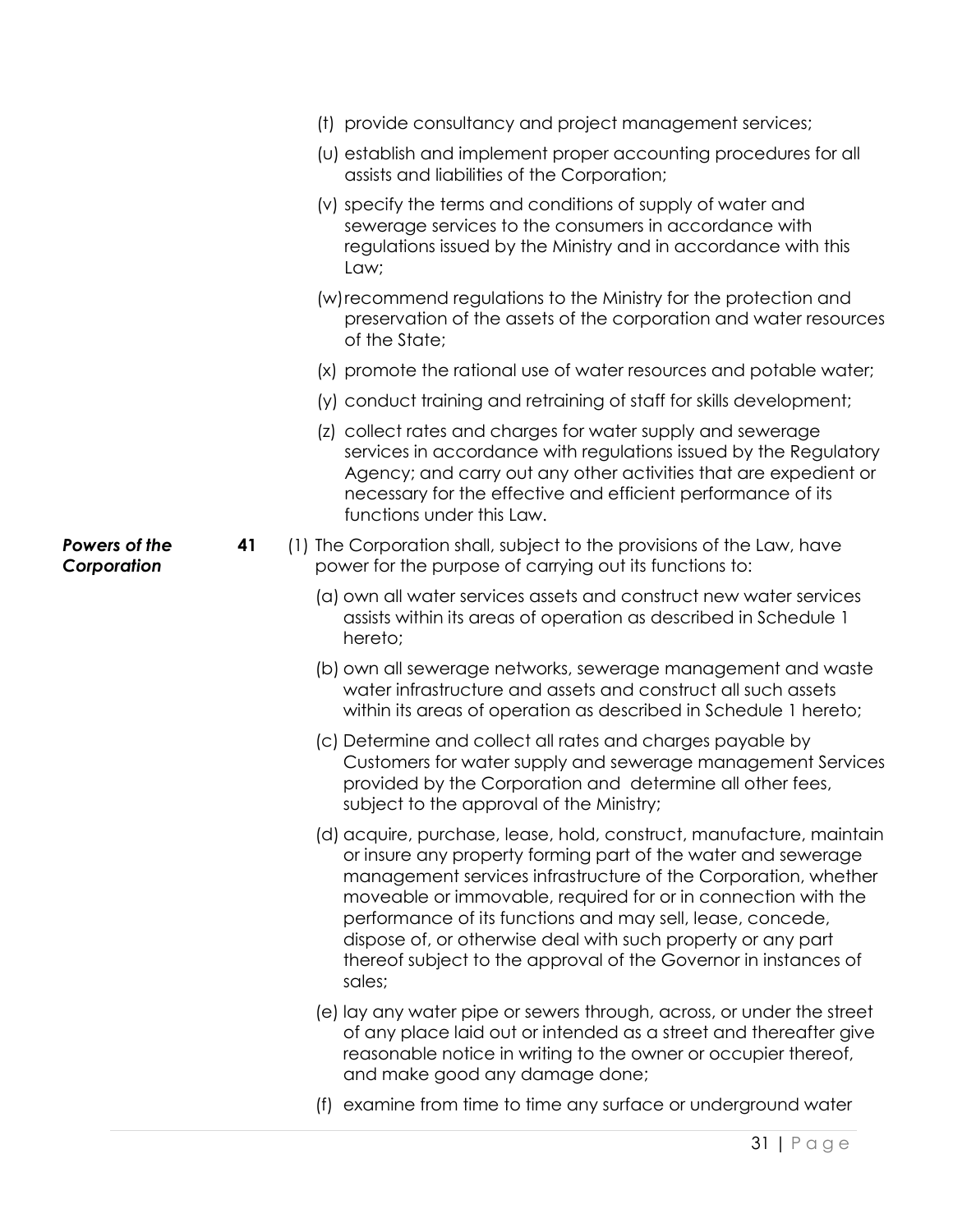forming part of the water resources of the State for the purpose of determining what pollution, if any exists and its causes and to do likewise in respect of other water bodies by arrangement with the appropriate authority, including the Abia State Environmental Protection Agency under and in accordance with the provisions of any existing Law in that behalf;

- (g) subject to the issuances of a reasonable notice to the occupier thereof, at any time between the hours of six o' clock in the morning and six o' clock in the evening, or in case of urgency at any other time, to enter premises or place upon which any service has been laid or into which any water supply services is supplied so as to:
- (h) inspect and repair any service and to ascertain whether there is any wastage, leakage, obstruction, illegal connection or disposal of sewerage, or damage to any service or meter therein and anything in connection therewith with a view to:
	- i. ascertaining the amount of water taken or used or;
	- ii. disconnecting the supply of water or of any sewer to any premises;
- (i) diminish, withhold, or suspend, stop, turn off or divert the supply of water through or by means of any service or public fountain either wholly or in part whenever the Corporation deems necessary subject to Regulations of the Ministry on same to;
	- i. accept or acquire and hold any security of any kind in any form whatsoever;
- (j) surrender, transfer or re-convey any security held by the Corporation whether upon exchange for other security or upon discharge;
- (k) make, draw, accept, or endorse, negotiable instruments;
- (l) invest money standing to its credit and not for the time being required for its immediate need, in accordance with the provisions of this Law and any other relevant State Law;

(m)write off bad debts with the approval of the Governor;

- (n) grant exemptions from any water rate or charge of any premises or class of premises to any person or class of persons;
- (o) make regulations for the better carrying out of its functions under this Law.
- (2) The Corporation shall have powers for the purpose of carrying out its functions to do all such acts as appear to it to be expedient, advantageous, or convenient and may carry on any activities in that behalf either alone or in association with others.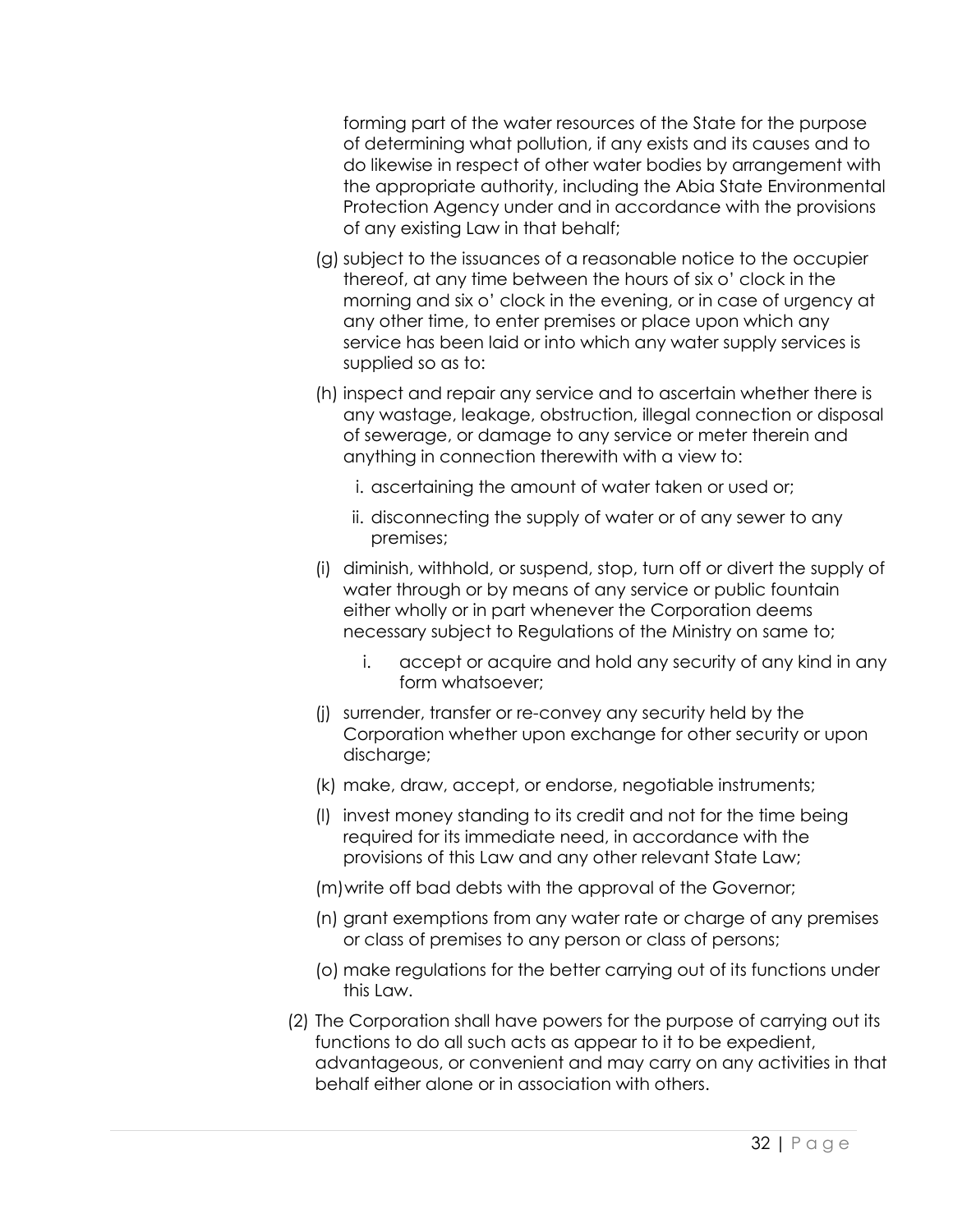| Area offices of the<br>Corporation     | 42 | (1) There shall be established in each Local Government Headquarters<br>of the state, Area offices of the Corporation.                                                                                                                     |
|----------------------------------------|----|--------------------------------------------------------------------------------------------------------------------------------------------------------------------------------------------------------------------------------------------|
|                                        |    | (2) An area office of the Corporation shall be provided with such<br>officers as the Board shall determine; and,                                                                                                                           |
|                                        |    | (3) An Area office of the Corporation shall perform such functions of the<br>Corporation as the Board may direct.                                                                                                                          |
| Performance<br>Contract                | 43 | (1) There shall be a Performance Contract between the State<br>Government represented by the State Ministry responsible for<br>Water Resources, the Ministry of Finance and the Corporation;<br>The Performance Contract shall guarantee:- |
|                                        |    | (a) Quality, accessibility and sustainability of service;                                                                                                                                                                                  |
|                                        |    | (b) Pro-poor considerations in service delivery;                                                                                                                                                                                           |
|                                        |    | (c) Incentives for commercial, financial and technical efficiency<br>of the Corporation;                                                                                                                                                   |
|                                        |    | (d) Obligations of the State towards investment, subsidies and<br>creating an enabling environment for the Corporation; and                                                                                                                |
|                                        |    | (e) Such other terms as the parties may deem fit.                                                                                                                                                                                          |
|                                        |    | (2) There shall be a Performance Contract between the Corporation<br>and the Area offices with such terms as the Corporation shall<br>determine.                                                                                           |
|                                        |    | (3) The Performance Contract shall provide for key performance<br>Indicators (KP1s) and an Incentive/ penalty framework for their<br>achievement or non-achievement.                                                                       |
| <b>The Managing</b><br><b>Director</b> | 45 | (1) The Governor shall on the recommendation of the Board, appoint<br>the Chief Executive Officer of the Corporation to be known as the<br>Managing Director who shall be subject to the general direction<br>of the Board and shall:      |
|                                        |    | (a) be the Chief Executive and Accounting Officer of the<br>Corporation (referred to in this Law as "the MD");                                                                                                                             |
|                                        |    | (b) be responsible for the implementation of the decisions and<br>policies of the Board of the Corporation as well as the<br>general administration of the Corporation;                                                                    |
|                                        |    | (c) perform such other duties as the Board of the Corporation<br>may from time to time direct.                                                                                                                                             |
|                                        |    | (2) The MD shall:                                                                                                                                                                                                                          |
|                                        |    | (a) be appointed out of two applicants selected through a<br>competitive and transparent recruitment process carried out<br>by the Board either by themselves, through the Central                                                         |

Recruitment Agency or a Consultant pursuant to an

advertisement for such vacancy.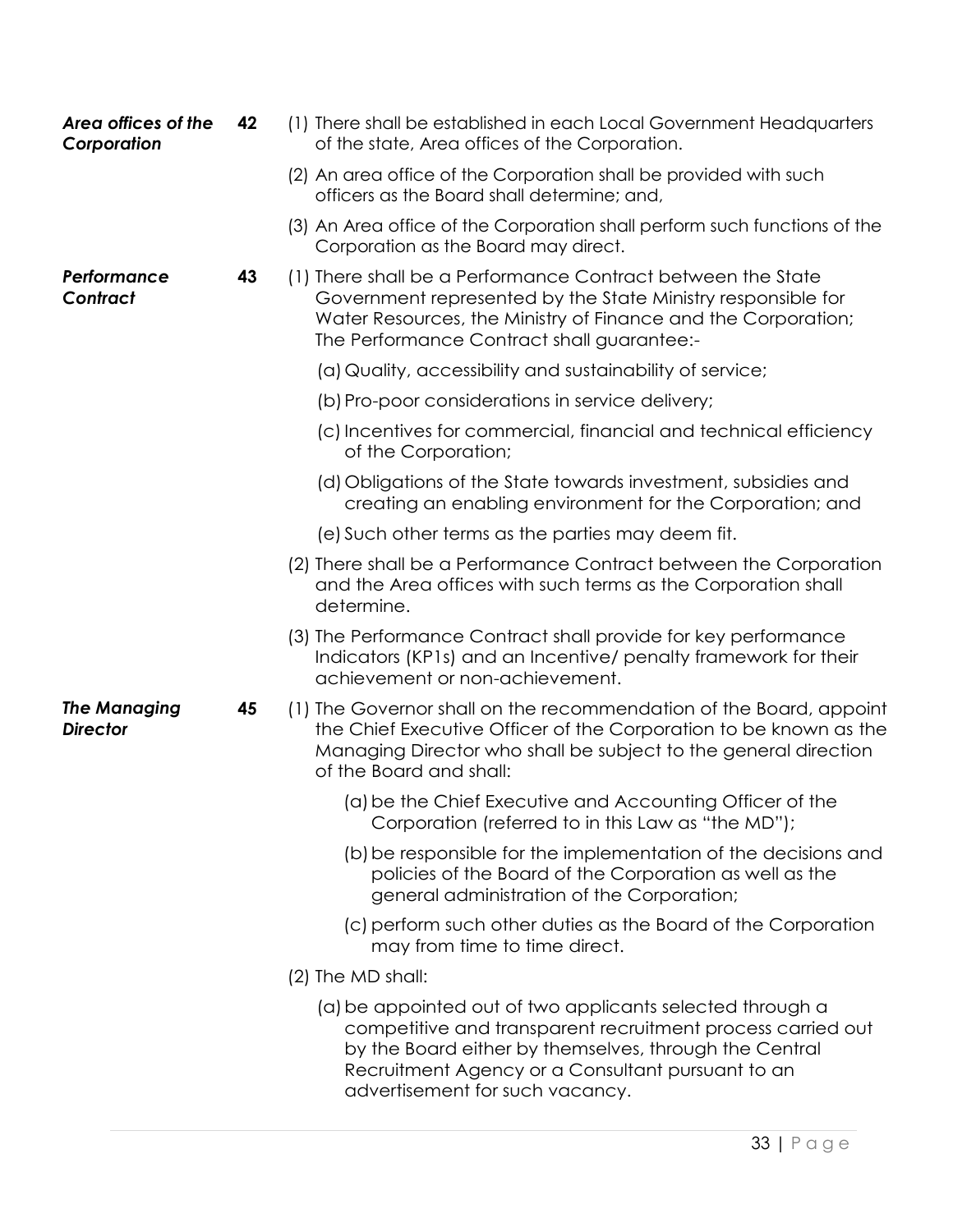|                                    |    | (b) be a person with a Professional qualification in either<br>Engineering, Law, Accountancy, Business Administration,<br>Physical and Environmental Sciences or other relevant<br>discipline and having relevant experience in running a public<br>utility or a public or private organization and shall have held a<br>senior management position for a minimum of ten (10) years. |
|------------------------------------|----|--------------------------------------------------------------------------------------------------------------------------------------------------------------------------------------------------------------------------------------------------------------------------------------------------------------------------------------------------------------------------------------|
|                                    |    | (c) be appointed pursuant to a Performance Based Employment<br>Contract for a term of 5 years on a full-time basis which may<br>be renewable upon considerations of the improved financial,<br>managerial, operational, and other relevant indicators as<br>contained in such Contract.                                                                                              |
|                                    |    | (3) A report shall be submitted by the MD to the Board on a quarterly<br>basis as an assessment of the performance of the MD which shall<br>also include a proposed action plan to be forwarded by the<br><b>Board to the Governor</b>                                                                                                                                               |
| Secretary/Legal<br><b>Adviser</b>  | 46 | (1) There shall be a Secretary and Legal Adviser (referred to in this<br>Law as "the Secretary") to the Board who shall be responsible to<br>the MD and shall assist the Board and the Corporation in the<br>discharge of their functions under this Law.                                                                                                                            |
|                                    |    | (2) The secretary shall be appointed by the Board under such terms<br>and conditions as may be specified in his letter of appointment.                                                                                                                                                                                                                                               |
|                                    |    | (3) The Secretary shall be a Legal Practitioner with a minimum of 10<br>year's post-call experience and shall be the head of the<br>Corporation's Legal department.                                                                                                                                                                                                                  |
| <b>Functions of the</b>            | 46 | (1) The Secretary shall perform the following functions:                                                                                                                                                                                                                                                                                                                             |
| <b>Secretary</b>                   |    | (a) organize and take minutes of the Meetings of the Board.;                                                                                                                                                                                                                                                                                                                         |
|                                    |    | (b) keep the seal and records of the Corporation and conduct<br>correspondence of the Board;                                                                                                                                                                                                                                                                                         |
|                                    |    | (c) arrange for payment of fees and allowances of Meetings and<br>all other matters affecting Members of the Board.                                                                                                                                                                                                                                                                  |
|                                    |    | (d) communicate policy decisions at Board Meetings to affected<br>Departments;                                                                                                                                                                                                                                                                                                       |
|                                    |    | (e) render necessary advice on compliance with Laws, rules and<br>regulations affecting the Corporation;                                                                                                                                                                                                                                                                             |
|                                    |    | (f) keep custody of copies of Asset Register, Financial and<br>Annual Reports of the Corporation; and                                                                                                                                                                                                                                                                                |
|                                    |    | (g) perform all other duties as the Board or the MD may from time<br>to time direct.                                                                                                                                                                                                                                                                                                 |
| <b>Staff of the</b><br>Corporation | 48 | (1) The Corporation shall have the power to recruit such number of<br>staff and other employees as it may from time to time require<br>either directly from the private sector or by way of deployment                                                                                                                                                                               |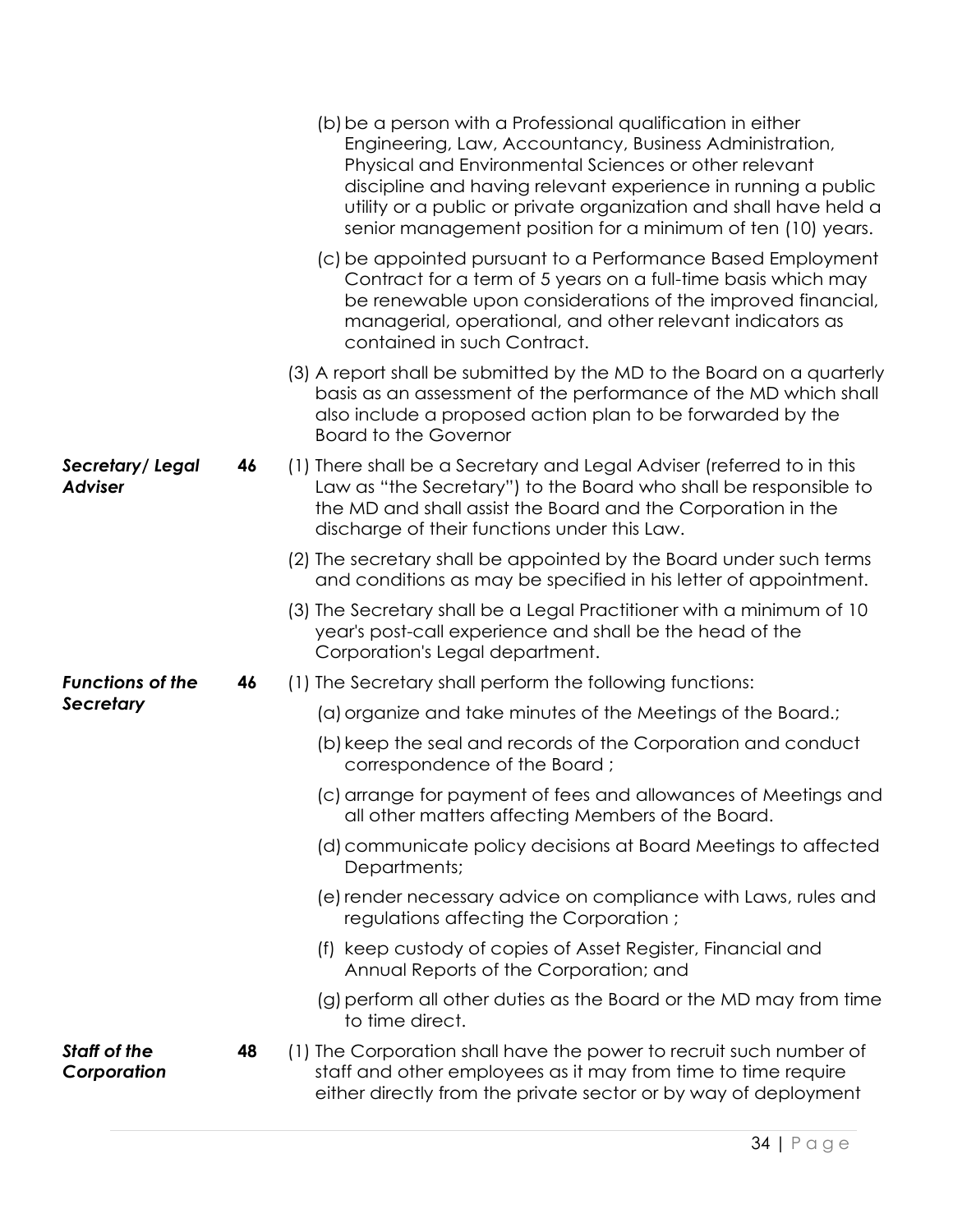from the State Public Service to assist in the discharge of its functions under this Law. (2) The Corporation shall determine generally the terms and Conditions of Service of the staff and other employees which shall include: (a)conditions for the appointment, promotion, termination and dismissal of staff and other employees; and (b) procedures for Appeals by employees against dismissal or termination or other disciplinary measures: i. PROVIDED that until such conditions of service are made, any instrument relating to the conditions of service in the Public Service of the State shall be applicable, with such modifications as may be necessary, to Staff and employees of the Corporation. (3) The Corporation shall determine the salaries and emoluments of the staff and other employees of the Corporation. (4) Staff and other employees of the Corporation shall be entitled to pensions, gratuities and other retirement benefits as prescribed under the Pension Law of the State. (5) Without prejudice to the provisions of subsection (4) of this section, nothing in this Law shall prevent the appointment of any person to any office on terms which preclude the grant of pension, gratuity or other retirement benefits with respect to that office. *Funds and Resources of the Corporation*  **49** (1) The funds and resources of the Corporation shall consist of: (a) all sums, investments or other property vested in the Corporation by virtue of the provisions of this Law; (b)such sums or other property as may from time to time be advanced by way of loans or grants to the Corporation by any Federal, State, or Local Government, any International Organization, and private foundation or any person whatsoever: (c) any investments or other property whatsoever acquired by the Corporation; (d) all other sums such as water and sewerage management Services charges and rates, or other property whatsoever which may become payable to or vested in the Corporation under this Law or any other Law and;

> (e) any money allocated to the Corporation under the State Government budgetary allocation or such other money as may from time to time accrue to the Corporation.

> > 35 | P a g e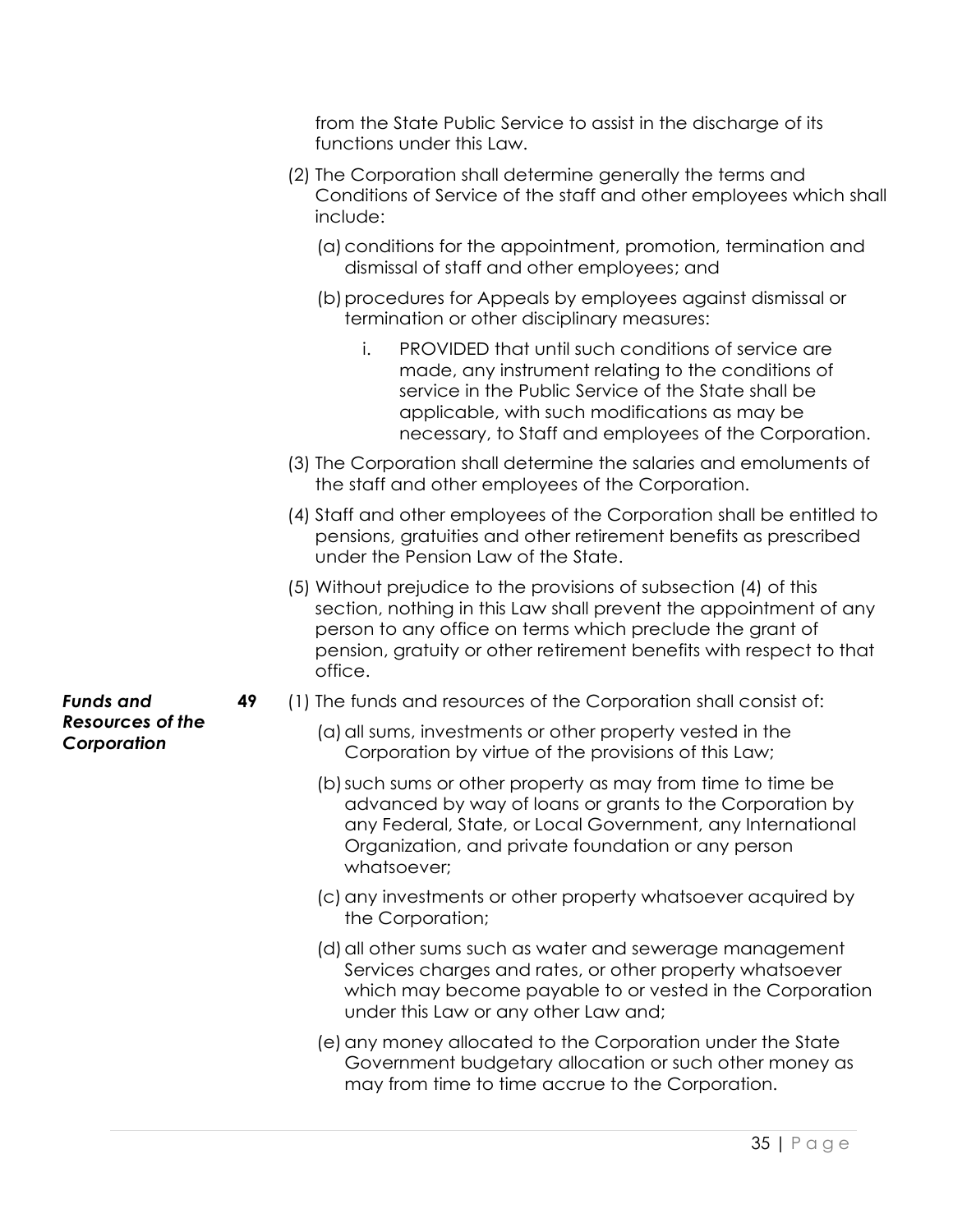|                                            |    | (2) The Corporation shall ensure that its funds and resources are<br>adequate to meet the operating expenses, depreciation<br>charges, debt servicing requirements and such percentage of its<br>annual capital expenditure requirements as may be determined<br>by the Governor and any shortfall may be provided as a loan by<br>the State Government to the Board upon terms as the Governor<br>may determine to ensure that the Corporation continues to<br>provide water supply and sewerage management Services to<br>the Consumers. |
|--------------------------------------------|----|--------------------------------------------------------------------------------------------------------------------------------------------------------------------------------------------------------------------------------------------------------------------------------------------------------------------------------------------------------------------------------------------------------------------------------------------------------------------------------------------------------------------------------------------|
| <b>Application of</b><br>the Corporation's | 50 | (1) The following charges shall be defrayed out of the funds of the<br>Corporation for any financial year:                                                                                                                                                                                                                                                                                                                                                                                                                                 |
| <b>Funds</b>                               |    | (a) the remuneration and allowances of the Members of the<br>Board of the Corporation;                                                                                                                                                                                                                                                                                                                                                                                                                                                     |
|                                            |    | (b) the salaries, remuneration, fees, allowances, pensions and<br>gratuities of the staff, employees, agents, technical and other<br>advisers or Consultants of the Corporation;                                                                                                                                                                                                                                                                                                                                                           |
|                                            |    | (c) all expenses of the operation and management of the<br>Corporation and its waterworks and other properties<br>including provision for depreciation, wear and tear or<br>renewal of assets;                                                                                                                                                                                                                                                                                                                                             |
|                                            |    | (d) such works of a capital nature as the Corporation may deem<br>necessary from time to time;                                                                                                                                                                                                                                                                                                                                                                                                                                             |
|                                            |    | (e) such sums including compensation that may be payable by<br>the Corporation to any person or Authority by virtue of the<br>provisions of this Law or any other law;                                                                                                                                                                                                                                                                                                                                                                     |
|                                            |    | (f) interest on loans raised by and on behalf of the Corporation;                                                                                                                                                                                                                                                                                                                                                                                                                                                                          |
|                                            |    | (g) sums required to be transferred to any special fund or<br>otherwise set aside for the purpose of making provision for the<br>capital investments, redemption of investments in the<br>Corporation or other securities or the repayment of other<br>loans; and                                                                                                                                                                                                                                                                          |
|                                            |    | (h) such other sums as the Board may approve for payment out<br>of the funds of the Corporation in respect of any Financial<br>year provided that the income and property of the<br>Corporation shall not be rated for taxation under the relevant<br>Laws of the State.                                                                                                                                                                                                                                                                   |
| Bank<br><b>Account</b>                     | 51 | (1) The Corporation shall operate Bank Accounts with reputable<br>Banks approved by the Board for its funds and the signatories to<br>the accounts shall be the MD and the Head of Accounts, or in<br>their absence any other persons authorized by the Board.                                                                                                                                                                                                                                                                             |
| <b>General Reserve</b><br>Fund             | 52 | (1) Without prejudice to the provisions of the Abia State Fiscal<br>Responsibility Law, the Corporation shall with the approval of the<br>Governor establish and maintain a Special Reserve Fund in a                                                                                                                                                                                                                                                                                                                                      |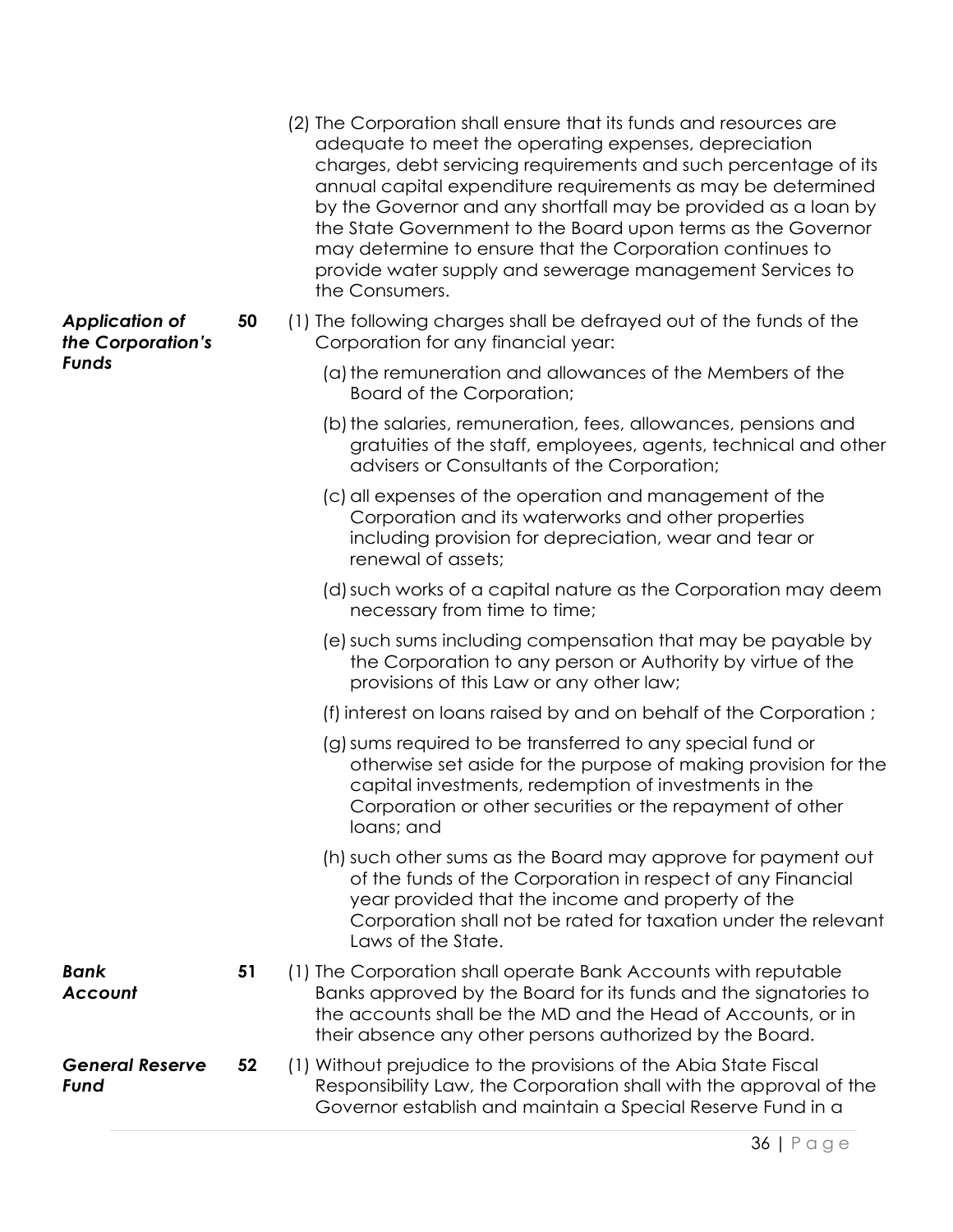|                                                        |    | separate Account into which shall be paid the following:                                                                                                                                                                                                                                                                                                        |
|--------------------------------------------------------|----|-----------------------------------------------------------------------------------------------------------------------------------------------------------------------------------------------------------------------------------------------------------------------------------------------------------------------------------------------------------------|
|                                                        |    | (a) not more than 3% of the revenue of the Corporation as may<br>be determined by the Board for any financial year;                                                                                                                                                                                                                                             |
|                                                        |    | (b) such money as the Governor may from time to time direct<br>from any sources;                                                                                                                                                                                                                                                                                |
|                                                        |    | (2) The General Reserve Fund shall be used for the following:                                                                                                                                                                                                                                                                                                   |
|                                                        |    | i. emergency and urgent needs of the Corporation relating to<br>the rendering of urgent and essential Services as the Board<br>may from time to time authorize subject to the approval of the<br>Governor;                                                                                                                                                      |
|                                                        |    | ii. making good the loss or deficiency which may occur in any of<br>the transactions of the Corporation.                                                                                                                                                                                                                                                        |
|                                                        |    | (3) Provided that where the fund is used to meet State or National<br>water related emergencies, the Government shall make<br>arrangements to replace such amount upon application by the<br>Corporation.                                                                                                                                                       |
| Loans and grants<br>by the State                       | 53 | (1) The State Government may make to the Corporation the<br>following:                                                                                                                                                                                                                                                                                          |
| Government                                             |    | (a) grants of any sums of money or property deemed necessary;<br>and                                                                                                                                                                                                                                                                                            |
|                                                        |    | (b) loans upon such terms as to repayment of interest or<br>otherwise as the Government may determine.                                                                                                                                                                                                                                                          |
|                                                        |    | (2) The Government may waive in favour of the Corporation any<br>right or liability to the Government arising from any transaction<br>made pursuant to subsection (1) of this section.                                                                                                                                                                          |
| <b>Annual Budgets,</b><br><b>Accounts and</b><br>Audit | 54 | (1) The provisions contained in Abia State Fiscal Responsibility Law as<br>regards Budgetary Planning of Corporations and other Related<br>Statutory Bodies shall have effect in relation to the Corporation as<br>regards annual budgets, accounts and audits.                                                                                                 |
| Annual<br>Reports                                      | 55 | (1) The Corporation shall prepare and submit to the Governor not<br>later than six months after the end of each year, a report on the<br>activities of the Corporation during the immediate preceding<br>year, and shall include in such report a copy of the audited<br>accounts of the Corporation for that year and the auditors'<br>report on the accounts. |
| <b>Internal</b><br><b>Auditor</b>                      | 56 | (1) The Corporation shall have an Internal Auditor who shall be<br>appointed by the Board under such terms and conditions as may<br>be specified in his letter of appointment.                                                                                                                                                                                  |
|                                                        |    | (2) Subject to the provision of this law, the internal Auditor shall be<br>responsible to the Board for the performance of his function.                                                                                                                                                                                                                        |
|                                                        |    | (3) As part of his functions under this Law, the Internal Auditor shall at                                                                                                                                                                                                                                                                                      |
|                                                        |    |                                                                                                                                                                                                                                                                                                                                                                 |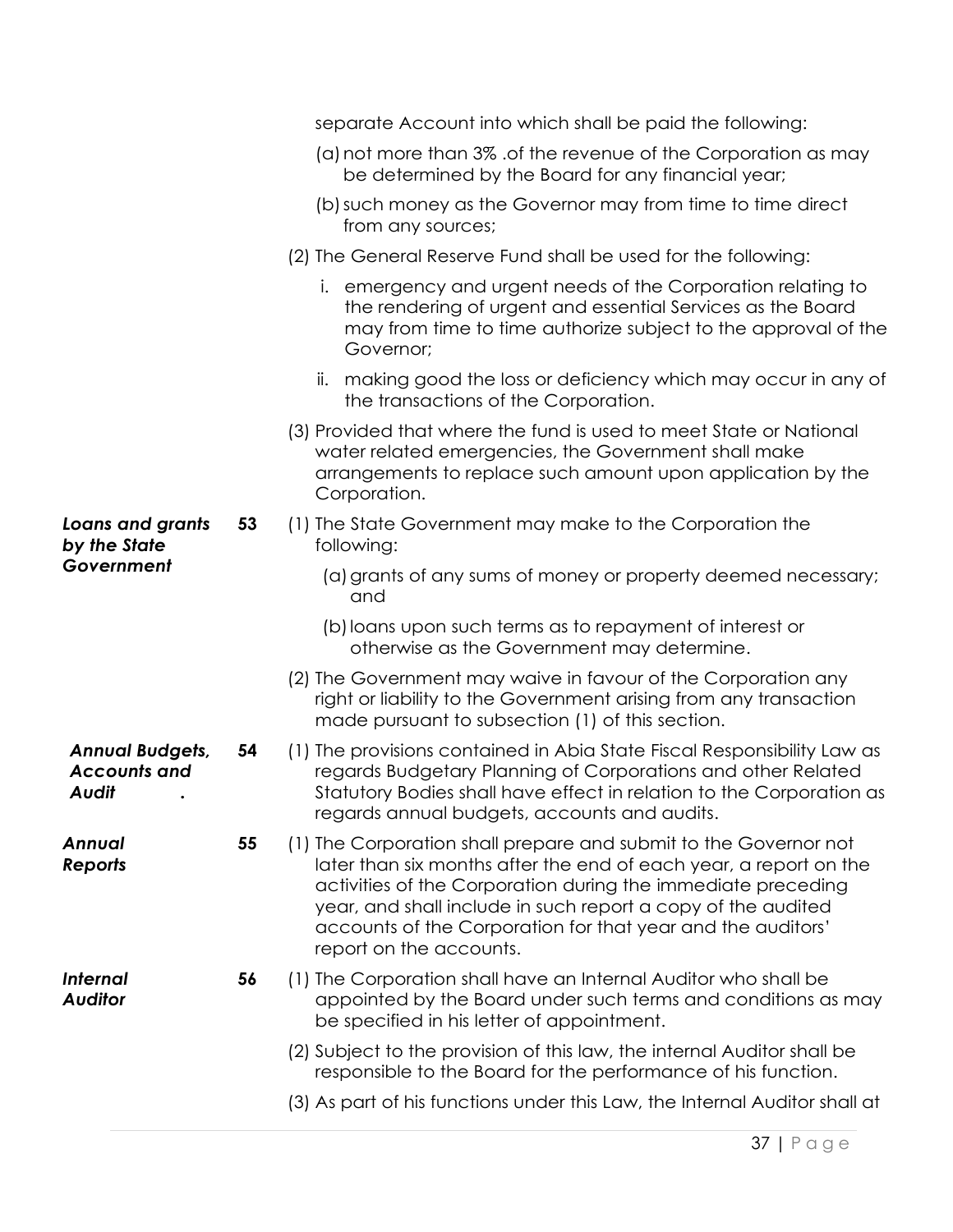|                                                    |    | intervals of three months prepare a report on the internal audit<br>work carried out by him during the period immediately preceding<br>the preparation of the report, and submit the report to the Board<br>for discussion.                                                                          |
|----------------------------------------------------|----|------------------------------------------------------------------------------------------------------------------------------------------------------------------------------------------------------------------------------------------------------------------------------------------------------|
|                                                    |    | (4) The Internal Auditor's report shall cover the financial transactions<br>of the Corporation.                                                                                                                                                                                                      |
|                                                    |    | (5) Without prejudice to the general effect of sub-section (3) of this<br>section, the Internal Auditor shall make in each report such<br>observations as appear to him necessary as to the conduct of<br>the financial affairs of the Corporation during the period to which<br>the report relates. |
|                                                    |    | (6) The Board shall transmit such report to the supervising Ministry who<br>shall forward same to the Governor.                                                                                                                                                                                      |
| <b>Power to Accept</b><br>Gifts                    | 57 | (1) The Corporation may accept gifts of land money or other<br>property on such terms and conditions, if any, as may be<br>specified by the person or organization making the gift.                                                                                                                  |
|                                                    |    | (2) The Corporation shall not accept gifts if the conditions attached<br>by the person or organization offering the gifts are inconsistent<br>with the functions of the Corporation or against the interests of<br>the State.                                                                        |
| <b>Power to Borrow</b><br>Money                    | 58 | (1) The Corporation may with the consent of the Governor borrow<br>whether by way of mortgage or otherwise on such terms and<br>conditions as the Board may determine, any such sum of money<br>as may be required in the execution of the function conferred on<br>the Corporation by this Law.     |
|                                                    |    | (2) An approval given for the purpose of this section may be either<br>general or limited to a particular borrowing and any specified<br>conditions.                                                                                                                                                 |
| <b>Investments in</b>                              | 59 | (1) Subject to the approval of the Board, the Corporation may;                                                                                                                                                                                                                                       |
| stocks, etc.                                       |    | (a) Invest money standing to the credit and not for the time being<br>required for the purpose of the Corporation functions in stocks,<br>shares, debentures or any other securities; and,                                                                                                           |
|                                                    |    | (b) Sell dispose of or otherwise deal with all or any of such<br>securities on recommendation of the Board and subject to<br>Governor's approval.                                                                                                                                                    |
| Power to raise<br>capital on the<br>stock exchange | 60 | (1) The Corporation may with the approval of the Governor raise<br>capital for the implementation of its developmental plans and<br>programs through the capital market or by issuing Bonds or other<br>instruments, subject to satisfying the requirements of the Stock<br>Exchange.                |
| <b>Guarantee on</b><br>loans or other              | 61 | (1) Subject to the provisions of the relevant Law, the Government<br>may guarantee by an undertaking, the payment of the principal                                                                                                                                                                   |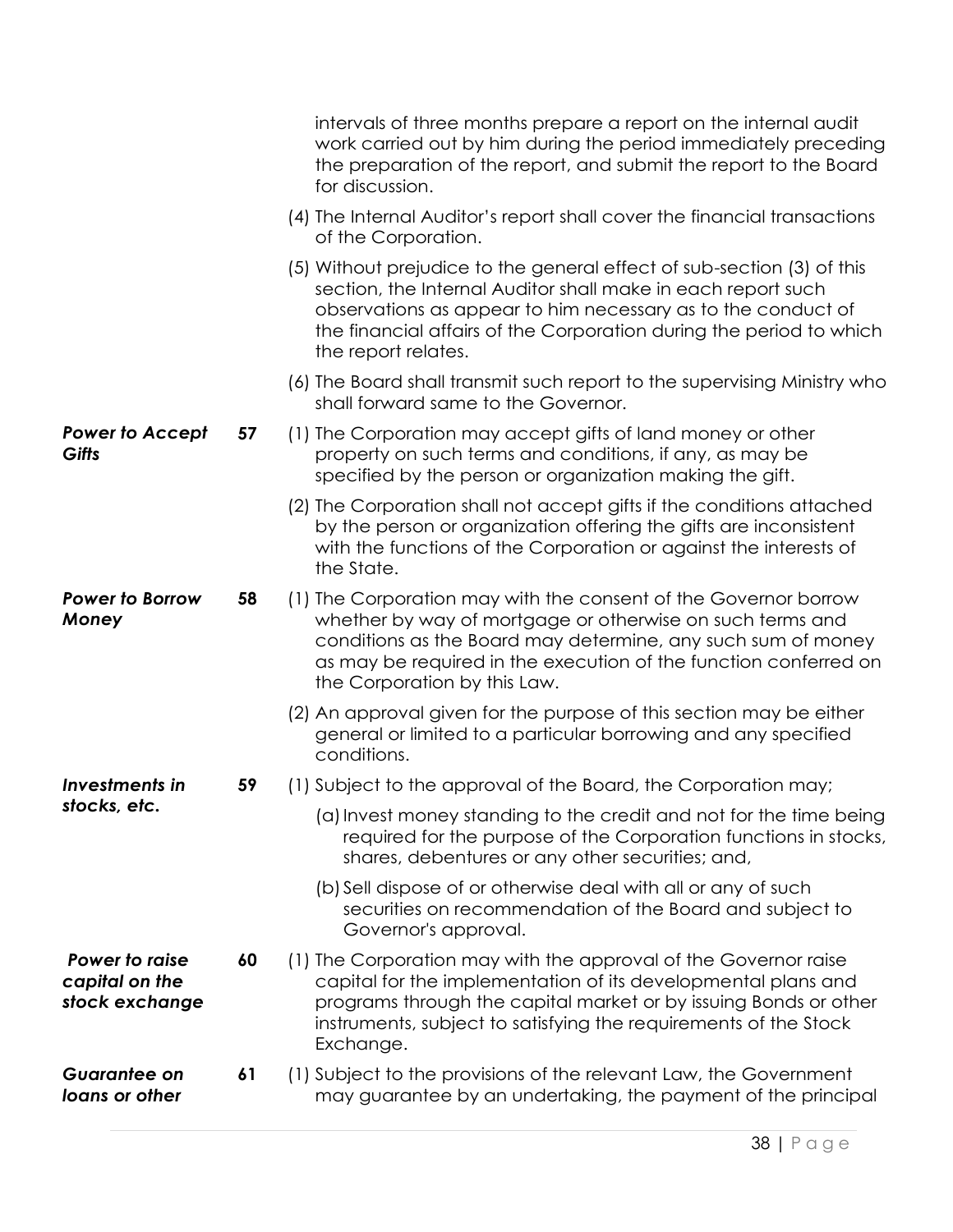| instruments of the<br><b>Corporation by</b>                       |    | and interest of any sum or sums borrowed or Bonds issued by the<br>Corporation                                                                                                                                                                                                                                                                              |
|-------------------------------------------------------------------|----|-------------------------------------------------------------------------------------------------------------------------------------------------------------------------------------------------------------------------------------------------------------------------------------------------------------------------------------------------------------|
| the State<br>Government                                           |    | (2) Any sum required by the Commissioner for Finance for the<br>purpose of making good the obligations of the Government<br>under the guarantee shall be charged on the Consolidated<br>Revenue Fund of the State Government subject to the provisions<br>of the Abia State Fiscal Responsibility Law.                                                      |
| <b>Bad Debts</b>                                                  | 62 | (1) The Corporation may, subject to approval by the Governor write<br>off bad debts of the Corporation.                                                                                                                                                                                                                                                     |
| <b>Proof of moneys</b><br>due                                     | 63 | (1) In any action for the recovery of any rate or other moneys (other<br>than fines and penalties) payable or recoverable under this Law,<br>a certificate under the hand of the Corporation that any sum of<br>money is due, and that the defendant is the person liable to pay<br>the same shall, be evidence of such debt and of non-payment<br>thereof. |
| <b>Corporation's</b><br>responsibility to<br><b>Consumers for</b> | 64 | (1) The Corporation shall ensure efficient, affordable, economical<br>and sustainable access to water Services to all Consumers within<br>its area of operation subject to the:                                                                                                                                                                             |
| continuous<br>supply of water                                     |    | (a) availability of resources;                                                                                                                                                                                                                                                                                                                              |
|                                                                   |    | (b) need for an equitable allocation of resources to all<br>Consumers within the Corporation's area of operation;                                                                                                                                                                                                                                           |
|                                                                   |    | (c) need to monitor and ensure access to water Services in an<br>equitable manner;                                                                                                                                                                                                                                                                          |
|                                                                   |    | (d) duty of Consumers to pay approved tariff, which must be in<br>accordance with the State Tariff Policy and regulations issued<br>by the;                                                                                                                                                                                                                 |
|                                                                   |    | (e) duty to conserve water resources;                                                                                                                                                                                                                                                                                                                       |
|                                                                   |    | (f) nature, topography, zoning and situation of the area in<br>question;                                                                                                                                                                                                                                                                                    |
|                                                                   |    | (g) right of the Corporation to limit or discontinue the provision of<br>water Services if there is a failure to comply with reasonable<br>conditions set for the provision of such Services.                                                                                                                                                               |
|                                                                   |    | (h) need to carry out inspections, tests, or repairs and for the<br>making of new connections; and,                                                                                                                                                                                                                                                         |
|                                                                   |    | (i) need to effect alterations and modifications to its pipelines<br>and other facilities or general maintenance of the water<br>works subject to Notice as may be determined by<br>Regulations of the Ministry.                                                                                                                                            |
|                                                                   |    | (2) The Corporation shall not be under any obligation to pay<br>compensation for loss, damages or inconveniences caused to<br>any consumer through any suspension, failure, discontinuance or                                                                                                                                                               |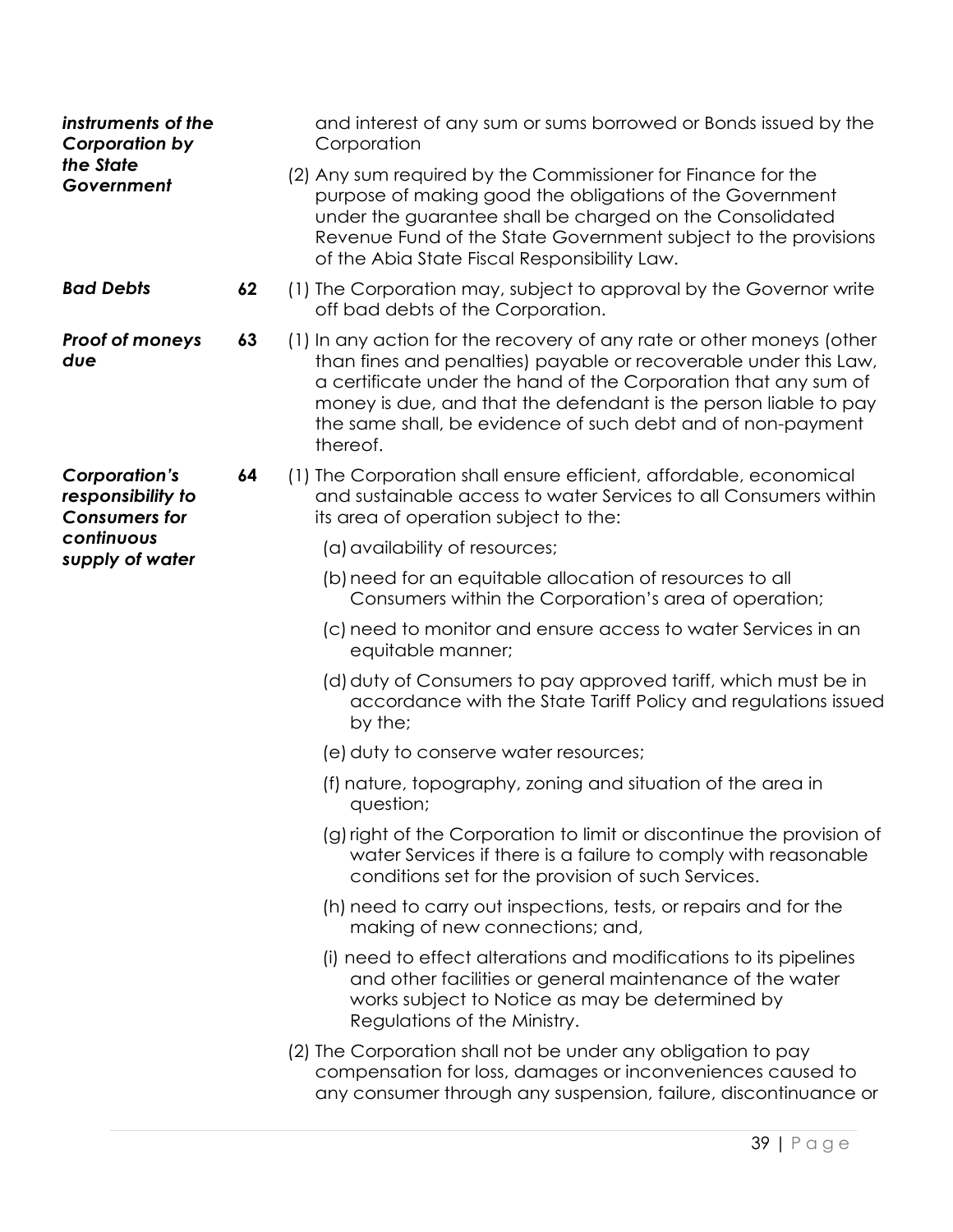|                                                           |    | a total or partial interruption of the supply of water howsoever<br>caused in furtherance of sub-section (1) of this section except in<br>the case of negligence on the part of any employee or agent of<br>the Corporation.                                                                                                             |
|-----------------------------------------------------------|----|------------------------------------------------------------------------------------------------------------------------------------------------------------------------------------------------------------------------------------------------------------------------------------------------------------------------------------------|
|                                                           |    | (3) The Corporation shall take reasonable steps to notify the public<br>ahead of time of any proposed interruption in the provision of<br>water Services subject to any regulations by the Ministry with<br>respect to same.                                                                                                             |
| <b>Rates and scales</b><br>of charges                     | 65 | (1) The Corporation shall fix rates and scales of charges payable for<br>water supply and other Services within its areas of operation in<br>accordance with a methodology for tariff setting based on a<br>cost reflective and ability to pay study.                                                                                    |
|                                                           |    | (2) The water rates and charges may be fixed at different rates for<br>different locations and different users as shall be approved by the<br>Regulatory Agency.                                                                                                                                                                         |
|                                                           |    | (3) In fixing the rates and charges for water supply and other<br>Services, the Corporation shall consult with the Consumers to<br>whom such rates shall be applied to determine their willingness to<br>pay for specified service levels and Service delivery methodology<br>as well as tariff impact assessment for planning purposes. |
|                                                           |    | (4) Subject to sub-section 1 of this section, the Corporation shall<br>review the tariff annually to reflect inflation, changes in cost of<br>inputs and other social considerations.                                                                                                                                                    |
| <b>Application for</b><br>water supply                    | 66 | (1) The Corporation may supply water to a premises upon<br>application of the owner or occupier pursuant to any Rules and<br>Regulations issued by the Ministry.                                                                                                                                                                         |
|                                                           |    | (2) The Corporation may refuse to supply water to any particular<br>premises except by a meter installed and maintained by the<br>Corporation;                                                                                                                                                                                           |
|                                                           |    | (a) Provided that the Corporation shall not disconnect any user<br>or fail to connect a potential consumer for the failure of the<br>Corporation to provide such meter in accordance with<br>service regulations issued by the Ministry.                                                                                                 |
| <b>Prohibition of sale</b><br>of water supplied<br>by the | 67 | (1) As from the commencement of this Law, no person shall resell<br>water supplied by the Corporation except pursuant to a Contract<br>or other Agreement with the Corporation for that purpose:                                                                                                                                         |
| Corporation                                               |    | (a) Provided that no Authority shall be required for the sale of<br>any manufactured goods or other commodities in which<br>water supplied by the Corporation is included such water<br>having been from the Corporation in the first place.                                                                                             |
|                                                           |    | (2) A person who contravenes the provision of (1) of this Section shall<br>be guilty of an offence punishable under S.56 of this Law.                                                                                                                                                                                                    |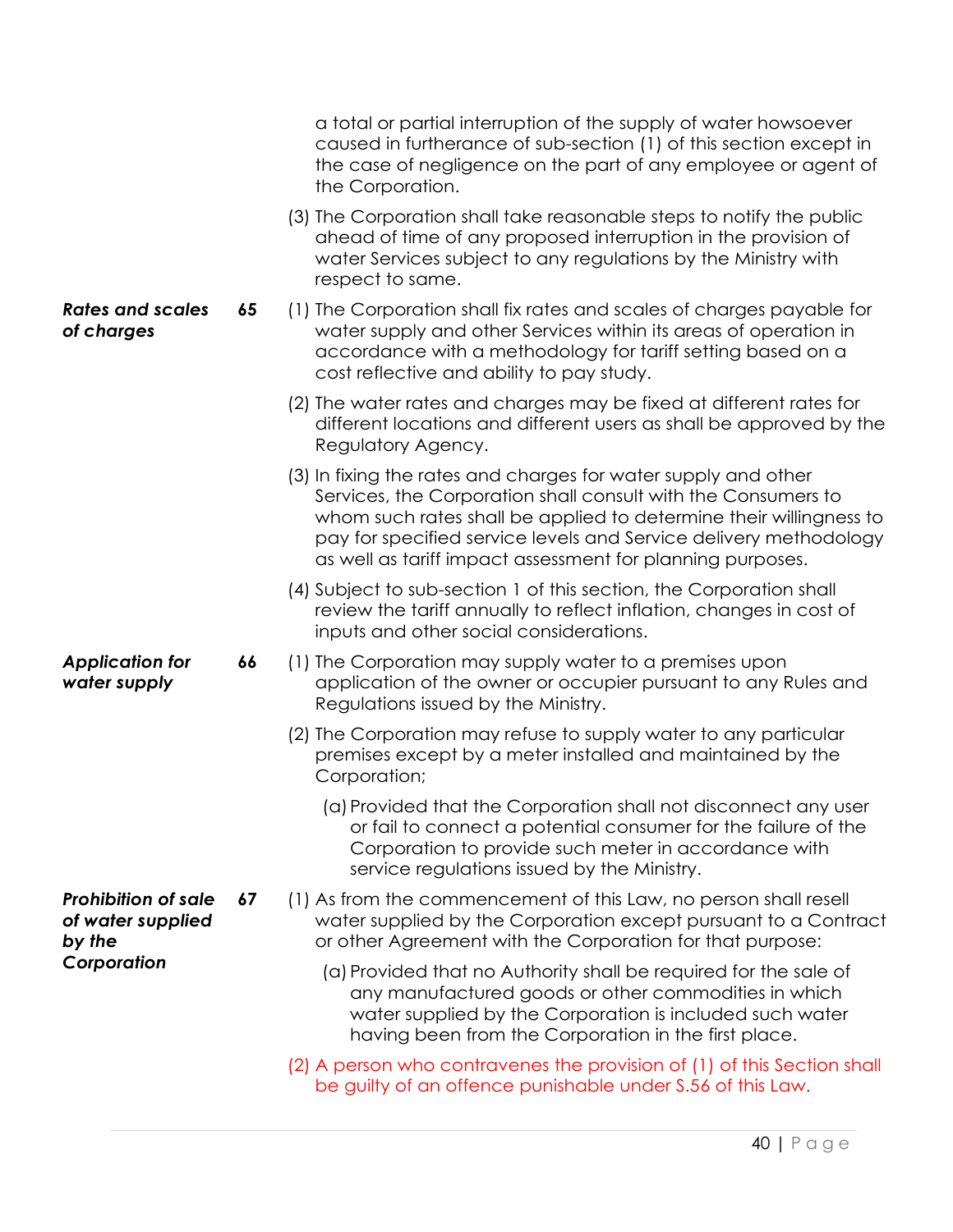| <b>Charges</b>                                                                    |    | charges for water supply or other service as may from time to<br>time be determined by the Corporation and approved by the<br>Ministry.                                                                                                                                                                                                                                                                                     |
|-----------------------------------------------------------------------------------|----|-----------------------------------------------------------------------------------------------------------------------------------------------------------------------------------------------------------------------------------------------------------------------------------------------------------------------------------------------------------------------------------------------------------------------------|
|                                                                                   |    | (2) Where any person fails to pay water rates or charges within one<br>month or any other period after the delivery to such person of a<br>notice of default, the Corporation may discontinue Service to<br>such premises and take steps to recover such rates or charges in<br>accordance with regulations issued by the Ministry for that<br>purpose or by an action brought before a court of competent<br>jurisdiction. |
| <b>Corporation shall</b><br>not be liable<br>for<br>damaged<br>installation works | 69 | (1) The Corporation shall not be liable for the malfunctioning or<br>safety of any installation or appurtenances in a Customer's<br>premises, only by reason of the connection of such installation to<br>the Corporation' supply network unless such damage is due to<br>the negligence of the agent, servant or employee of the<br>Corporation.                                                                           |
| <b>Maps of</b><br>waterworks                                                      | 70 | (1) The Corporation shall keep, modify and update annually printed<br>and electronic records of the location of:                                                                                                                                                                                                                                                                                                            |
|                                                                                   |    | (a) all resource mains, water mains or discharge pipes vested in<br>the Corporation; and                                                                                                                                                                                                                                                                                                                                    |
|                                                                                   |    | (b) any other underground pipes, other than a service pipe,<br>which are vested in the Corporation.                                                                                                                                                                                                                                                                                                                         |
|                                                                                   |    | (2) Any modification of the records by the Corporation pursuant to<br>subsection (1) of this section, shall be made as soon as<br>practicable and the date of such modification and completion<br>of the work resulting in the modification shall be incorporated into<br>the records.                                                                                                                                      |
|                                                                                   |    | (3) The Corporation shall ensure that the contents of any records<br>kept by it under this section are available, at all reasonable times,<br>for inspection by the public free of charge at any office of the<br>Corporation upon application in writing to the Corporation:                                                                                                                                               |
|                                                                                   |    | (a) PROVIDED that where copies of such information are<br>required, the Corporation may charge a reasonable fee for<br>the provision of such copies thereof.                                                                                                                                                                                                                                                                |
|                                                                                   |    | (4) Any information which is required under this section for inspection<br>by the public shall be made available in the form of a map.                                                                                                                                                                                                                                                                                      |
| <b>Establishment of</b><br>the Customer<br>Care Centre 71.                        | 71 | (1) There shall be established by each service provider a customer<br>care complaints unit in accordance with regulations to be issued<br>by the Ministry.                                                                                                                                                                                                                                                                  |
| <b>Limitation of suits</b><br>against the                                         | 72 | (1) No suit shall be instituted in any court against the Corporation, a<br>Member of the Board of the Corporation in his capacity as                                                                                                                                                                                                                                                                                        |

**68** (1) The owner or occupier of any premises to which water is supplied

by the Corporation shall pay to the Corporation such rates and

*Payment for Water Rates and*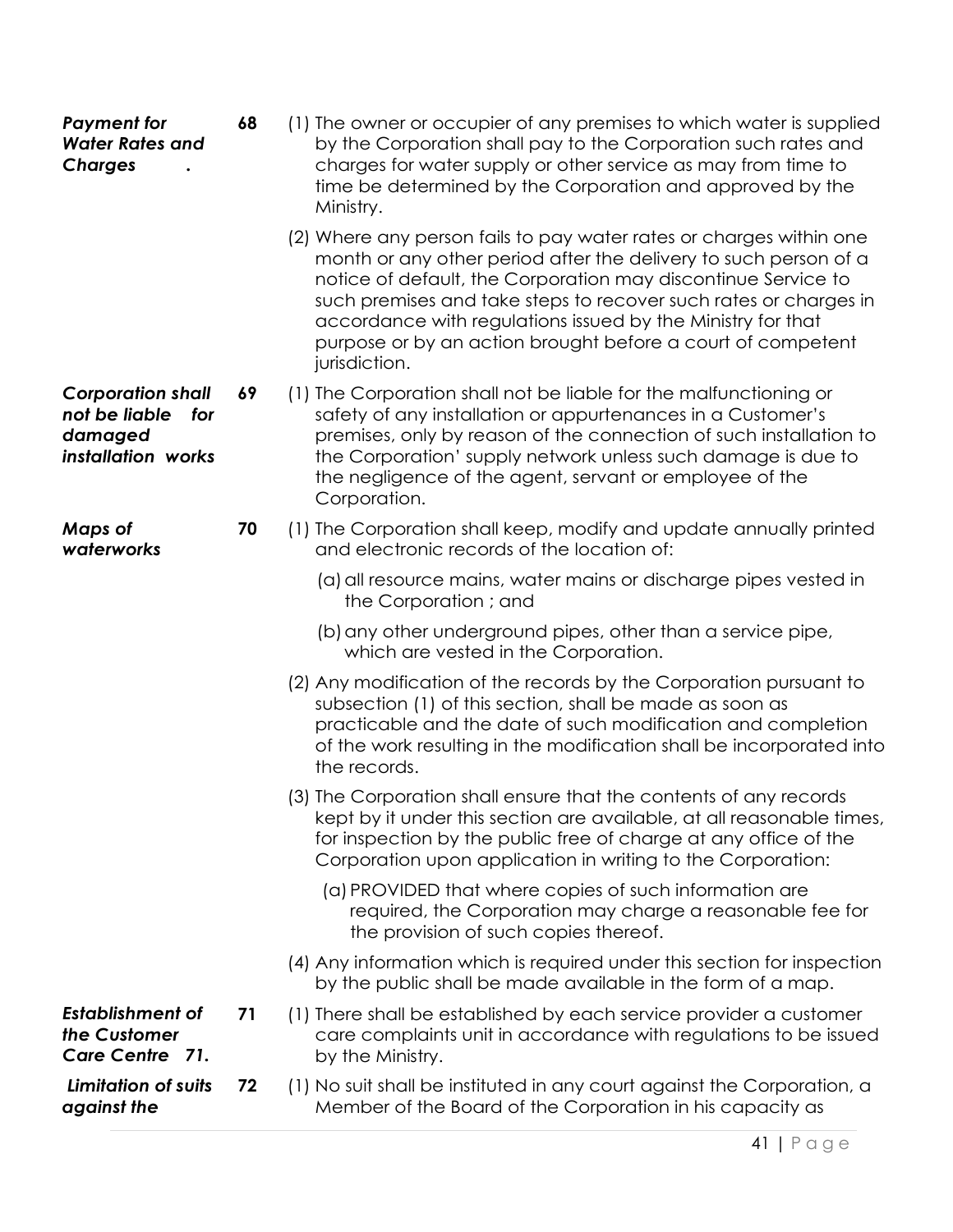| <b>Corporation, Pre-</b><br>action Notice,<br>72.<br>etc.                                    |    | member, the MD, or any staff, or other employees of the<br>Corporation for any act done in pursuance or execution of this<br>Law, or public duties or in respect of any alleged neglect or<br>default in the execution of this Law, duties or Authority, unless -                                                                                                                                                                                                                                                                                   |
|----------------------------------------------------------------------------------------------|----|-----------------------------------------------------------------------------------------------------------------------------------------------------------------------------------------------------------------------------------------------------------------------------------------------------------------------------------------------------------------------------------------------------------------------------------------------------------------------------------------------------------------------------------------------------|
|                                                                                              |    | (a) it is commenced within six months immediately following the<br>act, neglect or default complained; or                                                                                                                                                                                                                                                                                                                                                                                                                                           |
|                                                                                              |    | (b) in the case of continuation of damage or injury, within six<br>months next after the ceasing thereof.                                                                                                                                                                                                                                                                                                                                                                                                                                           |
|                                                                                              |    | (2) No suit shall be commenced against the Corporation, the MD or<br>any staff, or other employees of the Corporation before the<br>expiration of a period of one month after written notice of<br>intention to commence the suit shall have been served on the<br>Corporation by the intending plaintiff or his agent; and the notice<br>shall clearly and explicitly State the following:<br>(a) cause of action;<br>(b) particulars of claim;<br>(c) name and place of the abode of the intending plaintiff; and,<br>(d) relief which he claims. |
| Service of<br>73.<br><b>Documents</b>                                                        | 73 | (1) Notice or other documents required or authorized to be served<br>upon the Corporation under the provisions of this Law may be<br>served by delivering the same to the MD or by sending it by<br>registered post and addressed to the MD at the principal office of<br>the Corporation.                                                                                                                                                                                                                                                          |
| <b>Restriction on</b><br>execution<br>against the<br><b>Corporation's</b><br>property<br>74. | 74 | (1) In any action or suit against the Corporation, no execution or<br>attachment of property in the nature thereof shall be issued<br>against the Corporation's waterworks, treatment plants or other<br>infrastructure of the Corporation.                                                                                                                                                                                                                                                                                                         |
| Personal<br>Immunity of<br>Members, agent,<br>etc.<br>75.                                    | 75 | (1) No Member of the Governing Board, agent, officer or other<br>employee of the Corporation, or Member of any committee<br>appointed by the governing Board under this Law shall be<br>personally liable for an act of default of the Corporation, done or<br>omitted to be done in good faith and without negligence in the<br>course if the operations of the Corporation.                                                                                                                                                                       |
| Indemnity of<br>officers of the<br>Corporation<br>76.                                        | 76 | (1) Every Member of the Corporation, agent, officer or employee of<br>the Corporation shall be indemnified out of the assets of the<br>Corporation against any liability incurred by him in defending any<br>proceeding, if any such proceeding is brought against him in his<br>capacity as such Member, agent, officer or employee of the<br>Corporation.                                                                                                                                                                                         |
| Directives by the<br>Governor<br>77.                                                         | 77 | (1) The Governor may give written directives to the Corporation of<br>general or specific nature relating to matters of Policy with<br>regards to the performance by the Corporation of its functions<br>under this Law and it shall be the duty of the Corporation to                                                                                                                                                                                                                                                                              |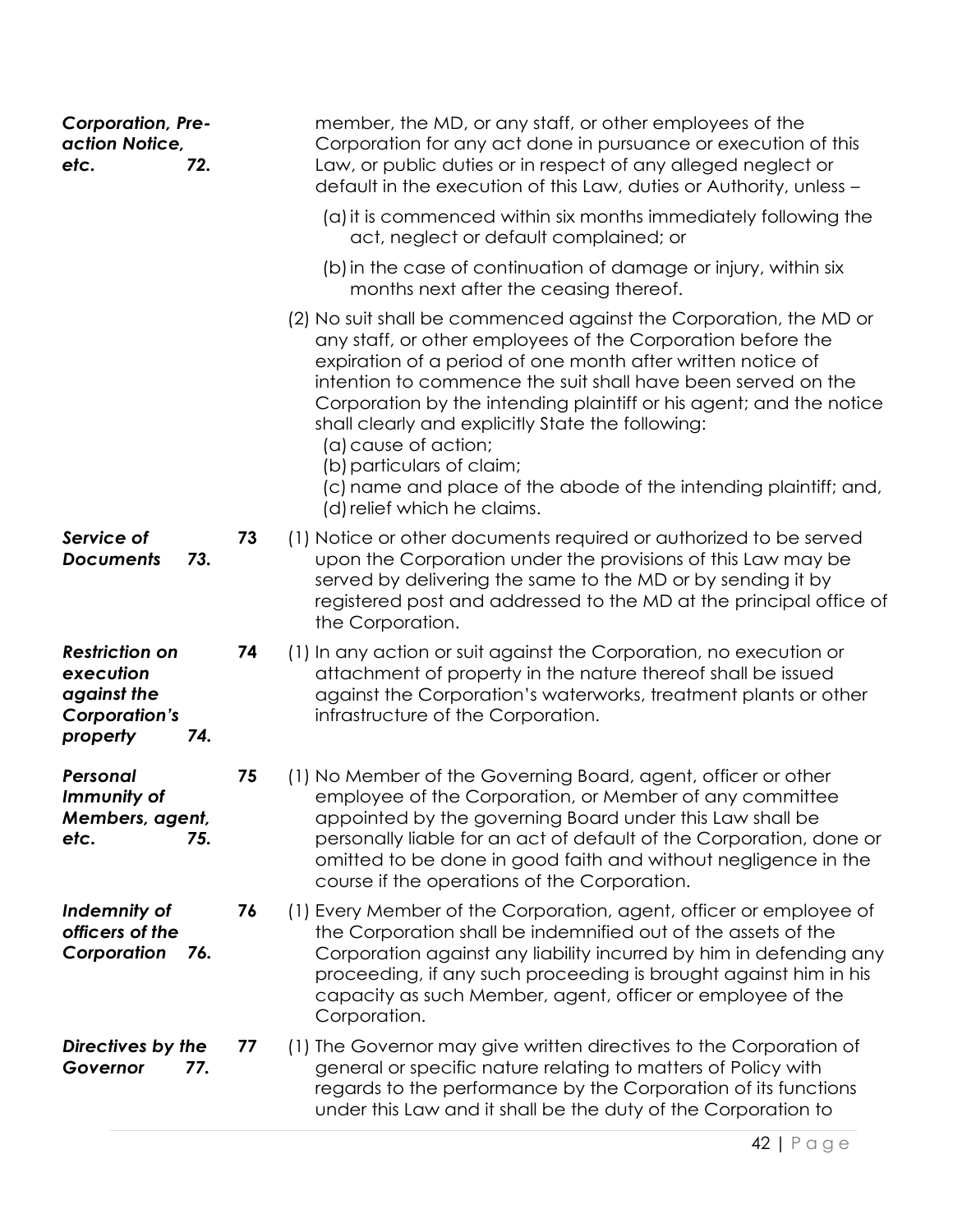|                                                     |    | comply with the directives or cause them to be complied with:                                                                                                                                                                                                                                                                                                                                                                                                             |             |
|-----------------------------------------------------|----|---------------------------------------------------------------------------------------------------------------------------------------------------------------------------------------------------------------------------------------------------------------------------------------------------------------------------------------------------------------------------------------------------------------------------------------------------------------------------|-------------|
|                                                     |    | (a) Provided that the cost of implementing such directives shall<br>be borne by the State Government.                                                                                                                                                                                                                                                                                                                                                                     |             |
| <b>Authentication of</b><br><b>Documents</b><br>78. | 78 | (1) The use of the common seal of the Corporation shall be<br>authenticated by two signatures as follows:                                                                                                                                                                                                                                                                                                                                                                 |             |
|                                                     |    | (a) The signature of the MD of the Corporation or some other<br>Members of the Board authorized by the Chairperson to<br>authenticate the application of the seal; and                                                                                                                                                                                                                                                                                                    |             |
|                                                     |    | (b) the signature of the Corporation's Secretary or some other<br>officers of the Corporation authorized by the Chairperson to<br>act in the Secretary's place for that purpose.                                                                                                                                                                                                                                                                                          |             |
|                                                     |    | (2) The Corporation may by instrument in writing under its common<br>seal, empower any person either generally or in respect of any<br>specified matters, as the Attorney, to execute Deeds on its behalf<br>in any place not situated in the State and every Deed signed by<br>such Attorney on behalf of the Corporation and under her Seal,<br>shall be binding on the Corporation and have the same effect as<br>if it were under the common seal of the Corporation. |             |
|                                                     |    | (3) Any instrument or contract which, if executed or entered into by<br>a person other than a body corporate, would not require to be<br>under Seal may be executed or entered into on behalf of the<br>Corporation by any Member of the Board if such person has<br>previously been authorized by a resolution of the Governing<br>Board to execute or enter into the particular instrument or<br>contract.                                                              |             |
|                                                     |    | (4) The Corporation it if it thinks fit, may, by writing under its common<br>seal, appoint any person outside the State as Agent to execute<br>an instrument or enter into a contract and the instrument or<br>contract if executed or entered into on behalf of the Corporation<br>shall have effect as if it had been duly executed or entered into<br>by the Corporation for the purpose of this sub-section.                                                          |             |
|                                                     |    | (5) Every Document purporting to be an Instrument executed or<br>issued by or on behalf of the corporation and purporting to be;                                                                                                                                                                                                                                                                                                                                          |             |
|                                                     |    | (a) sealed with the common seal of the corporation<br>authenticated in the manner provided by sub-section (1) of<br>the section; or                                                                                                                                                                                                                                                                                                                                       |             |
|                                                     |    | (b) signed by and under the seal of a person appointed as<br>Attorney under subsection (2) of this section; or                                                                                                                                                                                                                                                                                                                                                            |             |
|                                                     |    | (c) signed by a Member of the Governing Board or other person<br>authorized in accordance with sub-section (3) of this section<br>to act for that purpose shall be deemed to be so executed or<br>issued until the contrary is shown.                                                                                                                                                                                                                                     |             |
|                                                     |    |                                                                                                                                                                                                                                                                                                                                                                                                                                                                           | $43$   Page |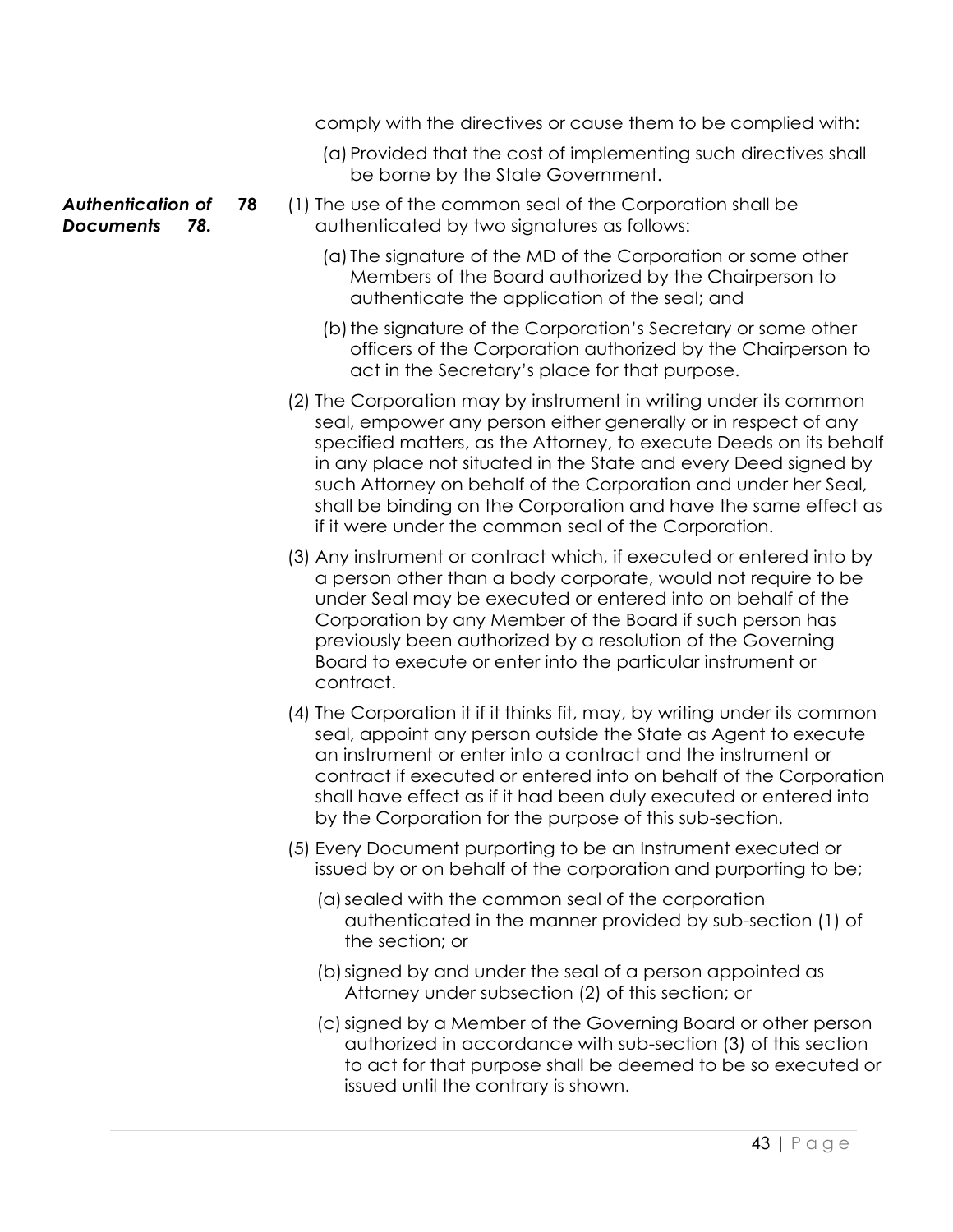| Certain<br>provisions<br>relating to                              | 79        | (1) Where any person contravenes any of the provisions of this Law,<br>the Corporation may, without prejudice to the rights of the<br>Corporation to commence proceedings against any defaulter -                                                                                                                                                                                                                                                                                                 |
|-------------------------------------------------------------------|-----------|---------------------------------------------------------------------------------------------------------------------------------------------------------------------------------------------------------------------------------------------------------------------------------------------------------------------------------------------------------------------------------------------------------------------------------------------------------------------------------------------------|
| Defaulters,<br>etc.                                               | 79.       | (a) serve a Notice in writing on the defaulting occupier or<br>consumer; and                                                                                                                                                                                                                                                                                                                                                                                                                      |
|                                                                   |           | (b) authorize or cause an officer or employee of the Corporation<br>to enter and alter, disconnect, stop or remove any water<br>fittings or appurtenance, belonging to or used by such<br>defaulting occupier or consumer.                                                                                                                                                                                                                                                                        |
|                                                                   |           | (2) Where an occupier or consumer fails to remedy the default or<br>contravention referred to in subsection (1) of this section, the<br>Corporation may cause repairs, replacement and re-connection<br>of the water fittings and the Corporation shall recover the cost or<br>expenses reasonably incurred to effect the repairs or<br>replacement or re-connection as the case may be from such<br>defaulter.                                                                                   |
| <b>Provisions</b><br>relating to<br><b>Acquisition of</b><br>Land | 80<br>80. | (1) Wherever it appears to the Corporation that any land in the<br>urban areas of the State is required for the purpose of any<br>waterworks, the Corporation shall, subject to the Land Use Act,<br>Cap L5, Laws of the Federation of Abia, Nigeria 2004 apply to the<br>Governor for allocation of such land including an application for<br>approval for its officers or agents to enter upon the land and -                                                                                   |
|                                                                   |           | (a) survey and take levels of the land                                                                                                                                                                                                                                                                                                                                                                                                                                                            |
|                                                                   |           | (b) dig or bore hole under the subsoil; and                                                                                                                                                                                                                                                                                                                                                                                                                                                       |
|                                                                   |           | (c) do such other things as are necessary to ascertain whether<br>the land is adapted for such purposes including the conduct<br>of Environmental Impact Assessments provided that no such<br>officer, agent, servant or employee of the Corporation shall<br>enter any building or any enclosed court or garden attached<br>to a dwelling house (except with the consent of the<br>occupier) except at least seven days' notice of intention to<br>enter shall have been given to such occupier. |
|                                                                   |           | (2) Where any entry made under subsection (1) of this section<br>occasions any damage requiring the payment of compensation,<br>the Corporation shall pay reasonable compensation in the<br>circumstances.                                                                                                                                                                                                                                                                                        |
| <b>Abstraction by</b><br><b>Fire</b><br><b>Authorities</b>        | 81<br>81. | (1) Any fire Authority may abstract water free of charge from any<br>public fountain, service or waterworks of the Corporation for the<br>purpose of prevention or control of fire subject to prescribed<br>conditions by the Corporation provided that water shall not be<br>abstracted by any fire Authority for the purpose of testing any<br>firefighting appliance except with the consent of the Corporation<br>and such consent should not be unreasonably withheld.                       |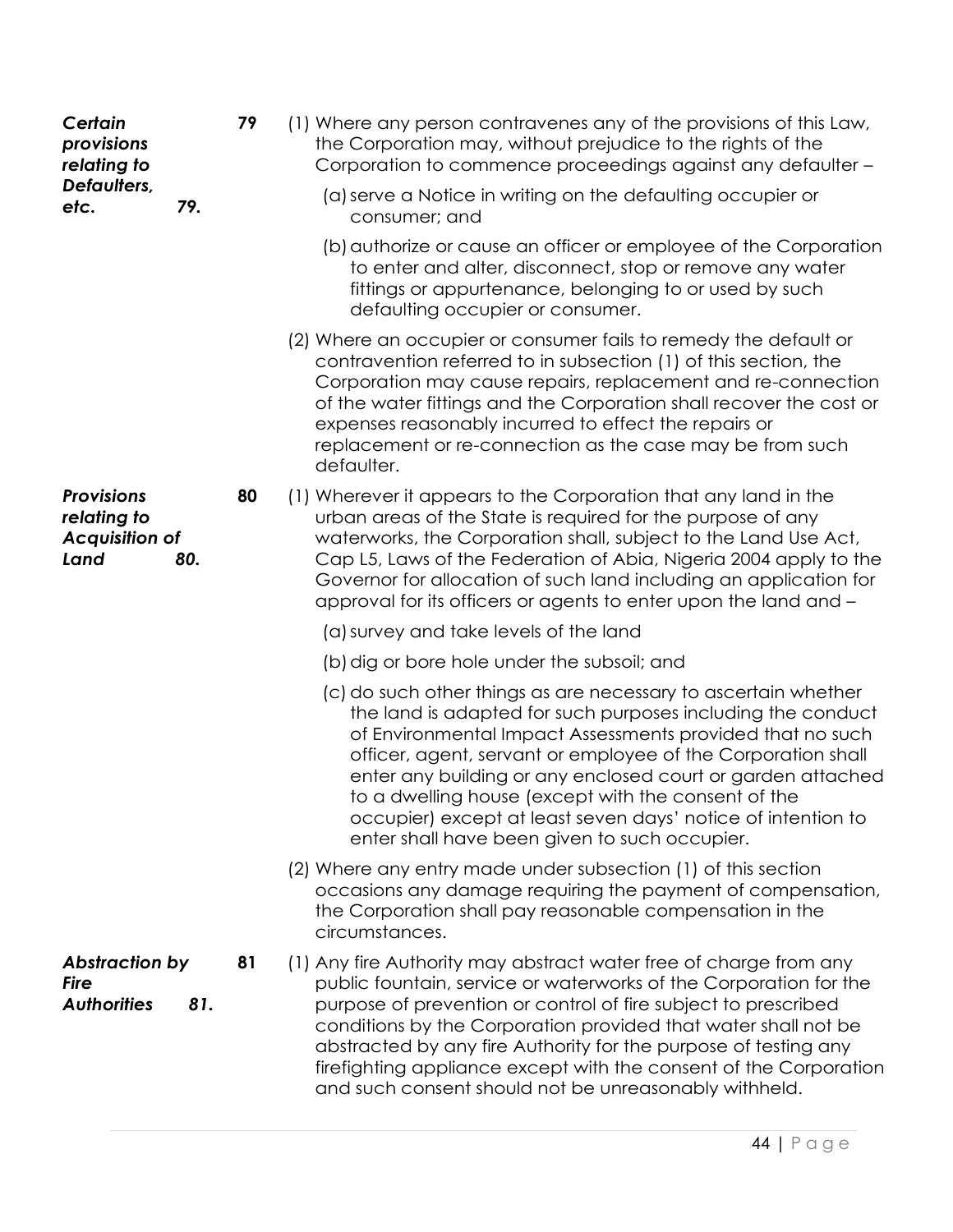Any main, pipe, valve, hydrant, service or other waterworks required within the area of operation of the Corporation by any fire Authority in the discharge of its functions to prevent and control fire shall be provided by the Corporation upon payment by the fire Authority of the requisite costs as the Corporation may determine provided that such main, pipe, valve, hydrant, service or other waterworks shall vest in the Corporation and shall be maintained by the Corporation.

### **Part IV**

# **ESTABLISHMENT, COMPOSITION AND FUNCTIONS OF ABIA STATE SMALL TOWNS WATER SUPPLY AND SANITATION AGENCY**

| <b>Establishment of</b><br>the Small Towns                        | 82 | (1) There is hereby established a body to be known as the ABIA State<br>Small Towns Water Supply and Sanitation Agency (ABSTOWASSA).                                                                                                                                                                                                                  |
|-------------------------------------------------------------------|----|-------------------------------------------------------------------------------------------------------------------------------------------------------------------------------------------------------------------------------------------------------------------------------------------------------------------------------------------------------|
| <b>Water Supply</b><br>and Sanitation                             |    | (2) The ABSTOWASSA shall:                                                                                                                                                                                                                                                                                                                             |
| 82.<br>Agency                                                     |    | (a) be a body corporate with perpetual succession and a<br>common seal;                                                                                                                                                                                                                                                                               |
|                                                                   |    | (b) have power to sue and be sued in its corporate name; and                                                                                                                                                                                                                                                                                          |
|                                                                   |    | (c) be capable of holding, purchasing, acquiring and disposing<br>of property, movable and immovable.                                                                                                                                                                                                                                                 |
|                                                                   |    | (3) All existing and new State-owned and new water supply and<br>water Sanitation infrastructure in the small Towns listed in schedule<br>2 are hereby vested in ABSTOWASSA.                                                                                                                                                                          |
| <b>The Governing</b><br><b>Board for</b><br><b>ABSTOWASSA 83.</b> | 83 | (1) There shall be established a body to be called Governing Board<br>hereinafter referred to as "the Board" of ABSTOWASSA and shall in<br>that capacity:<br>(a) exercise all the functions of the Board; and<br>(b) do or carry out all acts or things which the Board is, by this<br>Law, or may, by any other law, be required to do or carry out. |
|                                                                   |    | (2) The Governing body of ABSTOWASSA (hereafter called the<br>"Board") shall consist of:                                                                                                                                                                                                                                                              |
|                                                                   |    | (a) a Chairperson;                                                                                                                                                                                                                                                                                                                                    |
|                                                                   |    | (b) five members who shall be professionals in the field of<br>finance, Law, water engineering, sanitary engineering or<br>public health engineering, and shall include;                                                                                                                                                                              |
|                                                                   |    | i. the Commissioner responsible for water resources                                                                                                                                                                                                                                                                                                   |
|                                                                   |    | ii. a representative of the Civil Society Organization (CSO)<br>active in the water sector                                                                                                                                                                                                                                                            |
|                                                                   |    | a representative of the Local Government Council<br>iii.                                                                                                                                                                                                                                                                                              |
|                                                                   |    | iv. a representative of the Water Consumers Association                                                                                                                                                                                                                                                                                               |
|                                                                   |    |                                                                                                                                                                                                                                                                                                                                                       |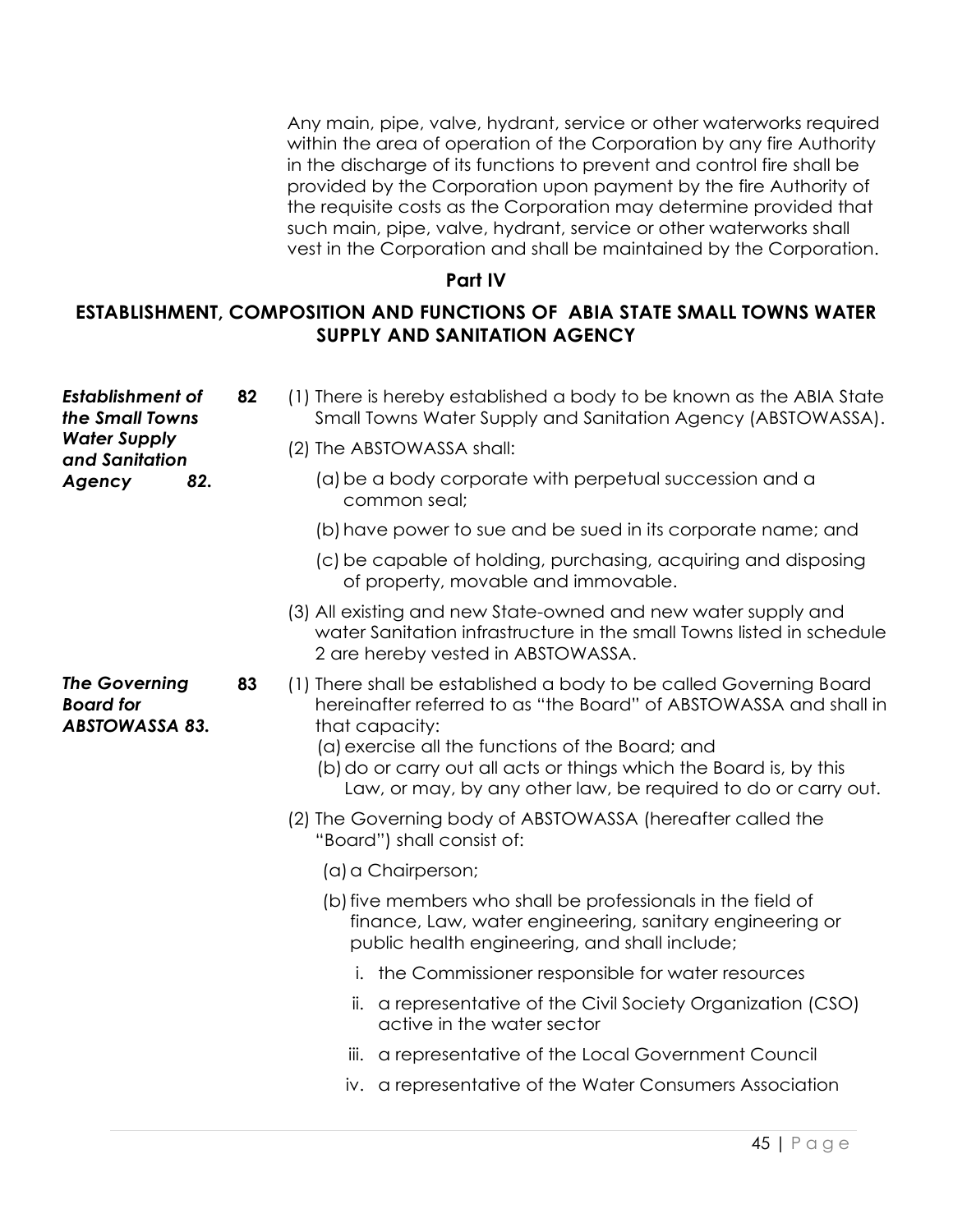|                                                    |           | v. the General Manager of the Agency (The GM)                                                                                                                     |
|----------------------------------------------------|-----------|-------------------------------------------------------------------------------------------------------------------------------------------------------------------|
|                                                    |           | vi. at least 3% of the members shall be a woman.                                                                                                                  |
|                                                    |           | (3) The Chairperson and other members of the Board shall be<br>appointed by the Governor.                                                                         |
|                                                    |           | (4) The Board shall meet to conduct the business of the Board once<br>every quarter and at such other times as the Chairperson may<br>determine.                  |
|                                                    |           | (5) The provisions contained in Schedule IV to this Law shall have effect<br>with respect to the proceedings of the Board and other matters<br>mentioned therein. |
| <b>Remuneration of</b><br>members of the<br>Board. | 84<br>84. | (1) There shall be paid to the members of the Board such allowance<br>as the Governor may determine.                                                              |
| <b>Tenure of Office</b><br>of Members. 85.         | 85        | The Chairperson and board members shall hold office for a term of<br>four (4) years and may be reappointed for another four years.                                |
| <b>Remuneration of</b><br>the Board.               | 86<br>86. | (1) Board Members shall be paid such allowances as the governor<br>may approve upon recommendation of the Chairperson of the<br>Board.                            |
| <b>Specific Duties of</b><br>the Board:            | 87<br>87. | (1) The specific duties of the Governing Board shall include but not<br>be limited to the following:                                                              |
|                                                    |           | (a) Making strategic decisions on the activities and mandate of<br>ABSTOWASSA;                                                                                    |
|                                                    |           | (b) Reviewing and approving ABSTOWASSA's business plans,<br>budget and performance;                                                                               |
|                                                    |           | (c) Approving pre-qualification and selection of Water Consumer<br>Associations in line with the mandate of ABSTOWASSA.                                           |
|                                                    |           | (d) Monitoring implementation of State WASH Policy direction as it<br>relates to small towns water supply and sanitation service<br>delivery.                     |
|                                                    |           | (e) Approving and monitoring the implementation of the<br>ABSTOWASSA's water services development plan, and,                                                      |
|                                                    |           | (f) Any other business which may be considered necessary by<br>the Board in pursuance of ABSTOWASSA's function as<br>provided in this Law.                        |
| Quorum                                             | 88<br>88  | (1) The quorum for a meeting of the Board of ABSTOWASSA shall be<br>two-third of board members, including the Chairperson and the<br>General Manager:             |
|                                                    |           | (a) The Chairperson shall preside at meetings of the board and<br>in his absence; the members present at the meeting shall                                        |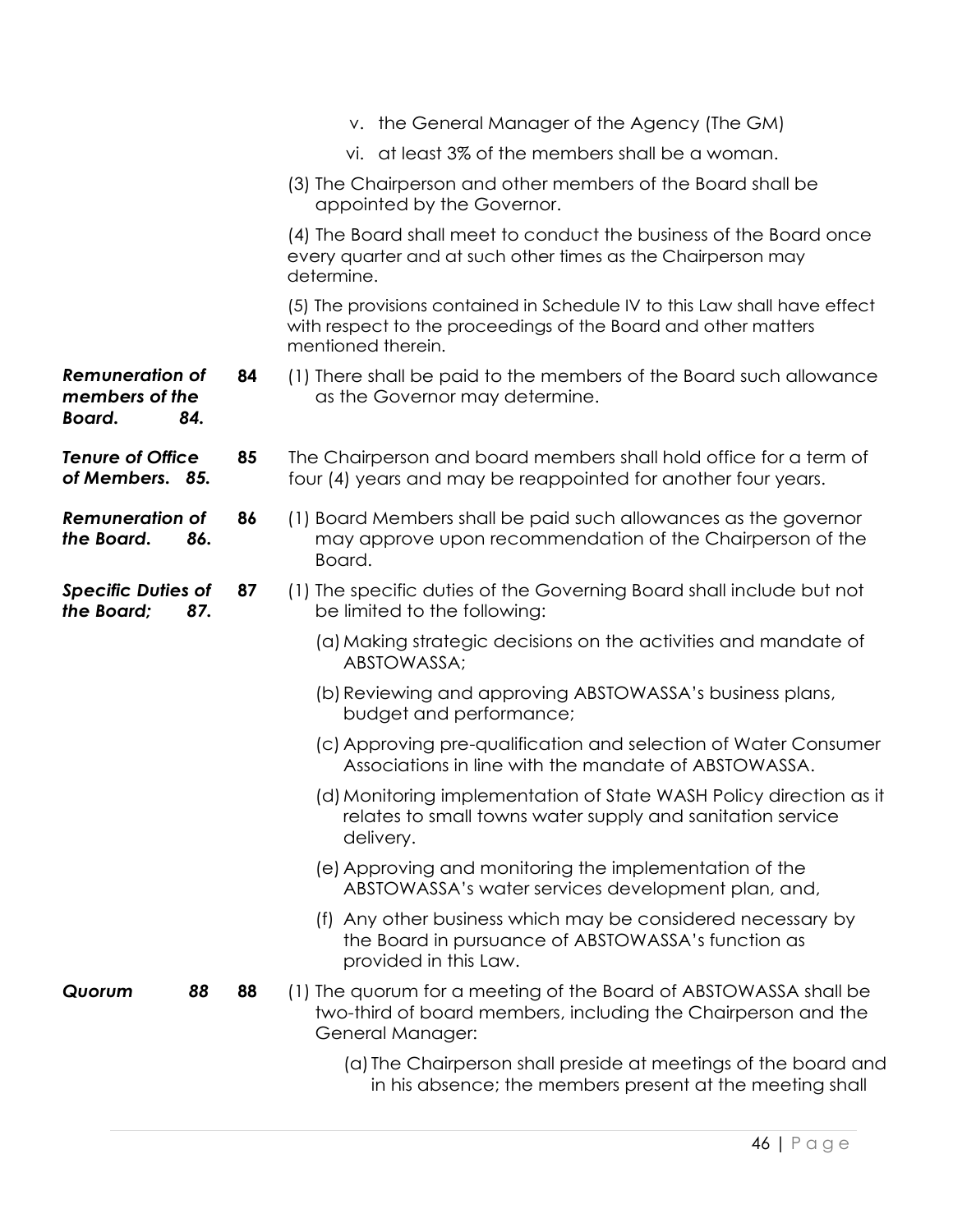elect one of their members to preside.

#### *Functions of ABSTOWASSA 89*

- **89** (1) The functions of ABSTOWASSA shall be to;
	- (a)establish, control, manage, extend and develop water works as ABSTOWASSA may consider necessary for the purpose of providing wholesome, potable water for consumption of the public in the relevant Small Towns;
	- (b)enter into agreement with registered Water Consumer Associations (WCA) in the relevant areas for carrying out any part of the ABSTOWASSA's functions as may be deemed necessary for the purpose of ensuring the participation of the local Community in water and sanitation services delivery in their area.
	- (c) collaborate with the State Ministry responsible for Water Resources Development to develop, review and implement the Abia State Water and Sanitation Policy for the purpose of attaining good delivery of water, sanitation and hygiene services in small towns in the State;
	- (d) collaborate with relevant Ministry, Department, Agency, and small towns in the State to design, construct and rehabilitate appropriate Water and Sanitation technology options desired by any small town in the State.
	- (e)collaborate with relevant Ministry, Department, Agency's, and small towns in the State to ensure standards for Water and Sanitation facilities are adhered to by service providers.
	- (f) partner with relevant Ministry, Department, Agency's to facilitate the provision of funds for development and implementation of sustainable Water and Sanitation programs in small towns in the State
	- (g)ensure coordination of all small towns' water supply and sanitation schemes vested in the agency with full collaboration with LGAs and WCAs.
	- (h) ensure that small towns WCA are organized as stated in the State WASH Policy participate in or undertake the management, operation and maintenance of water supply schemes in their jurisdiction.
	- (i) oversee and approve contracts or agreements to be executed by WCAs with a Private Service Provider for any aspect of water supply operations for the benefit of the Community.
	- (j) develop appropriate Water and Sanitation technology options for small towns and in conjunction with the LGA WASH units or Departments guide WCAs to make informed decision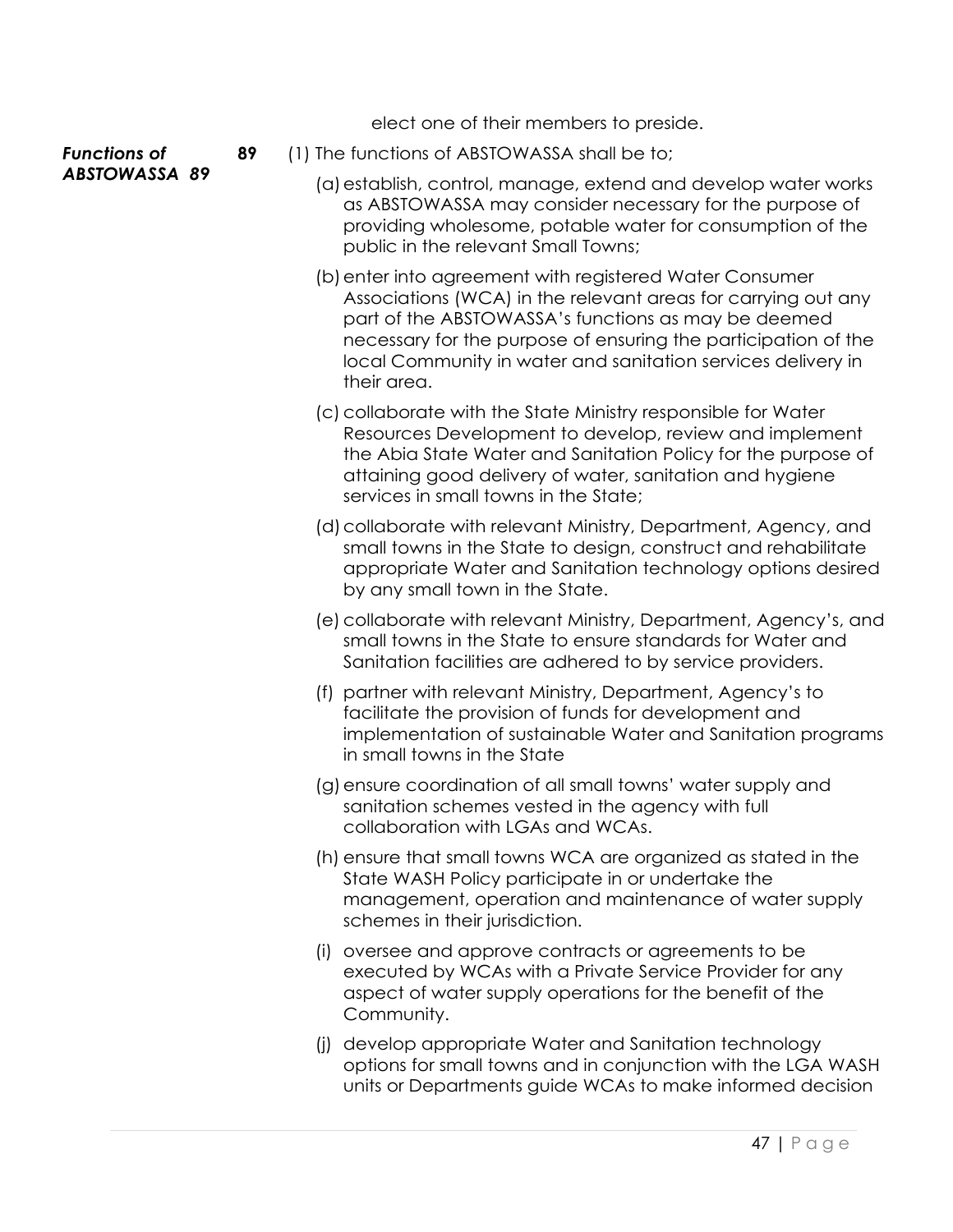on choice of appropriate technology for their small town.

- (k) conduct or organize the conduct of research with respect to water supply, water development and matters connected therewith;
- **90** (1) The ABSTOWASSA shall, subject to the provisions of this Law, have Powers for the purpose of carrying out its functions to:
	- (a)ensure the effective implementation of the policies and procedures of the semi-urban/small town schemes;
	- (b)issue appropriate regulations and guidelines, as approved by Ministry responsible for Water Resources, to maintain the viability of the schemes;
	- (c)in collaboration with the Ministry responsible for Water Resources, license, regulate and supervise semi-urban/small town schemes;
	- (d)establish departments for the Agency for effective exercise of its functions and powers under this Law;
	- (e)establish and maintain offices and make other administrative arrangements as may, in its opinion, be necessary or expedient for the effective performance of its functions across the semi-urban/small towns of the State;
	- (f) own all water services assets and construct new water services assets within the State;
	- (g)fix rates and charges payable by customers for water supplied by ABSTOWASSA or the WCA within the State subject to the approval of the Regulator.
	- (h) prepare development plans for the maintenance and development of water supply services assets and new water services assets;
	- (i) undertake any land acquisition procedure necessary for the performance of its functions, in accordance with all valid legislation;
	- (j) procure water abstraction rights from the relevant authorities and may assign such rights under and service provision Agreements;
	- (k) do anything for the purpose of advancing the skill of persons employed by ABSTOWASSA or the efficiency of the equipment of ABSTOWASSA or the manner in which the equipment is operated including the provision of facilities for training, education and research for sector practitioners;
	- (l) write off bad debts with the approval of the Governor;
	- (m) accept gifts from any benefactor subject to terms and

*General Powers of the ABSTOWASSA 90*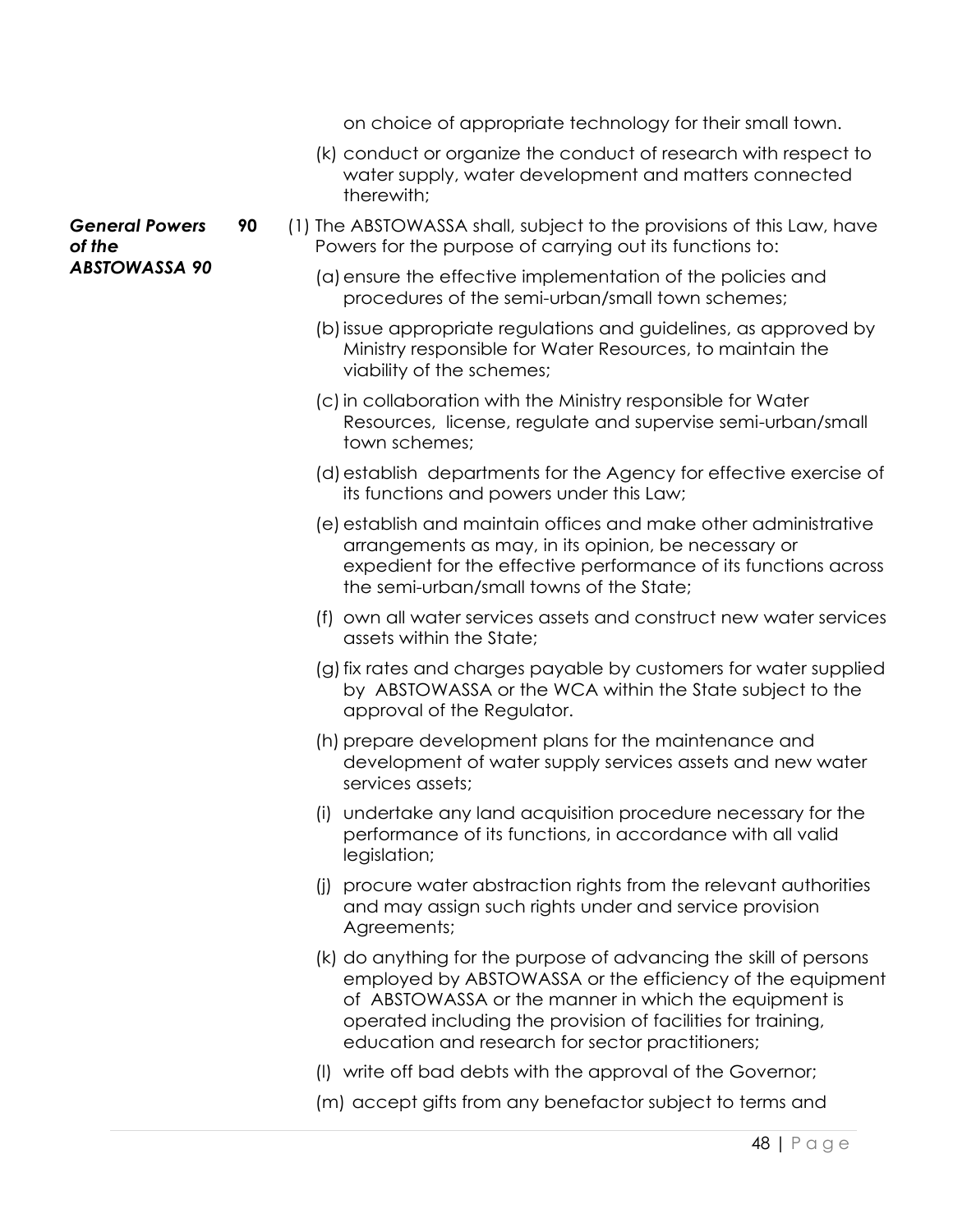conditions that are not inconsistent with the mandate of ABSTOWASSA.

- (2) ABSTOWASSA shall have power for the purpose of carrying out its functions to do all such activities as appear to it to be requisite, advantageous, or convenient and may carry on any activities in that behalf either alone or in association with any other person or body in accordance with this Law.
- **91** (1) There shall be appointed by the Governor an officer of ABSTOWASSA to be known as the General Manager and shall, subject to the general directives of the Board;
	- (a)be the Chief Executive and Chief Accounting Officer of ABSTOWASSA;
	- (b) be responsible for the implementation of the decisions and policies of the Board of ABSTOWASSA as well as the general administration of ABSTOWASSA ;
	- (c) perform such other duties as the Board of ABSTOWASSA or the Chairperson may from time to time direct;
	- (2) The General Manager shall:
		- (a)be a person of integrity with relevant qualification in Engineering, or Geological Sciences, or the Physical Sciences or other relevant discipline and registered with their Professional bodies, with a minimum of ten (10) years relevant professional experience and:
			- i. if appointed from within the Public Service shall not be below the level of an Assistant Director.
			- ii. if appointed from the Private Sector shall have held a senior Management position for a minimum of ten (10) years in a private organization and shall exhibit relevant experience for managing a large organization.
		- (b) be appointed pursuant to a Performance-Based Contract for a term of 5 years which may be renewable upon considerations of the improved financial, managerial, operational, and other relevant indices of ABSTOWASSA.
	- (3) A General Manager appointed from within the Public Sector shall be entitled to career progression along with his peers in accordance with the civil Service Rules for the period of the appointment.
	- (4) A report shall be submitted by the General Manager to the Board on a quarterly basis as an assessment of the performance of the General Manager which shall also include a proposed action plan. Such report as may be approved or amended shall be further submitted by the Board to the Governor.

#### *The General Manager 91*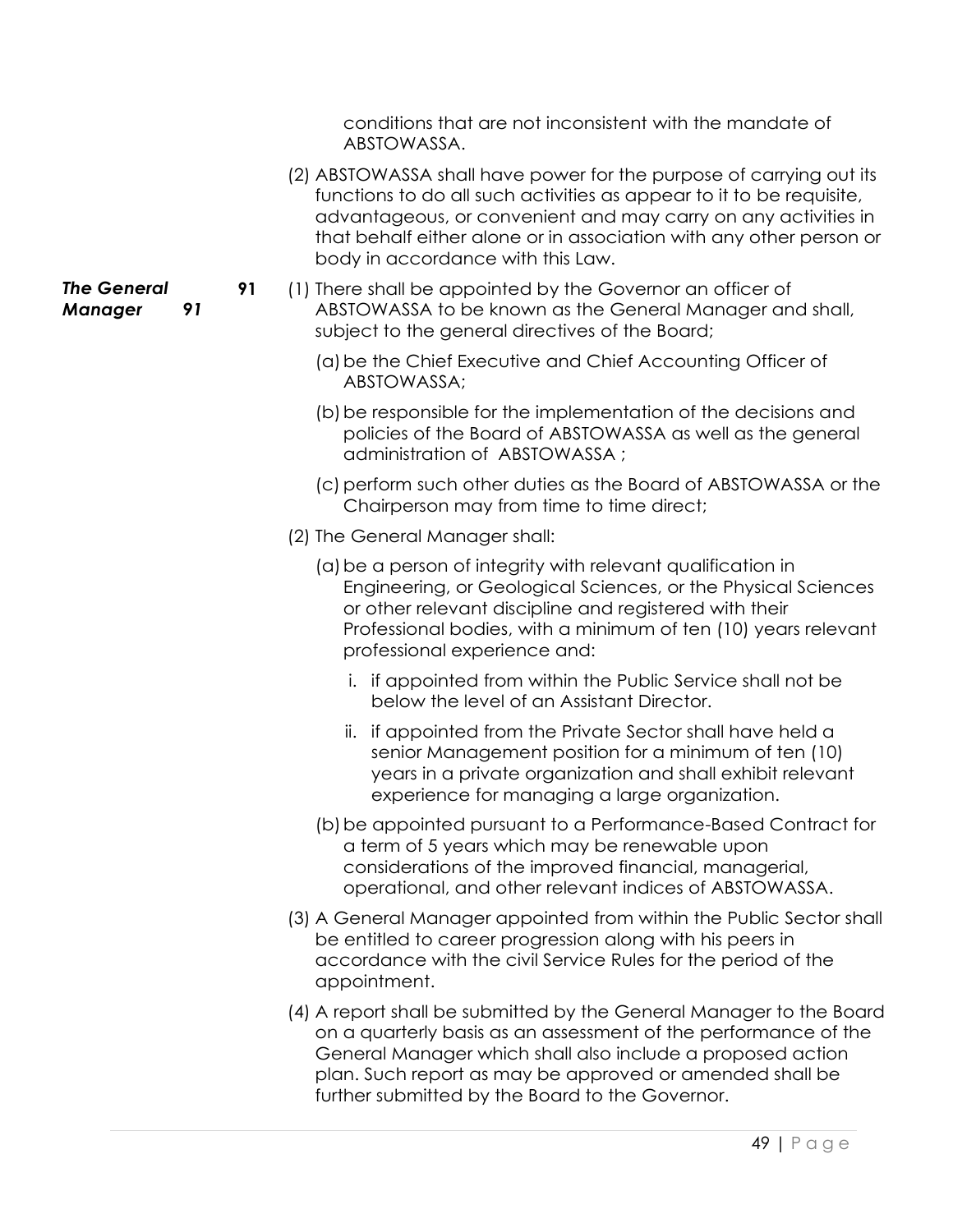*Rates and scales of charges* **92. 92** (1) ABSTOWASSA , shall from time to time, and in consultation with the WCA or other Service Providers operating in a small Town, fix rates and scales of charges payable for water supply and other services within the small Towns in accordance with a methodology for tariff setting earlier approved by the Commission.

*Provision of water and Sanitation Services 93.*

- **93** (1) ABSTOWASSA shall provide water supply and Sanitation Services either directly or in collaboration with the WCA formed in a small Town for that purpose.
	- (2) Where ABSTOWASSA partners with a WCA to provide water Services, it shall be by way of a Memorandum of Understanding which provides for the Terms and Conditions of such partnership including handover of operation of the scheme where this is agreed.
	- (3) The ownership of all schemes constructed and or operated by ABSTOWASSA either alone or in conjunction with a WCA shall remain vested in ABSTOWASSA; only the operation and maintenance of the Scheme may be handed over to the WCA.

# **PART V**

### **ESTABLISHMENT, COMPOSITION, FUNCTIONS, POWERS OF ABIA STATE RURAL WATER SUPPLY AND SANITATION AGENCY**

| <b>Establishment of</b><br>the Abia State<br><b>Rural Water</b><br>Supply and<br><b>Sanitation</b> |     | (1) There is hereby established for the State, a body known as the<br>94<br>Abia State Rural Water Supply and Sanitation Agency<br>(hereinafter referred to as "RUWASSA") which shall:                                                                                                    |
|----------------------------------------------------------------------------------------------------|-----|-------------------------------------------------------------------------------------------------------------------------------------------------------------------------------------------------------------------------------------------------------------------------------------------|
|                                                                                                    |     | (a) be a body corporate with perpetual succession                                                                                                                                                                                                                                         |
| Agency                                                                                             | 94. | (b) have a Common Seal;                                                                                                                                                                                                                                                                   |
|                                                                                                    |     | (c) sue and be sued in its corporate name; and                                                                                                                                                                                                                                            |
|                                                                                                    |     | (d) own and dispose movable or immovable property:                                                                                                                                                                                                                                        |
|                                                                                                    |     | (2) The Objectives of RUWASSA shall be to provide technical<br>assistance to communities and the LGAs in the rural areas in the<br>establishment, construction, management and maintenance of<br>water supply and sanitation infrastructure, and hygiene<br>promotion in the communities. |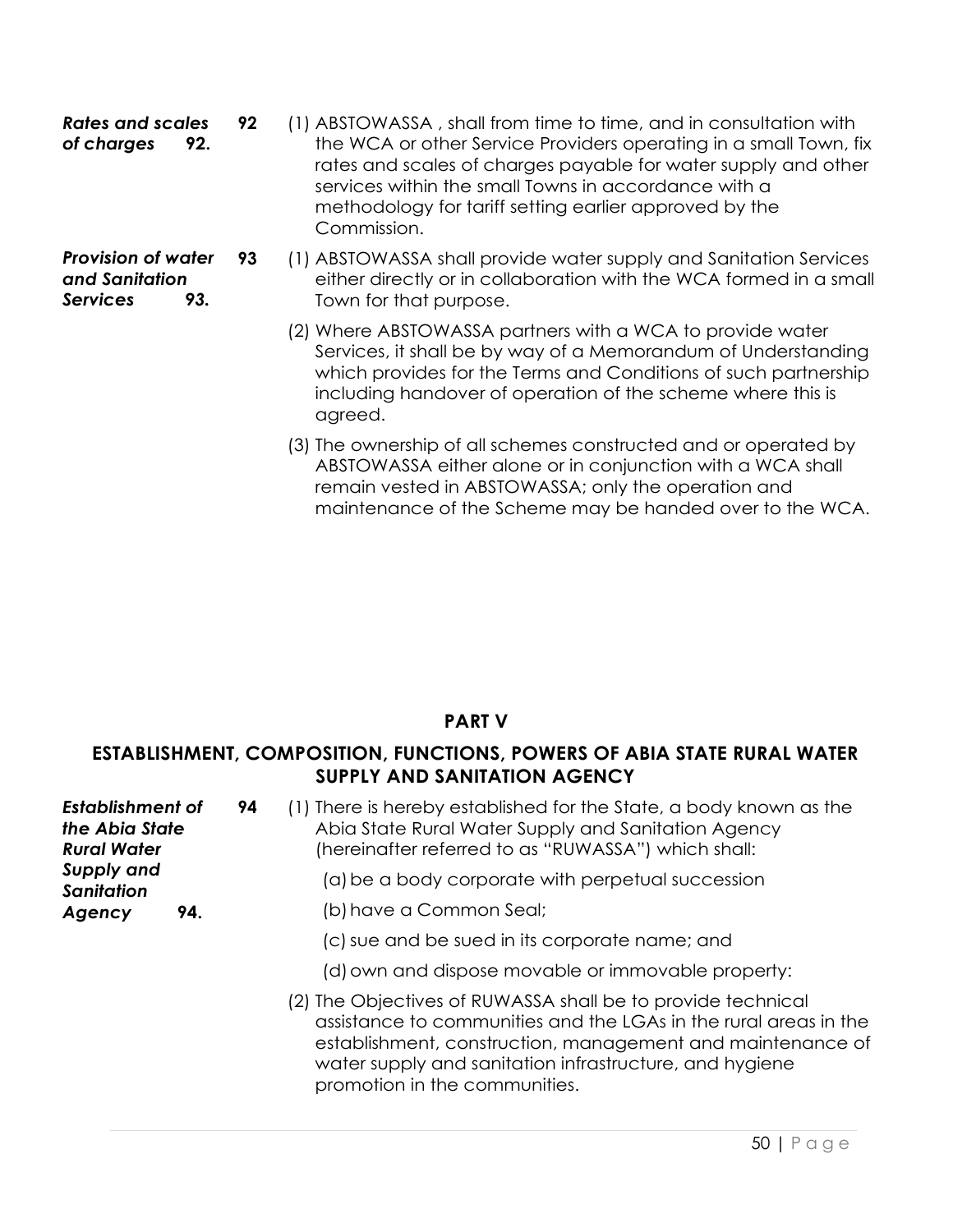| <b>Establishment</b><br>and composition |     | 95 | There is established for RUWASSA, a part time Board which shall<br>comprise:                                                                                                                                                                                                       |
|-----------------------------------------|-----|----|------------------------------------------------------------------------------------------------------------------------------------------------------------------------------------------------------------------------------------------------------------------------------------|
| of the Board of<br><b>RUWASSA</b>       | 95. |    | (1) A Chairperson who shall be the Commissioner responsible for<br><b>Water Resources;</b>                                                                                                                                                                                         |
|                                         |     |    | (a) Commissioner, Ministry responsible for Education;                                                                                                                                                                                                                              |
|                                         |     |    | (b) Commissioner, Ministry responsible for Women Affairs;                                                                                                                                                                                                                          |
|                                         |     |    | (c) Commissioner, Ministry responsible for Local government<br>affairs;                                                                                                                                                                                                            |
|                                         |     |    | (d) Commissioner, Ministry responsible for Health;                                                                                                                                                                                                                                 |
|                                         |     |    | (e) Commissioner, Ministry responsible for Environment; and                                                                                                                                                                                                                        |
|                                         |     |    | (f) The General Manager of RUWASSA.                                                                                                                                                                                                                                                |
|                                         |     |    | (2) Any of the Board members may be represented by an officer of<br>the Ministry not below the rank a Director.                                                                                                                                                                    |
| <b>Allowances</b>                       | 96. | 96 | (1) The Chairperson and other members shall be paid such<br>allowances as may be applicable in the State Public Service.                                                                                                                                                           |
| <b>Functions of the</b>                 |     | 97 | (1) The functions of the Board shall be to;                                                                                                                                                                                                                                        |
| <b>Board of</b><br><b>RUWASSA</b>       | 97. |    | (a) provide guidelines for the performance of its functions and the<br>exercise of the powers of RUWASSA under this Law;                                                                                                                                                           |
|                                         |     |    | (b) give guidelines on the management and development of<br>RUWASSA;                                                                                                                                                                                                               |
|                                         |     |    | (c) do such other things and acts that the Board may require for<br>carrying into effect the provisions of this Law?                                                                                                                                                               |
| Proceedings of<br>the Board             | 98. | 98 | (1) The Board Proceedings shall be conducted in accordance with<br>the proceedings of the Board and other matters mentioned<br>therein.                                                                                                                                            |
| <b>Functions of</b>                     | 99  | 99 | RUWASSA shall:                                                                                                                                                                                                                                                                     |
| <b>RUWASSA</b>                          |     |    | (1) in consultation with the WASH Departments of the relevant LGAs<br>and the WASHCOMS in the communities, agree and design<br>appropriate technology for water supply to each community and<br>coordinate the construction, rehabilitation and supervision of<br>same;            |
|                                         |     |    | (2) issue certificate of compliance with standards set by the<br>COMMISSION for the construction of water schemes and hand<br>over such schemes to the community for management and<br>operation, subject to the technical supervision by RUWASSA and<br>the LGA WASH Departments; |
|                                         |     |    | (3) support the implementation of State Rural Water Supply Program<br>at the rural areas;                                                                                                                                                                                          |
|                                         |     |    | (4) design and supervise the construction of all new sanitation                                                                                                                                                                                                                    |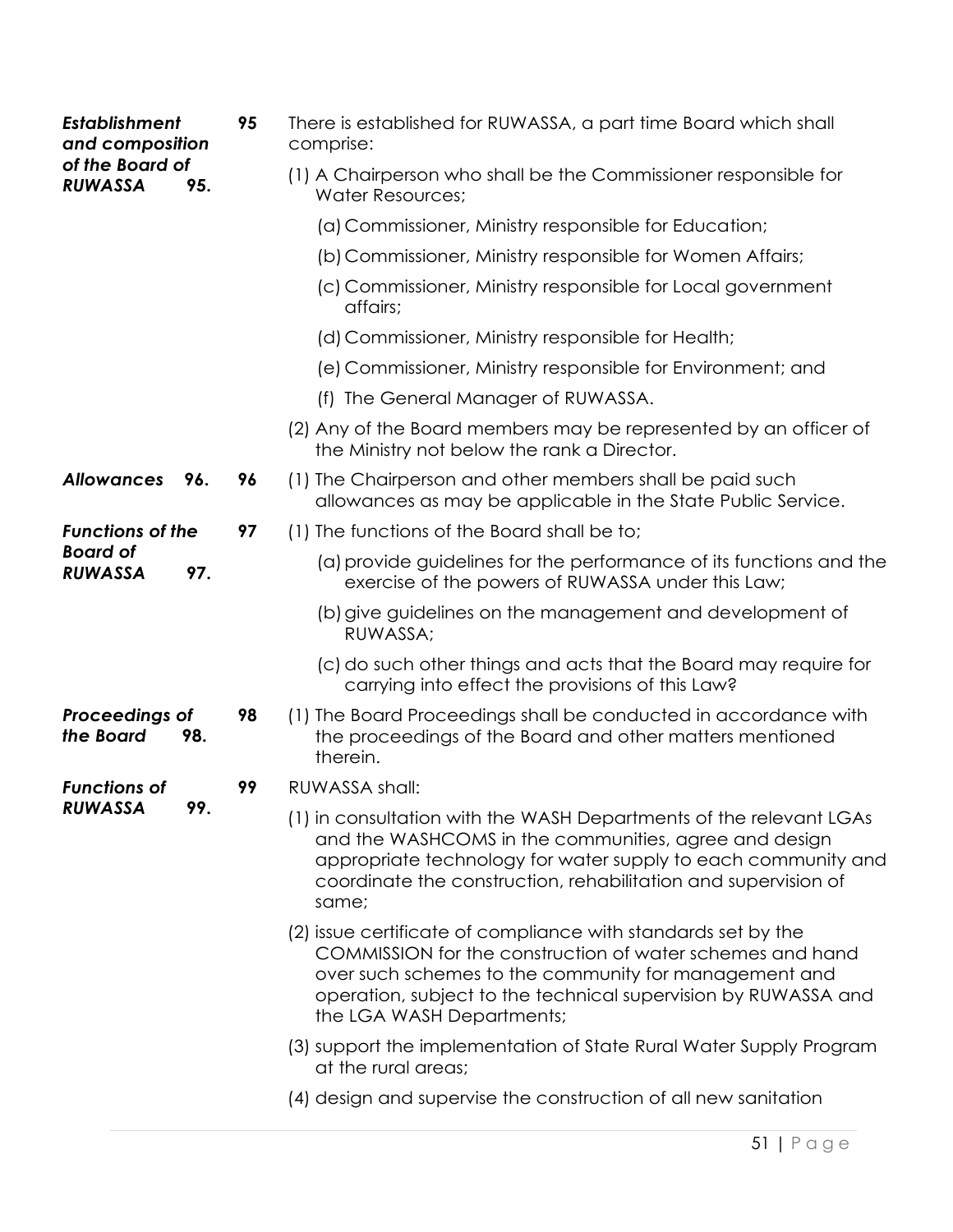facilities in the rural areas, rehabilitate monitor and improve all existing sanitation facilities and support the State Rural Sanitation Program;

- (5) liaise with the Federal and State Government MDAs and external support Agencies in the design and implementation of program and projects in rural water supply, and Water-related Sanitation and Hygiene activities at the rural areas;
- (6) commission and support studies and research projects that will facilitate the execution of the functions of RUWASSA;
- (7) undertake WASH education and create awareness of WASH principles in the communities, particularly in schools and amongst women and children;
- (8) organize technical training of staff of LGA WASH department key officers on the WASHCOMs and local artisans for the operation and maintenance of the water supply schemes and sanitation facilities;
- (9) promote improvement of traditional sources of community water supply (protected springs, orifices, protected hand dug wells, rainwater harvest etc.);
- (10)promote construction and maintenance of public toilet facilities and household toilet facilities;
- (11)promote Community Led Total Sanitation (CLTS) and issue certificate of open- defecation free status to compliant communities;
- (12)promote appropriate technology for the construction of toilet facilities in coastal areas; and
- (13)perform such other activities as may be necessary in furtherance of its functions under this law.
- **100** (1) Subject to the provisions of this Law, RUWASSA shall, for the purpose of carrying out its functions under this Law, have power to carry on all activities which are necessary, advantageous or convenient in the rural areas.
	- (2) without prejudice to the generality of the foregoing, RUWASSA shall have Powers to;
		- (a)prepare such Master Plans as may be necessary for the development and maintenance of rural water and sanitation infrastructure;
		- (b) create awareness of the WASH Policy and sector reform principles, and undertake necessary activities to carry same into effect;
		- (c) organize Communities to form community improvement or

*Powers of RUWASSA* **100**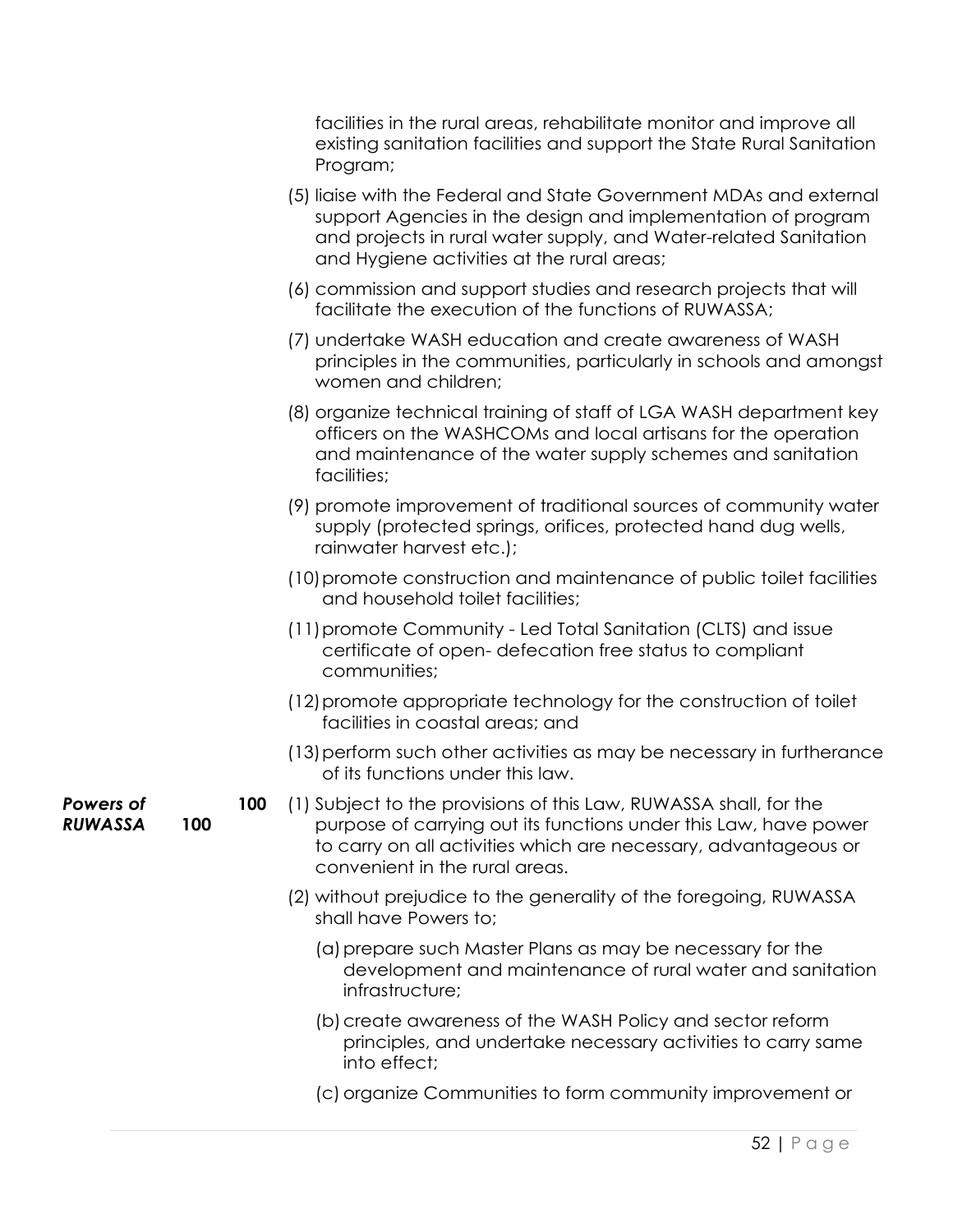|                                                                    |     | development unions or associations (to be known as<br>WASHCOMS) under elected leadership to act as the apex<br>organization for the implementation of rural programs initiated<br>by RUWASSA, the LGA, or the communities themselves;                                                                                                                                   |
|--------------------------------------------------------------------|-----|-------------------------------------------------------------------------------------------------------------------------------------------------------------------------------------------------------------------------------------------------------------------------------------------------------------------------------------------------------------------------|
|                                                                    |     | (d) to do anything for the purpose of advancing the skills of<br>persons employed by RUWASSA, including facilities for training,<br>education and research for the efficient running of the<br>services of RUWASSA;                                                                                                                                                     |
|                                                                    |     | (e) construct and maintain buildings and other works necessary<br>for the discharge of its functions under this Law;                                                                                                                                                                                                                                                    |
|                                                                    |     | (f) acquire, purchase, lease, hold, construct, manufacture,<br>maintain or insure any property whether movable or<br>immovable, required for or in connection with the<br>performance of its functions and to sell, lease, dispose of, or<br>otherwise deal with such property or any part thereof subject<br>to the approval of the Governor in instances of sale; and |
|                                                                    |     | (g) enter into PPP arrangements with the private sector for the<br>purpose of carrying out any of the functions of RUWASSA<br>under this Law.                                                                                                                                                                                                                           |
| <b>Administrative</b><br>Organization of<br><b>RUWASSA</b><br>101. | 101 | (1) RUWASSA shall have powers to establish and maintain such major<br>departments, subsidiary divisions, sections, branches and field<br>offices and make all other administrative arrangements as may in<br>its opinion be necessary or expedient for the performance of its<br>functions under this Law.                                                              |
| <b>Departments and</b><br><b>Responsibilities</b><br>102.          | 102 | (1) RUWASSA may establish Departments for the effective<br>performance of its functions including but not limited to the<br>following -                                                                                                                                                                                                                                 |
|                                                                    |     | (a) Community Mobilization, Health and Hygiene Education<br>Department;                                                                                                                                                                                                                                                                                                 |
|                                                                    |     | (b) Sanitation Department;                                                                                                                                                                                                                                                                                                                                              |
|                                                                    |     | (c) Water Supply Department;                                                                                                                                                                                                                                                                                                                                            |
|                                                                    |     | (d) Planning, Monitoring and Evaluation Department; and                                                                                                                                                                                                                                                                                                                 |
|                                                                    |     | (e) Administration and Finance Department.                                                                                                                                                                                                                                                                                                                              |
| <b>Establishment of</b><br>Local<br>Government                     | 103 | (1) There shall be established, in each Local Government Council in<br>the State, Rural Water Supply, Sanitation and Hygiene<br>Department (hereinafter called the WASH Department);                                                                                                                                                                                    |
| Council (LGC)<br><b>WASH</b><br><b>Departments</b>                 |     | (2) The Officers of the WASH Department shall include but may not<br>be limited to:                                                                                                                                                                                                                                                                                     |
| 103.                                                               |     | (a) The Head of Department, and the officers responsible for;<br>i. Water Supply;                                                                                                                                                                                                                                                                                       |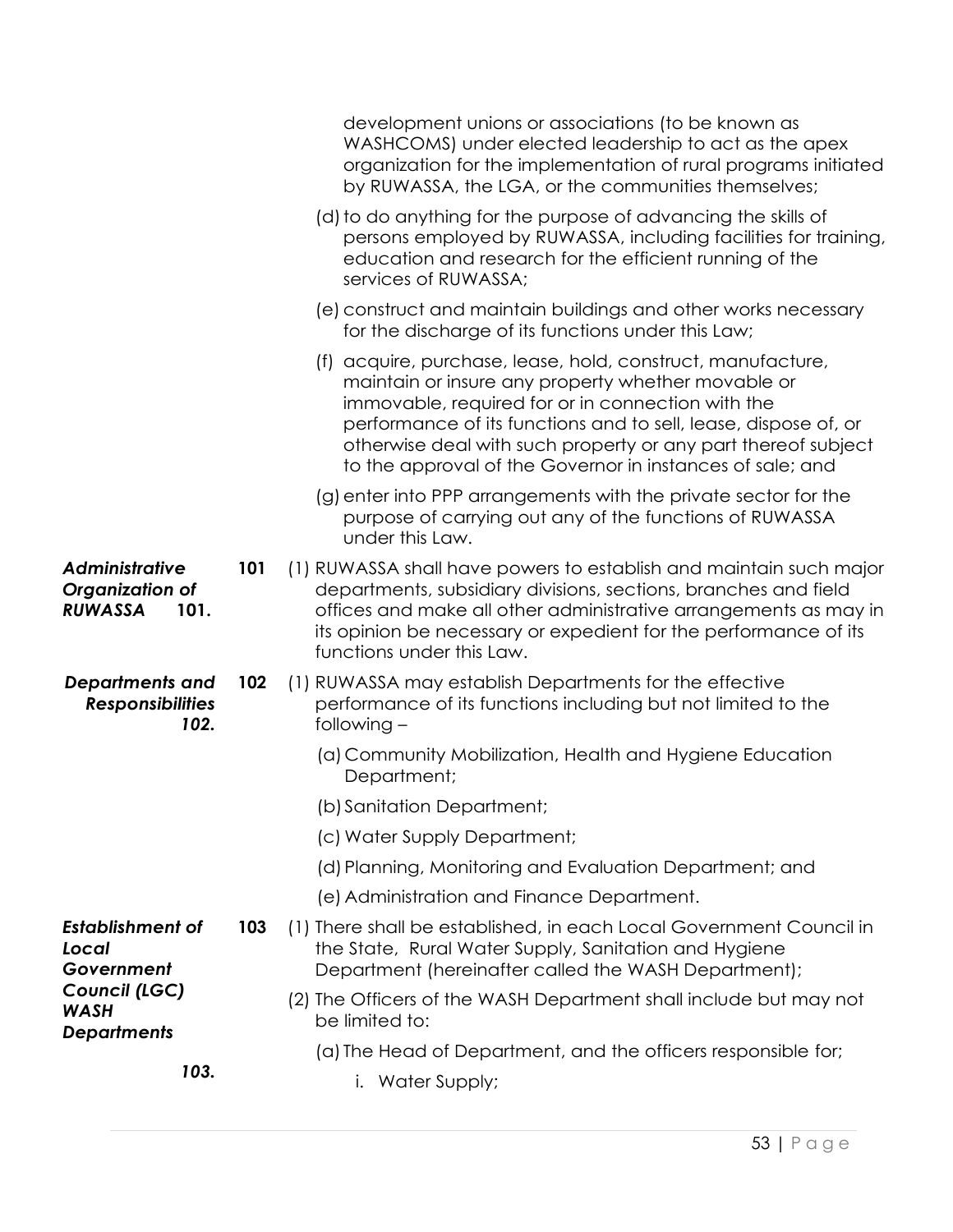- ii. Sanitation;
- iii. Community Mobilization, Health and Hygiene Education; and
- iv. Planning, Monitoring and Evaluation.
- (b) The functions of the WASH Department shall be to:
	- i. liaise between RUWASSA and all the communities in the area;
	- ii. develop annual water sector developmental plans and budget for the Local Government in consultation with relevant WASHCOMS and submit same to RUWASSA as part of the State rural water sector development plan;
	- iii. encourage and support communities to mobilize, organize and establish Water supply Sanitation and Hygiene Committees with a minimum of 35% women representation;
	- iv. compile inventory, monitor operations, and provide technical assistance on maintenance of water supply and sanitation facilities in the communities;
	- v. identify and train hand pump mechanics, caretakers, latrine artisans and hygiene facilitators;
	- vi. maintain records of plans and requests concerning Water Supply and Sanitation, Hygiene Education and other sanitary activities in all communities;
	- vii. mobilize and support Community linkages with relevant developmental Agencies and Organizations;
	- viii. encourage and support teachers in primary and Post Primary Schools to teach and promote hygiene education to pupils and members of the community;
	- ix. contribute to the eradication of Water and Sanitation related diseases in the Communities;
	- x. liaise with other Agencies for progress reports, policy guidelines and standards;
	- xi. collaborate with Non-Governmental Organizations, Community Based Organizations, and communities to promote the rehabilitation or construction of Water and Sanitation facilities in schools;
	- xii. train the WASHCOM members to plan and implement water and sanitation services in their communities;
	- xiii. promote awareness of environmentally friendly activities in communities;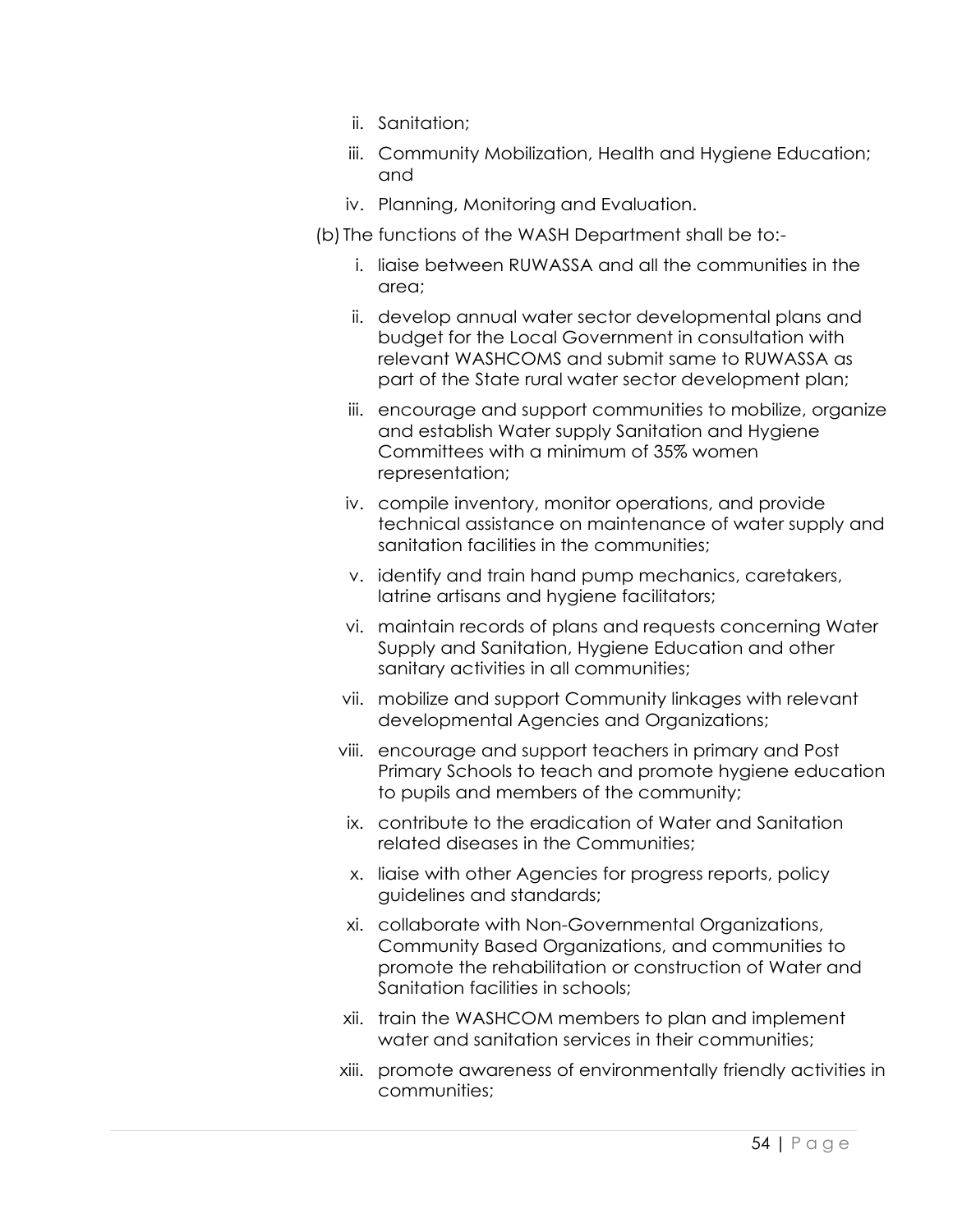- xiv. promote good hygiene practices in the utilization and maintenance of water and sanitation facilities; and,
- xv. provide, coordinate and supervise the construction of low cost latrines such as Ventilated Improved Pit (VIP) latrines, SANPLAT, Pour Flush, Pier Latrines in the Local Government Areas,
- **104** (1) There shall be established for each community in the Local Government Area, a Water Supply, Sanitation and Hygiene Committee (in this Law referred to as "WASHCOM").
	- (2) WASHCOM shall be registered by the LGC and a certificate issued shall serve as evidence of such registration.
	- (3) WASHCOM shall comprise of the following with 35% representation of women:
		- (a)Chairperson;
		- (b) Secretary;
		- (c) Treasurer;
		- (d) Financial Secretary; and
		- (e) Two Ex-officio members
	- (4) WASHCOM shall:
		- (a)be formed in the rural areas as the village level water sanitation and hygiene committees for the management of water supply and sanitation facilities on behalf of the Community;
		- (b)enhance community ownership of WASH facilities and be responsible for determining the cost of operation and maintenance of water points in their areas:
		- (c) be responsible for fixing and collection of water point tariffs for the operation and maintenance of the water points;
		- (d)be responsible for basic hygiene education, sensitization activities, and community advocacy;
		- (e) collaborate with the WASH Departments and RUWASSA on water supply sanitation and hygiene Programs of the Federal, State or Local governments on behalf of the Community;
		- (f) encourage development of skills of members to promote community participation with the active involvement of women;
		- (g) participate in planning, design, construction, and operation of Community WASH facilities;
		- (h) promote household food and water security in the Community by encouraging prudent use of water and preventing

#### *Establishment of WASHCOMS* **104**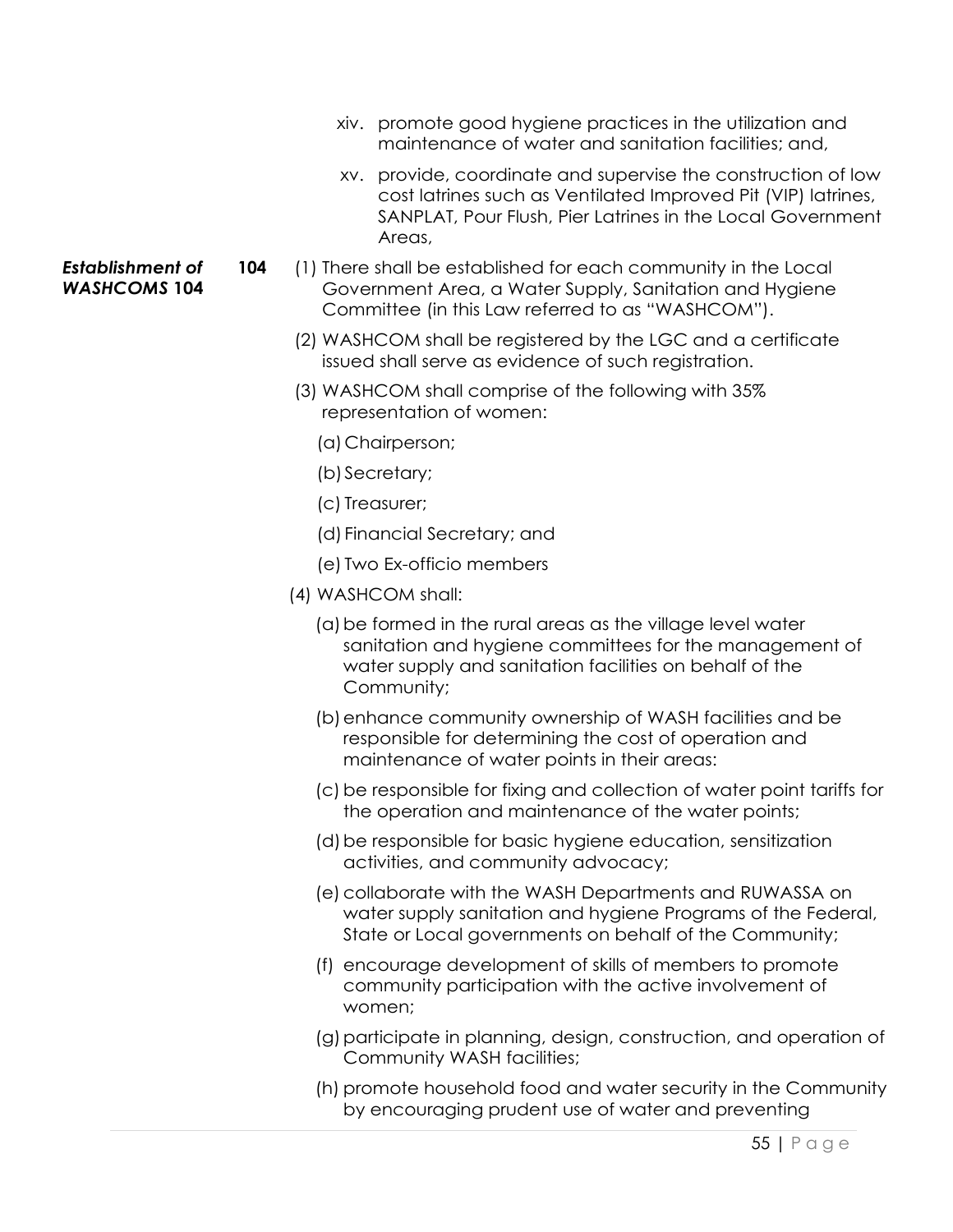wastage;

- (i) support the immunization and the provision of nutritional supplements for children in the community;
- (j) contribute to the eradication of Water Supply and sanitation related diseases in the community;
- (k) mobilize the community to take active part in the construction of water supply and Sanitation facilities;
- (l) collaborate with the WASH Departments in the preparation of the WASH development Plans for the community;
- (m) support and promote Community Led Total Sanitation (CLTS) in the community;
- (n) ensure that the community contributes to part financing of small scale water supply facilities or extension schemes as appropriate;
- (o)participate in project design and implementation;
- (p)be responsible for policing of water infrastructure to report leakages and protect it against vandalization.
- **105** (1) The Governor shall appoint a General Manager for RUWASSA who shall be:
	- (a) the Chief Executive Officer and Chief Accounting Officer; responsible for the implementation of the decisions and policies of the Board and the general administration;
	- (2) The General Manager shall
		- (a)perform such other duties as the Board may from time to time direct;
		- (b) be responsible for the execution of the State WASH policies; and
		- (c) be a qualified professional in a discipline relevant to water supply and sanitation service delivery or water resources management with not less than ten years cognate experience in the sector;
		- (d)hold office for a period of five years which term may be renewed for a further term of five years and no more;
		- (e) The GM shall be paid such remuneration not less than that paid to a Permanent Secretary in the Civil Service of the State.

*Other Staff of RUWASSA* **106 106** (1) RUWASSA may appoint such number of staff and other employees as it may require either directly from the private sector or by way of deployment from the State Public Service to assist in the discharge of its functions under this Law.

(2) RUWASSA may determine generally the terms and conditions of

*General Manager (GM), Secretary and other Staff of RUWASSA.* **105**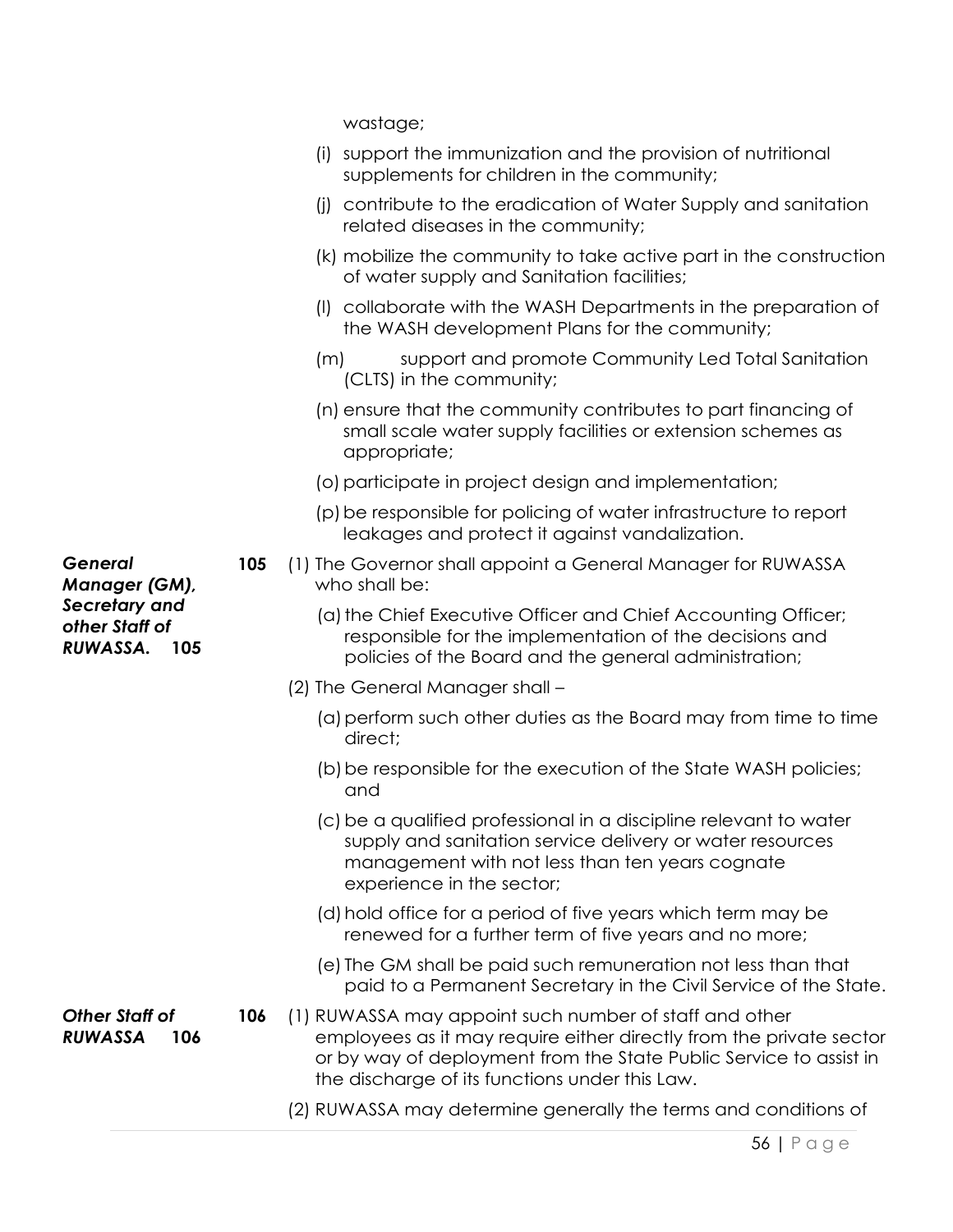|                 |     |     | service which shall include;                                                                                                                                                                                                                                                         |
|-----------------|-----|-----|--------------------------------------------------------------------------------------------------------------------------------------------------------------------------------------------------------------------------------------------------------------------------------------|
|                 |     |     | (a) conditions for the appointment, promotion, termination and<br>dismissal of staff and employees; and,                                                                                                                                                                             |
|                 |     |     | (b) procedure for appeals by staff and employees against<br>dismissal, termination or other disciplinary measures:                                                                                                                                                                   |
|                 |     |     | i. PROVIDED that until such conditions of service are made, any<br>instrument relating to the condition of service in the Public<br>Service of the State shall be applicable, with such<br>modifications as may be necessary to staff and employees<br>of RUWASSA                    |
|                 |     |     | (3). RUWASSA shall determine the remuneration of its staff and<br>employees after consultation with the Department of Establishment<br>and Service Matters of the State or any other Agency of government<br>responsible for such matters.                                           |
|                 |     |     | (4) Service in RUWASSA shall be approved service under the relevant<br>Pensions Law and accordingly, staff and employees of RUWASSA<br>shall be entitled to pensions, gratuities and other retirement benefits<br>as prescribed under such Law.                                      |
|                 |     |     | (5) Without prejudice to the provisions of sub-section (4) of this<br>section, nothing in this Law shall prevent the appointment of any<br>person to any office on terms which preclude the grant of pensions,<br>gratuity or other retirement benefits with respect to that office. |
| <b>Funds of</b> |     | 107 | (1) The funds and resources of RUWASSA shall consist of -                                                                                                                                                                                                                            |
| <b>RUWASSA</b>  | 107 |     | (a) all fees, charges and other revenue accruing to RUWASSA by<br>virtue of its operations;                                                                                                                                                                                          |
|                 |     |     | (b) all sums, investments, or other property whatsoever vested in<br>RUWASSA under this Law:                                                                                                                                                                                         |
|                 |     |     | (c) such sums or other property whatsoever as may from time to<br>time be advanced by way of Loans or grants to RUWASSA, by<br>the Federal Government, State Government, Local<br>Government, any international organization, private<br>foundation or any person whatsoever;        |
|                 |     |     | (d) all budgetary allocations approved for RUWASSA by the State<br>House of Assembly; and                                                                                                                                                                                            |
|                 |     |     | (e) all other sums or other properties whatsoever which may in<br>any manner become vested in RUWASSA under this law or any<br>other Law.                                                                                                                                            |
|                 |     |     | (2) Funds for Capital Projects                                                                                                                                                                                                                                                       |
|                 |     |     | (a) The funds of RUWASSA for capital projects for the provision of<br>water supply, sanitation facilities and hygiene promotion shall<br>include contributions from the State and the Local                                                                                          |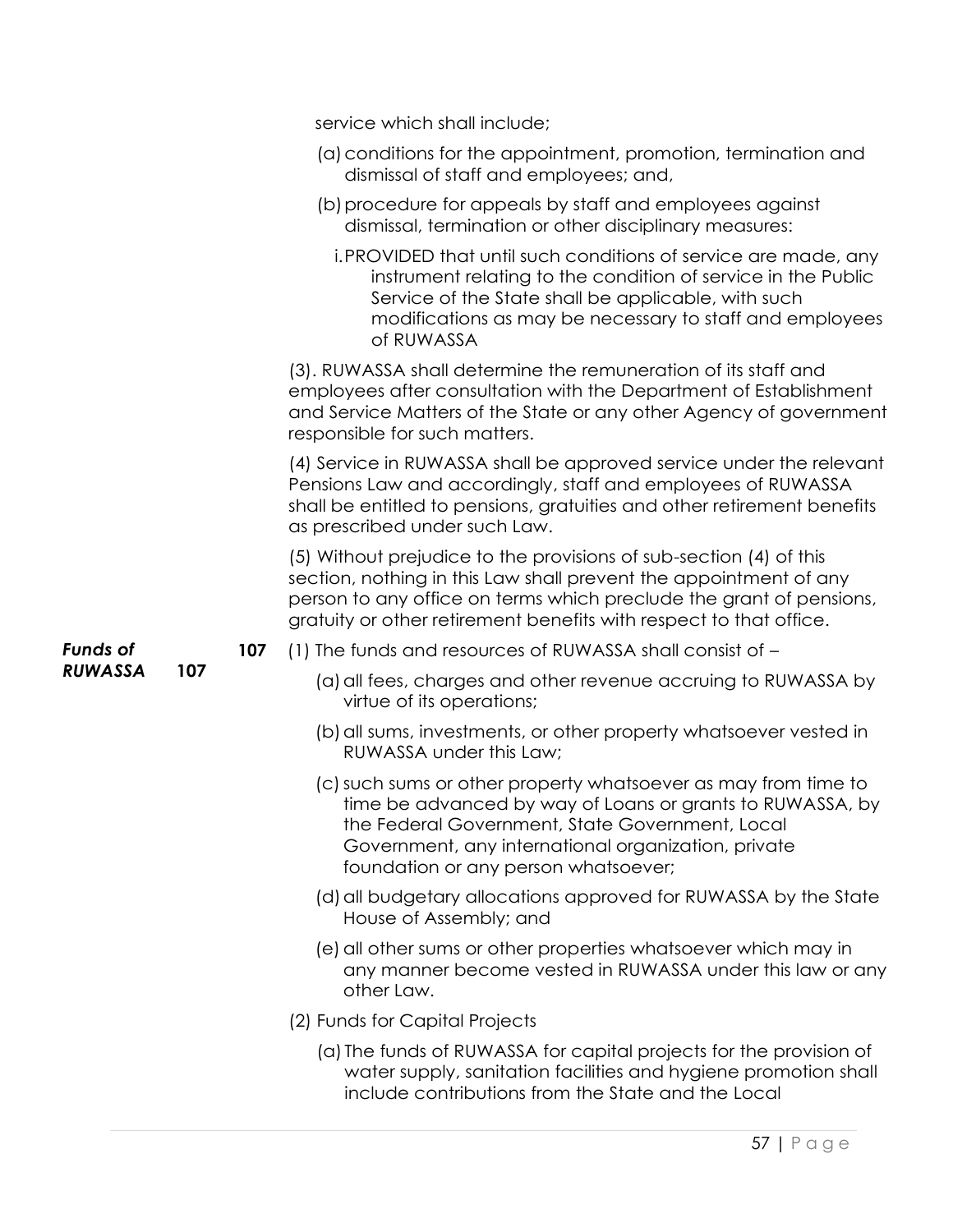|                                                                    |     |     | Governments as well as from the community in cash or kind as<br>a token of commitment to the Project in ratios as may be<br>agreed during Project design.                                                                                                                                        |
|--------------------------------------------------------------------|-----|-----|--------------------------------------------------------------------------------------------------------------------------------------------------------------------------------------------------------------------------------------------------------------------------------------------------|
|                                                                    |     |     | (b) The Community, through RUWASSA may apply for<br>contributions and support from the Federal, State and Local<br>Governments and donor agencies for necessary funds for<br>their capital projects.                                                                                             |
| <b>Annual</b><br><b>Estimates,</b><br><b>Accounts and</b><br>Audit |     | 108 | (1) The provisions for annual budgets, accounts and audits shall be<br>made in accordance with appropriate Laws on planning,<br>budgeting and auditing;                                                                                                                                          |
|                                                                    | 108 |     | (2) RUWASSA shall cause to be kept proper accounts and receipts,<br>payments credits and liabilities in satisfactory financial standards<br>and shall submit the same from to time with vouchers to be<br>audited by the Auditor-General of the State;                                           |
|                                                                    |     |     | (3) At the end of every financial year, the Auditor-General shall<br>submit the report of his audit of the accounts of RUWASSA to the<br>Governor;                                                                                                                                               |
| <b>Bank</b><br><b>Accounts</b>                                     | 109 | 109 | (1) RUWASSA shall operate Bank accounts for its capital Projects with<br>reputable Banks and the signatories to the accounts shall be the<br>GM and the Head of Accounts, or in their absence any other two<br>persons authorized by the Board.                                                  |
|                                                                    |     |     | (2) RUWASSA shall also operate Bank accounts with similar mandate<br>to subsection 1 above for its recurrent expenditure which<br>account shall be operated separately from the Capital Projects<br>account.                                                                                     |
| <b>Borrowing</b><br><b>Powers</b>                                  | 110 | 110 | (1) Subject to the approval of the Governor and the provisions of any<br>relevant Law, RUWASSA may borrow any sum of money as it may<br>require in the exercise of its functions under this Law.                                                                                                 |
| <b>Handover of</b><br>completed<br><b>facilities</b>               | 111 | 111 | (1) All projects initiated by the Community and constructed under<br>the supervision of RUWASSA with contributions from the<br>community shall, when completed, be handed over to be<br>operated and maintained by the WASHCOM of the beneficiary<br>Community pursuant to a Transfer Agreement. |
|                                                                    |     |     | (2) Every benefiting Community shall provide security on project sites<br>during construction and after due handover by RUWASSA.                                                                                                                                                                 |
|                                                                    |     |     | (3) Completed project shall be certified by RUWASSA and the WASH<br>department as meeting standards for the construction of such<br>works issued by the COMMISSION and industry practice.                                                                                                        |
| <b>Payment for</b><br><b>RUWASSA's</b><br><b>Services</b>          | 112 | 112 | RUWASSA may prescribe fees and charges for any of its services as<br>may be approved by the COMMISSION and such fees shall be<br>published in the Official Gazette of the State Government.                                                                                                      |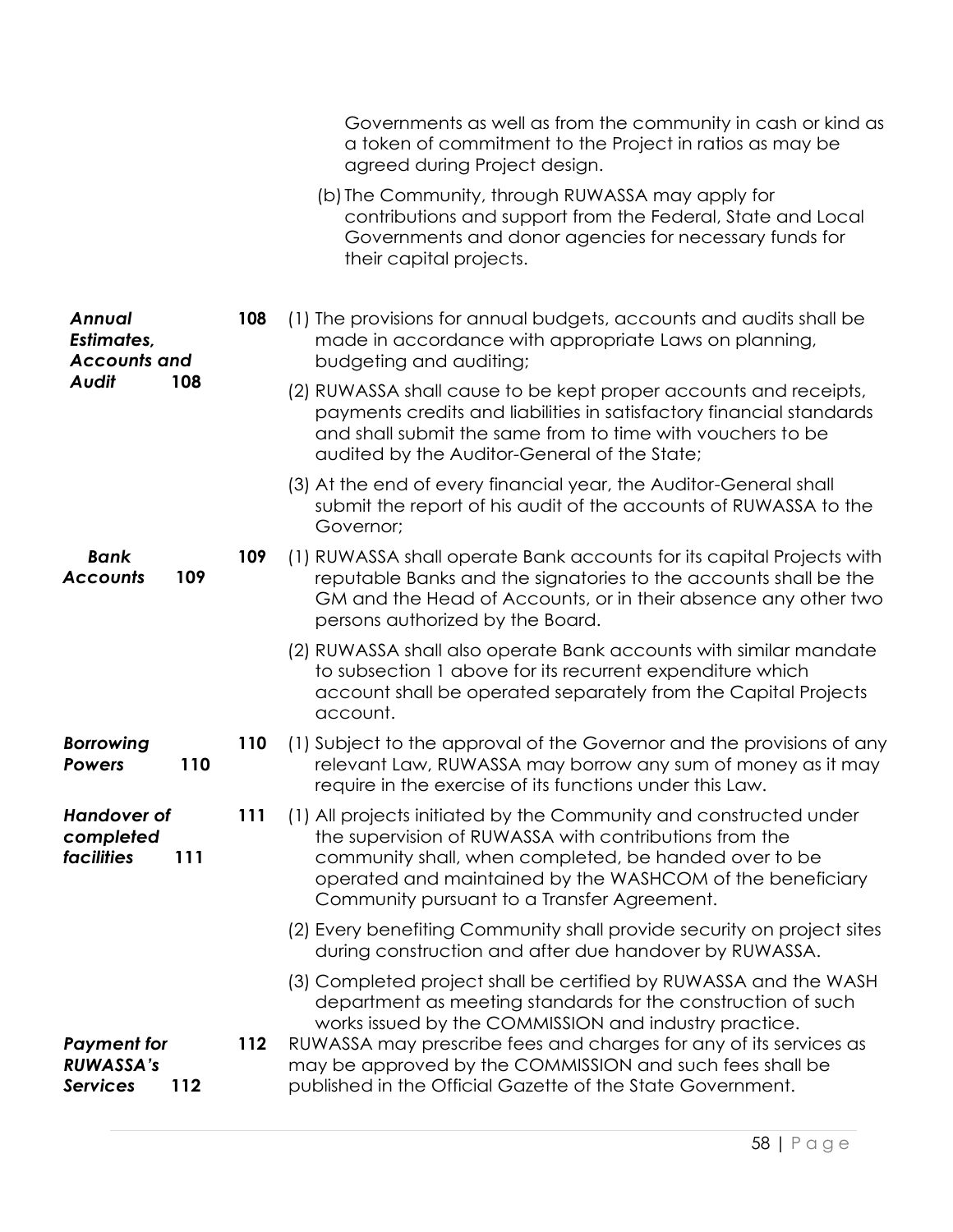| Gifts, Grants,<br>etc.<br>113             | 113 | (1) RUWASSA shall not accept any gift, grant, bequest or devise, if<br>the conditions attached by the person or organization making it<br>are inconsistent with the functions of RUWASSA and the interest of<br>the State.                                                                                                                                                                        |
|-------------------------------------------|-----|---------------------------------------------------------------------------------------------------------------------------------------------------------------------------------------------------------------------------------------------------------------------------------------------------------------------------------------------------------------------------------------------------|
| <b>Authentication of</b><br>Documents 114 | 114 | (1) The Common Seal of RUWASSA shall not be used or affixed to a<br>document unless in pursuance of a resolution duly passed at a<br>meeting of the Board.                                                                                                                                                                                                                                        |
|                                           |     | (2) The Seal of RUWASSA shall be authenticated by the signature of<br>the Chairperson and the GM.                                                                                                                                                                                                                                                                                                 |
|                                           |     | (3) Any contract or instrument, which would be required to be under<br>Seal if executed by a person, may be entered into or executed<br>on behalf of RUWASSA by any person generally or specifically<br>authorized in that behalf by the Board.                                                                                                                                                   |
|                                           |     | (4) Any document purported to be a document duly executed<br>under the Seal of RUWASSA shall be received in evidence and<br>shall unless the contrary is proved, be deemed to be so<br>executed.                                                                                                                                                                                                  |
| Assets of<br><b>RUWASSA</b><br>115        | 115 | (1) All WASH assets of the State Government in rural areas vested in<br>the Water Board or other State Government owned bodies<br>(transferred assets) immediately before the coming into effect of<br>this Law shall by virtue of this Law and without further assurance<br>be vested in RUWASSA hereby established.                                                                             |
|                                           |     | (2) Such assets shall include all rural water supply infrastructure<br>constructed by the State Government or any of its Agencies prior<br>to the commencement of this Law and shall include Land, works,<br>and other property, assets, powers, rights and privileges<br>appertaining thereto or enjoyed in connection therewith.                                                                |
|                                           |     | (3) All liabilities and obligations of the government in respect of any<br>of the transferred assets falling due or to be discharged after the<br>commencement of this Law shall become the liabilities and<br>obligations of RUWASSA;                                                                                                                                                            |
|                                           |     | (4) Provided that RUWASSA shall not be liable or obliged to repay to<br>the Government any loan or part thereof made before the<br>commencement of this Law by the State Government to any.<br>Local Government Council for the construction or otherwise in<br>respect of any transferred water works not yet repaid to the<br>Government by the Council before the commencement of this<br>Law. |
|                                           |     | (5) Every deed, bond agreement, instrument or contract to which<br>the State Government was a party for the construction or<br>otherwise in respect of any of the transferred assets shall subject<br>to the provisions of this section and unless the circumstance<br>otherwise requires have effect from the commencement of this<br>Law as if;                                                 |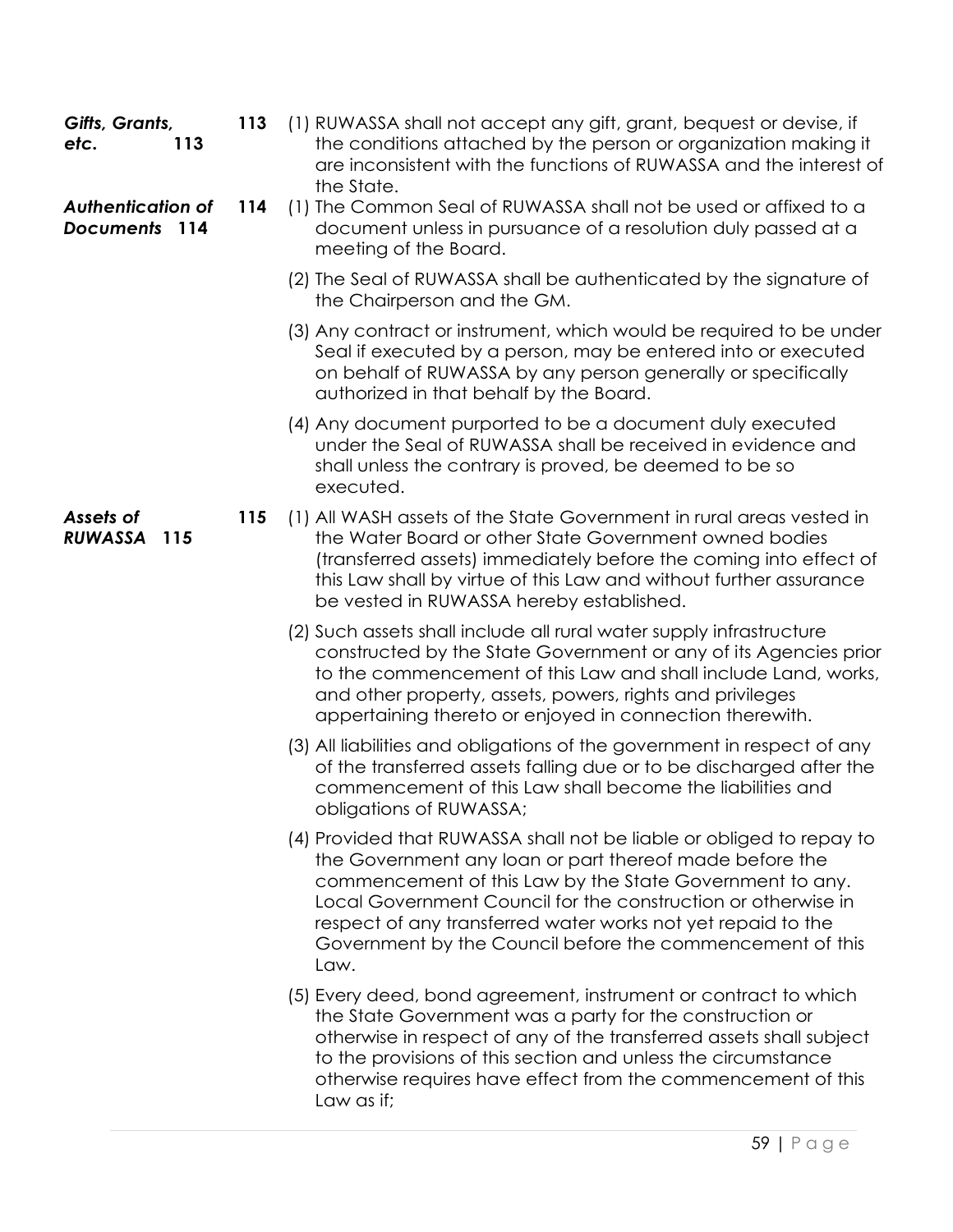- (a)RUWASSA had been a party thereto;
- (b) any reference to the Government therein, shall be a reference to RUWASSA with respect to anything required to be done before the commencement date
- (6) Where, by the operation of any of the forgoing provisions of this section, any of the transferred assets including lands, works , or other property, assets, powers, rights and privileges are vested in RUWASSA, RUWASSA shall, from the commencement date, exercise the same rights powers and remedies, and in particular the same rights and powers as to the taking and resisting of legal proceedings for ascertaining, performing, protecting or enforcing as the circumstance may require such transferred assets or other properties, assets, powers, rights or privileges of RUWASSA. Any legal proceedings by or against the State Government pending upon the commencement date in respect of same shall be continued by or against RUWASSA.
- (7) It shall be the duty of the appropriate authority to prepare and deliver to RUWASSA such particulars as RUWASSA may require in respect of such transferred assets.
- (8) Nothing in this section shall be construed as purporting to derogate from the provision of any Act of the National Assembly relating to the transfer or vesting of any class of property, Rights or liability and such measures as are necessary in accordance with these provisions shall be taken to ensure the vesting of such property, right and liability in RUWASSA either on the commencement date or so soon as may be thereafter, and upon such vesting, the preceding provisions of this section relating to the consequence of the vesting of properties, rights and liabilities shall have effect accordingly.
- (9) Assets in communities where WASHCOMS have been formed shall be transferred to such WASHCOMS to be owned, operated and managed by WASHCOMS subject to terms and conditions of a Transfer Agreement between the relevant WASHCOM and RUWASSA.
- (10)RUWASSA and the WASH Department of the LGC shall continue to provide technical advisory services to the WASHCOM in the operation of the facilities while the Community will bear the cost of operating and maintaining such Schemes.
- **116** (1) Whenever it appears to RUWASSA that any land in the rural areas of the State is likely to be needed for the purpose of any rural infrastructures, RUWASSA may, by its servants and Agents, together with necessary workers enter upon any such land:

(a) Survey and take levels of the land;

*Preliminary Investigation in Respect of Land for Rural Infrastructures*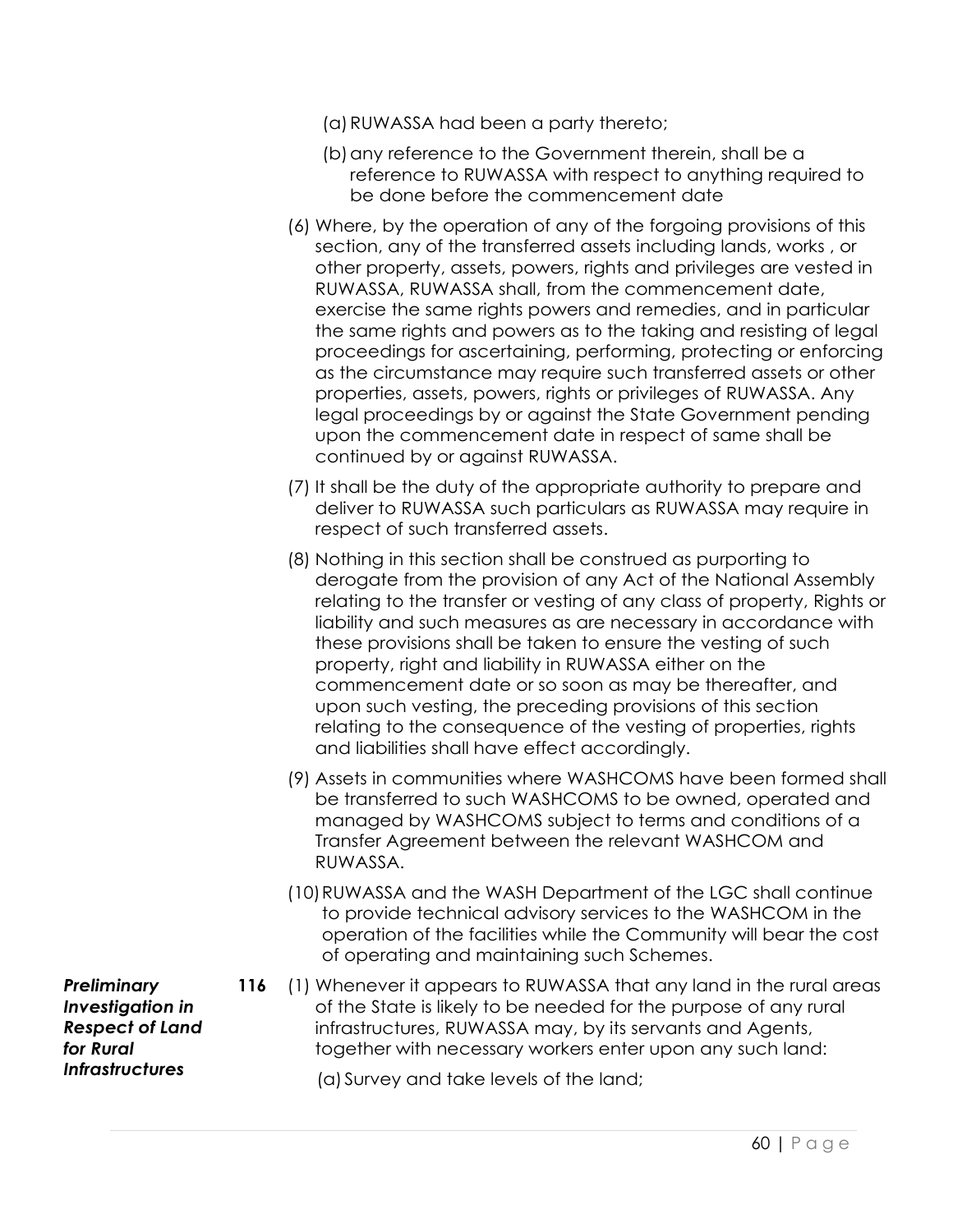| 116                                                  |     |     | (b) Dig or bore under the subsoil;                                                                                                                                                                                                                                                                                                                                                                                   |
|------------------------------------------------------|-----|-----|----------------------------------------------------------------------------------------------------------------------------------------------------------------------------------------------------------------------------------------------------------------------------------------------------------------------------------------------------------------------------------------------------------------------|
|                                                      |     |     | (c) Do all other acts necessary to ascertain whether the land is<br>suitable for such purposes;                                                                                                                                                                                                                                                                                                                      |
|                                                      |     |     | (d) Clearly set out and make the boundaries of the land in<br>respect of which it is proposed to make an application<br>provided that no such agent, servant or workman shall enter<br>any building or any enclosed court or garden attached to a<br>dwelling house (except with the consent of the occupier<br>thereof) before at least six weeks' notice of the intended entry<br>has been given to such occupier. |
|                                                      |     |     | (2) As soon as any entry has been made under (1) of this section,<br>RUWASSA shall pay compensation for all damages arising out of<br>the exercise of any power conferred by subsection (1) above.                                                                                                                                                                                                                   |
|                                                      |     |     | (3) In the event of a dispute as to the amount of any compensation<br>payable under this section, the amount may be determined by<br>the COMMISSION and upon appeal, by the high court having<br>jurisdiction in the area where the land is situated.                                                                                                                                                                |
|                                                      |     |     | <b>Part VI</b>                                                                                                                                                                                                                                                                                                                                                                                                       |
|                                                      |     |     | <b>OFFENCES AND PENALTIES</b>                                                                                                                                                                                                                                                                                                                                                                                        |
| <b>Mobile Court 117</b>                              |     | 117 | (1) There is hereby established a Mobile Court for the Corporation<br>(hereinafter referred to as "the Court")                                                                                                                                                                                                                                                                                                       |
| Powers of                                            | the | 118 | (1) The court shall have powers to;                                                                                                                                                                                                                                                                                                                                                                                  |
| Court                                                | 118 |     | (a) recover all surcharges, fines and penalties levied in<br>furtherance of this Law.                                                                                                                                                                                                                                                                                                                                |
|                                                      |     |     | (b) determine all matters relating to offences and penalties<br>created under this Law.                                                                                                                                                                                                                                                                                                                              |
|                                                      |     |     | (c) impose fines prescribed under this Law.                                                                                                                                                                                                                                                                                                                                                                          |
|                                                      |     |     | (d) effect the arrest of offenders of any of the provisions of this<br>Law or Regulations made hereto.                                                                                                                                                                                                                                                                                                               |
|                                                      |     |     | (e) issue an order of general or specific nature as it may deem fit<br>in accordance with the provisions of this Law.                                                                                                                                                                                                                                                                                                |
|                                                      |     |     | (2) The Court shall be presided over by a Magistrate.                                                                                                                                                                                                                                                                                                                                                                |
|                                                      |     |     | (3) The proceedings of the court shall be in accordance with the<br>provisions of the Criminal Procedure Code Law of Abia State.                                                                                                                                                                                                                                                                                     |
| <b>Illegal</b><br>construction of<br>water works 119 |     | 119 | (1) No person shall construct any waterworks in the State without<br>obtaining a license from the Ministry and an authorization from<br>the State Ministry responsible for water resources.                                                                                                                                                                                                                          |
|                                                      |     |     | (2) No person shall construct any structure within the waterworks<br>premises.                                                                                                                                                                                                                                                                                                                                       |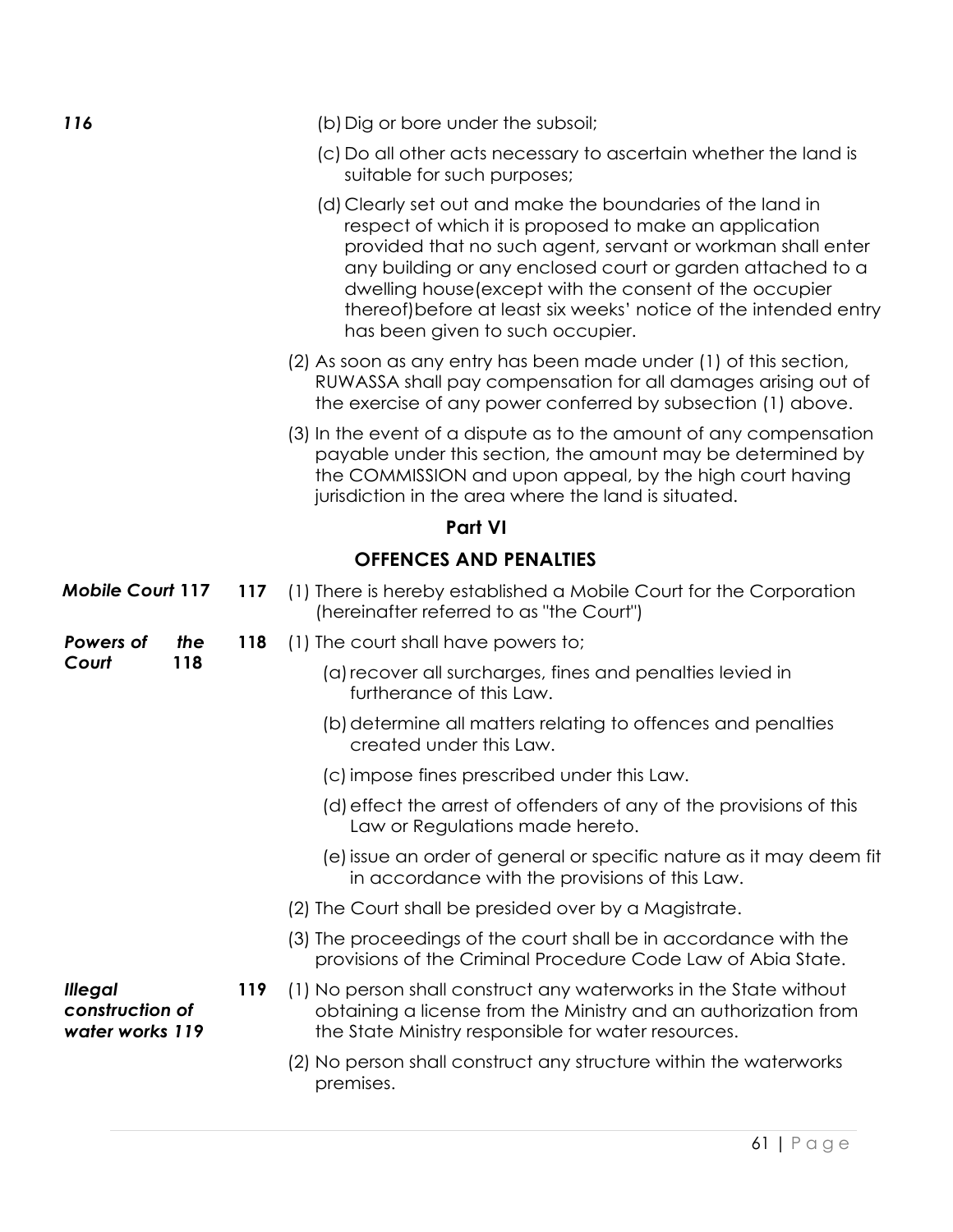|                                                             |     | (3) Any person who contravenes the provisions of this section<br>commits an offence and shall be liable on conviction to a fine of<br>N 200,000 (Two Hundred Thousand Naira) or to imprisonment for a<br>term not exceeding Six (6) months or to both fine and<br>imprisonment.                                                                                                                                                             |
|-------------------------------------------------------------|-----|---------------------------------------------------------------------------------------------------------------------------------------------------------------------------------------------------------------------------------------------------------------------------------------------------------------------------------------------------------------------------------------------------------------------------------------------|
|                                                             |     | (4) The provisions of subsections (1) and (2) of this section shall not<br>apply to a person who constructs a well having a diameter<br>exceeding 0.3 meters and depth not exceeding 61 meters within<br>his premises for his domestic use.                                                                                                                                                                                                 |
| Trespass to<br>waterworks 120                               | 120 | (1) No person shall construct or put any structure close to any water-<br>works vested in the Corporation within such distance as may be<br>specified in any code or regulation made in relation thereto.                                                                                                                                                                                                                                   |
| <b>Offences relating</b>                                    | 121 | (2) Any person who contravenes sub-section (1) of this section shall<br>be liable on conviction to a fine of N200,000 (Two Hundred<br>Thousand Naira) or to imprisonment for a term not exceeding Six<br>(6) months or to both such fine and imprisonment.<br>$(1)$ Any person who –                                                                                                                                                        |
| to water                                                    |     | (a) willfully damages any water works, public fountain or service; or                                                                                                                                                                                                                                                                                                                                                                       |
| diversion,<br>Pollution, Etc. 121                           |     | (b) unlawfully draws, diverts or takes water from any source or from<br>any stream by which any waterworks is supplied, or                                                                                                                                                                                                                                                                                                                  |
|                                                             |     | (c) makes an unauthorized opening or closes any valve, sluice or<br>manhole of any waterworks; or                                                                                                                                                                                                                                                                                                                                           |
|                                                             |     | (d) pollutes any water or water source; or                                                                                                                                                                                                                                                                                                                                                                                                  |
|                                                             |     | (e) allows or causes any foul liquid or gas or other noxious or toxic or<br>injurious substance or matter to be discharged into any water<br>source or any facility of any State owned or private water<br>facilities                                                                                                                                                                                                                       |
|                                                             |     | commits an offence and shall be liable on conviction to a fine not less<br>than the sum of N250,000 (Two Hundred and Fifty Thousand Naira) only<br>or to imprisonment for a term not exceeding Twelve (12) months or to<br>both such fine and imprisonment and to a further penalty of N10,000<br>(Ten thousand Naira) only for each day that the act or omission that<br>constitutes the offence continues.                                |
| <b>Offences</b><br><b>Relating to</b><br><b>Wastage 122</b> | 122 | (1) Any person who alters, causes or permits to be altered any<br>pipeline, fittings or fountains of any waterworks leading to<br>wastage of treated water without the consent of the<br>Corporation, commits an offence and shall be liable on<br>conviction to a fine of N250,000 (Two Hundred and Fifty Thousand<br>Naira) only or to imprisonment for a term not exceeding twelve<br>(12) months or to both such fine and imprisonment. |
| <b>Offences relating</b><br>to fraudulent                   | 123 | (1) Any person who alters, causes or permits to be altered, any<br>pipeline, fittings, meters of any waterworks with the intent to -                                                                                                                                                                                                                                                                                                        |
|                                                             |     | (a) avoid the accurate measurement or register of water by                                                                                                                                                                                                                                                                                                                                                                                  |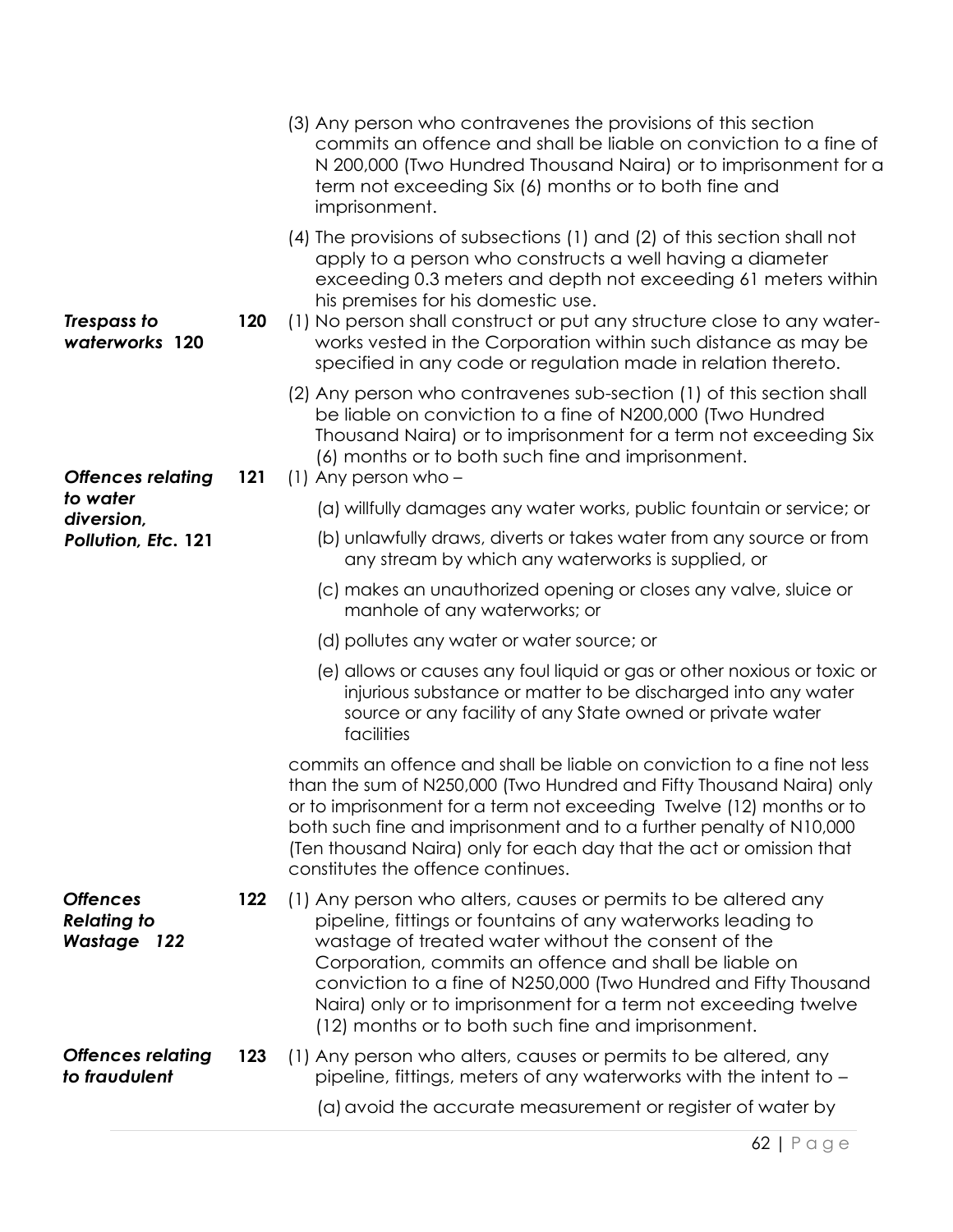| measurement                                           |     | means of any Meter                                                                                                                                                                                                                                                                                                                                                                                                                                                                                                                                                                                                                                                            |
|-------------------------------------------------------|-----|-------------------------------------------------------------------------------------------------------------------------------------------------------------------------------------------------------------------------------------------------------------------------------------------------------------------------------------------------------------------------------------------------------------------------------------------------------------------------------------------------------------------------------------------------------------------------------------------------------------------------------------------------------------------------------|
| 123                                                   |     | (b) obtain a greater supply of water than he is entitled, or to<br>avoid payment for such supply; or                                                                                                                                                                                                                                                                                                                                                                                                                                                                                                                                                                          |
|                                                       |     | (c) willfully or negligently damage, alter, cause or permit to be<br>damaged or altered any meter, commits an offence and shall<br>be liable on conviction to a fine of N200,000 (Two Hundred<br>Thousand Naira) only or to imprisonment for a term not<br>exceeding Six (6) months or to both such fine and<br>imprisonment.                                                                                                                                                                                                                                                                                                                                                 |
| <b>Offences relating</b><br>to nuisance 124           | 124 | (1) Any person who puts, allows to be put or to remain, or to<br>accumulate on any tenement owned or occupied by him or his<br>servant or agent, any foul material or substance in such manner<br>or place that it causes nuisance or may fall or be washed or be<br>carried into or obstructs any water works of the Corporation,<br>commits an offence and shall be liable on conviction to a fine of<br>N200,000 (Two Hundred Thousand Naira) only or to imprisonment<br>for a term not exceeding Six (6) months or to both such fine and<br>imprisonment to a further penalty of N10,000 for each day that<br>the act or omission that constitutes the offence continues. |
|                                                       |     | (2) Any person who allows any material or substance or any<br>nuisance to remain after notice for the cleanup or removal or<br>remediation has been served on him by the Corporation, the<br>supervising ministry or any other relevant State Agency shall, in<br>addition to the penalty specified in subsection (1) of this section,<br>be liable to a further penalty of N10,000 (Ten Thousand Naira)<br>only for each day that the act or omission that constitutes the<br>offence continues.                                                                                                                                                                             |
| Obstruction of<br>the staff of the<br>corporation 125 | 125 | (1) Any person who obstructs or assaults any Staff, officer or<br>employee of the Corporation or any other person authorized by<br>Corporation in the course of carrying into effect any of the<br>provisions of this Law commits an offence and shall be liable on<br>conviction to a fine of N300, 000 (Three Hundred Thousand Naira)<br>only or imprisonment for a term not exceeding three (3) years or<br>to both such fine or imprisonment.                                                                                                                                                                                                                             |
| <b>Offences of</b><br>impersonation<br>126            | 126 | (1) Any person, including Staff of Corporation, who, not being<br>lawfully authorized to carry out any function under this Law and<br>who under any guise or cover holds out himself as having been<br>authorized to enforce any part of this Law commits an offence<br>and shall be liable on conviction to a fine N200,000 (Two Hundred<br>Thousand Naira) only or to imprisonment for a term not exceeding<br>twelve (12) months or both such fine and imprisonment.                                                                                                                                                                                                       |
| <b>Conspiracy 127</b>                                 | 127 | (1) Any person who conspires with, procures, instigates, aids, or<br>facilitates another person to do anything or act prohibited under<br>any of the provisions of this Law, commits an offence and shall be                                                                                                                                                                                                                                                                                                                                                                                                                                                                  |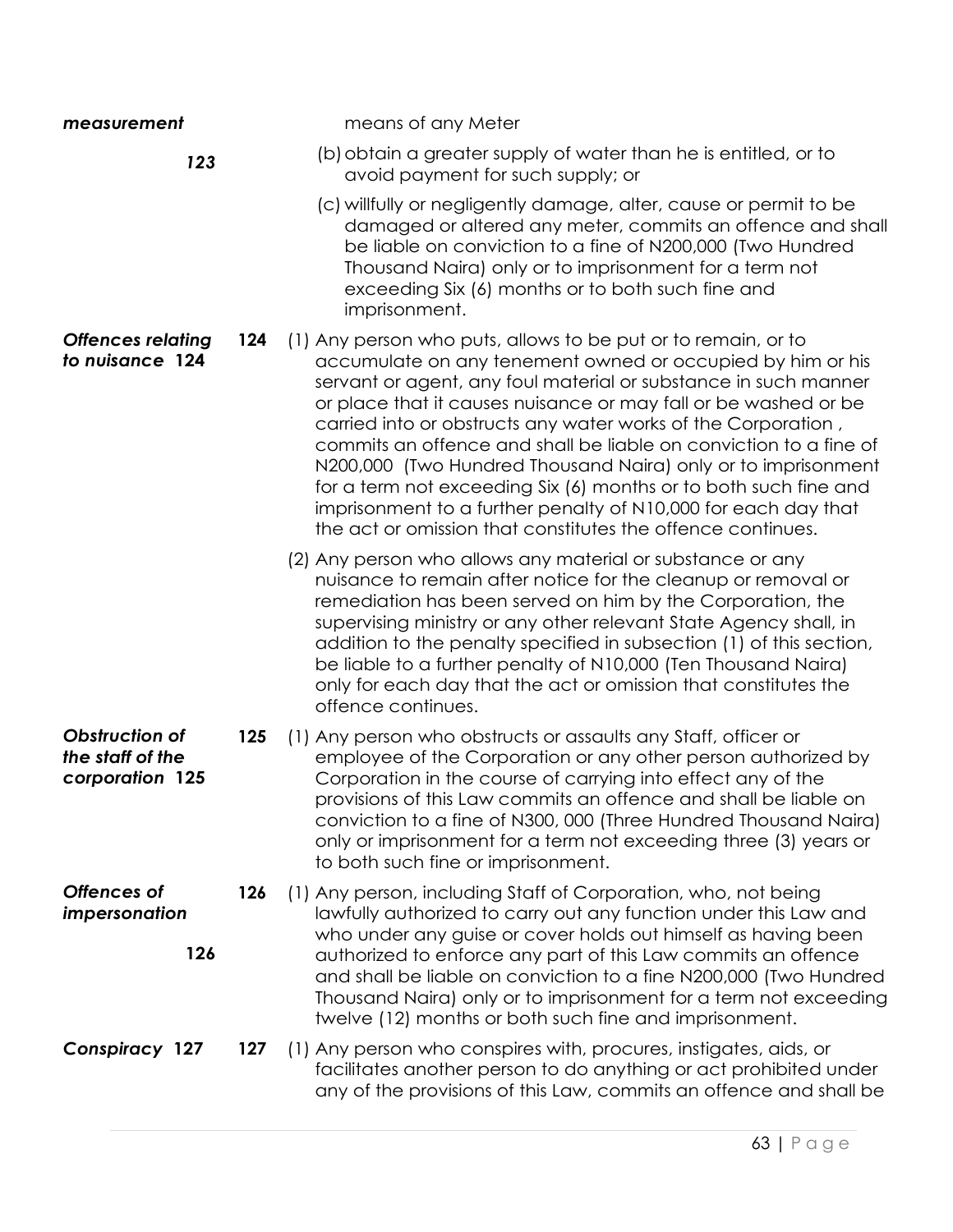liable under the relevant provisions of this Law relating to such offence and shall be punished as if he committed the offence himself.

**128** (1) No person shall:

(a)Bathe in any part of any reservoir; or

- (b)Wash or throw clothes, materials or things into any reservoir; or
- (c) Wash or cause any horse, dog, goat, pig or any other animal to enter any reservoir; or
- (d)Wrongfully open or close any lock, valve sluice or manhole belonging to or installed by the Corporation.
- (e)engage in fishing activities in any reservoir or dam without license from the supervising ministry on the recommendation of the Corporation.
- (2) A person who contravenes any of the provisions of subsection(1) of this section commits an offence and is liable on conviction to a fine of N20,000 (Twenty Thousand Naira) only or to imprisonment for three (3) months or to both the fine and imprisonment.

#### **Part VII**

### **MISCELLANEOUS AND TRANSITIONAL PROVISIONS**

**129** (1) The Abia State Water Board Law Cap 12 of the Laws of Abia State and the Abia State Water Connection Fee and Water Rate Law Cap 44 of the Laws of Abia State are hereby repealed.

- (2) From the commencement of this Law, the statutory functions, rights, obligations and liabilities of the Water Board under any contract or instrument, whether in law or in equity, by virtue of this Law and without further assurance, are hereby vested in the Corporation.
- (3) Any such contract or instrument mentioned in subsection (2) of this section, shall be of the same force and effect against or in favor of the Corporation and shall be enforceable by the Corporation as if it existed before the commencement of this Law and the Corporation shall be subject to all obligations and liabilities to which the Water Board existing before the commencement of this Law was subject, and all persons shall have the same rights, powers and remedies against the Corporation as they had against the previous Water Board.
- (4) Any proceeding or cause of action pending or existing immediately before the commencement of this Law, by or against the Water Board in respect of any right, interest, obligation or liability may be continued or as the case may be, commenced by or against the Corporation and any determination of a court, tribunal or other Authority or person

*Unauthorized activities in relation to water supply facilities*

*Repeals, Savings etc.* **129**

**128**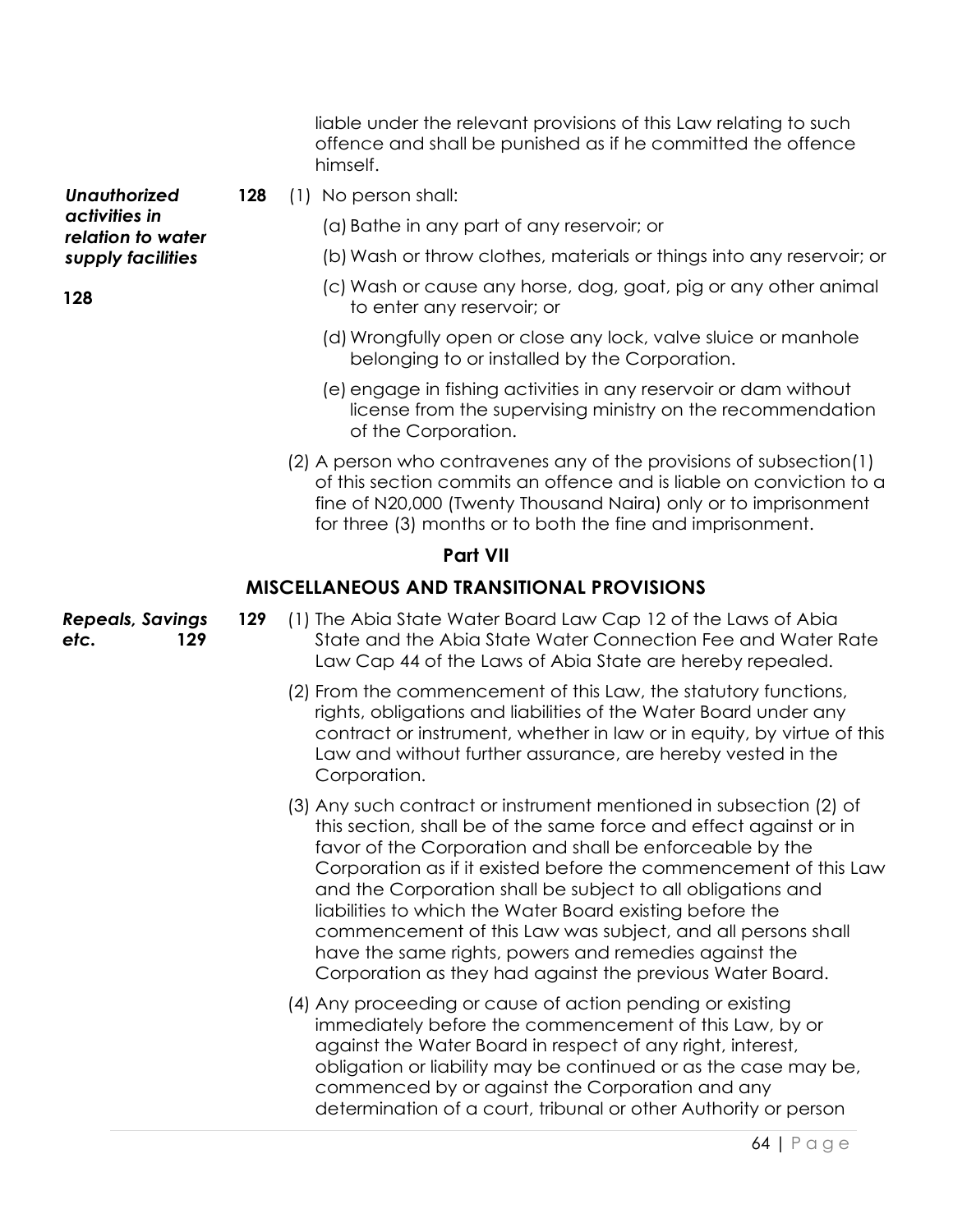may be enforced by or against the Corporation to the same extent that such proceedings or cause of action or determined might have been continued, commenced or enforced against the Water Board.

- (5) Any person:-
	- (a)Who immediately before the coming into force of this Law was the holder of any office in the Water Board or was a staff in the Water Board before the commencement of the Law and without further assurance shall continue in office and be deemed to have been appointed to his office by the Corporation established under this Law;
	- (b)Whose service are not required by the Corporation upon the conduct of a staff needs assessment for the effective performance of its functions in accordance with this Law shall be redeployed to the State Civil Service.

### **Part VII**

# **MISCELLANEOUS AND TRANSITIONAL PROVISIONS**

### **SCHEDULE 1 - Description of Areas of operation of the Corporation**

- (1) Urban water supply: 120 liters per capita per day for urban areas with population greater than 20, 000 inhabitants to be served by full reticulation and consumer premises connection.
- (2) Urban sanitation: Each household in urban areas (population above 20,000) must own and have access to safe sanitary facility that uses suitable and affordable water conveyance systems.

### **SCHEDULE 2 - Description of areas of operation of the Small Towns Agency**

- (1) Small towns water supply: Represents settlements with population of between 5,000 20,000 with a fair measure of social infrastructure and some level of economic activity with minimum supply standard of 60 liters per capita per day with reticulation and limited or full house connections as determined by the beneficiaries/Government.
- (2) Semi-urban sanitation: Each household in semi-urban areas (population more than 5, 000 and less than 20,000) must own and have access to safe sanitary facility that is easily adaptable to existing traditional pit latrine and uses superstructures which blends very well with other buildings within the community.

# **SCHEDULE 3 – Description of areas of the Rural Water Agency**

- (1) Rural water supply: Guarantees minimum level of service of 30 liters per capita per day within 250 meters of the community of less than 5,000 people, serving about 50-200 persons per water point.
- (2) Rural sanitation: Each household in rural areas (community of population of less than 5,000) must own and have access to safe sanitary facility with at least minor improvements that would reduce flies, odor, (at least upgraded pit latrine).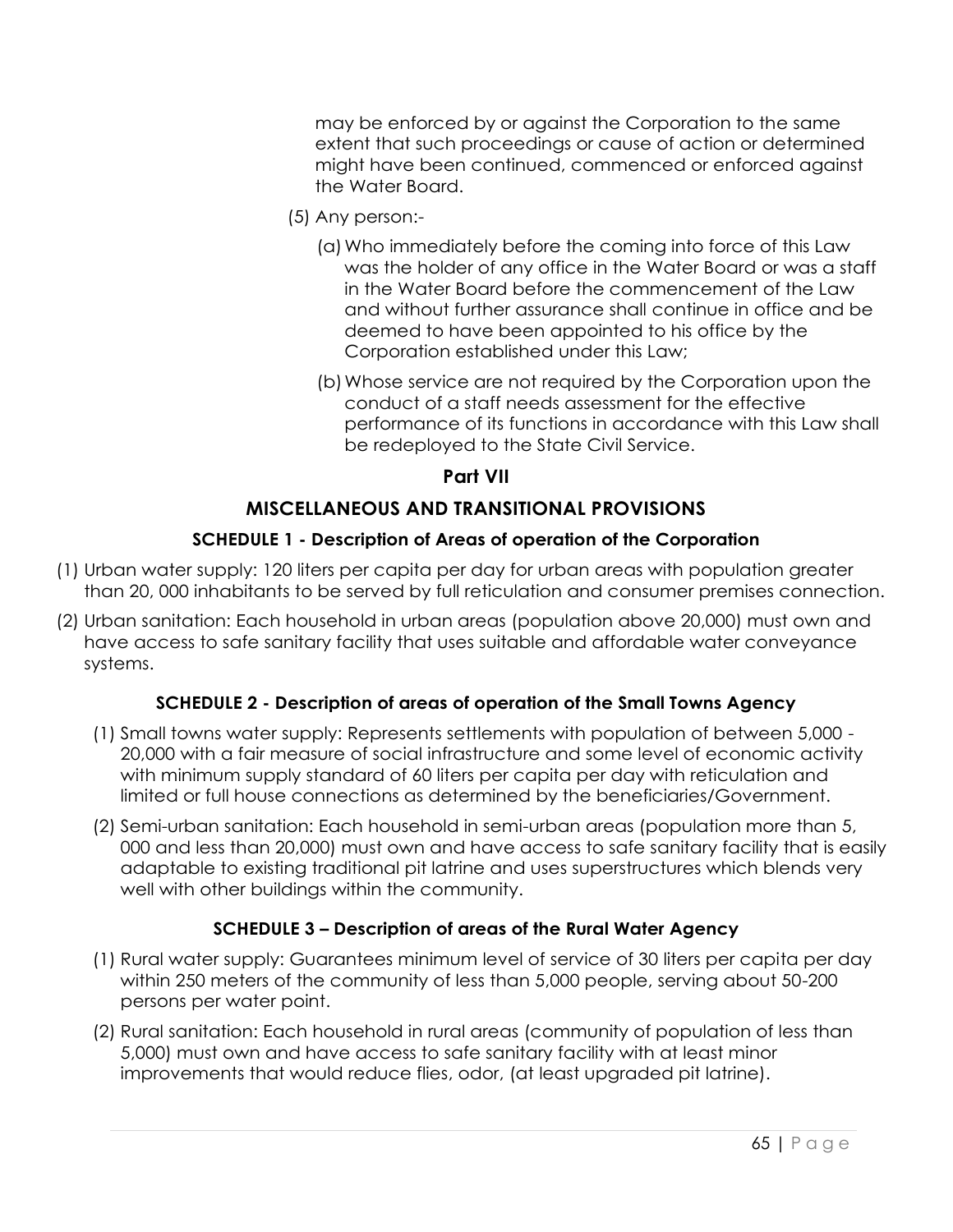## **SCHEDULE 4 - Proceedings of The Board of the Corporation**

- (1) Board Meetings
	- (a) The Board shall meet for the dispatch of its business as often as is necessary and expedient, and subject to this section, may adjourn, close and otherwise regulate its meetings and procedure as it deems fit.
	- (b) The Chairman or, in his absence, any member chosen by the members present from among themselves shall preside at the meeting of the Board.
	- (c) All decision of the Board shall be on the basis of simple majority of the members present and voting
	- (d)No act or proceeding of the Board shall be invalidated merely on the ground of existence of any vacancy or defect in the constitution of the Board, except where actions are not supported by a quorum.
	- (e) The quorum for the meeting of the Board shall be 5 and each member present shall have one vote on each question before the Board and, in the event of an equality of votes, the Chairperson shall have a casting vote in addition to a deliberative vote.
	- (f) For a meeting of the Board to review any previous decision taken by the Board, the quorum shall not be less than the Board members present when the decision was taken.
- (2) If a member:-
	- (a)Acquires or holds a direct or indirect pecuniary interest in any matter that is under consideration by the Board;
	- (b)Owns any property or has a right in property or a direct or indirect pecuniary interest in a company or association of Persons which results in the member's private interest coming or appearing to come into conflict with his functions as a member; or;
	- (c) Knows or has reason to believe that a relative of the member has acquired or hold a direct or indirect pecuniary interest in any matter that is under consideration by the Board, or owns any property or has a right in property or a direct or indirect pecuniary interest in a company or association of persons which results in the member's private interests coming or appearing to come into conflict with his functions as a member, or if for any reason the private interests of a member come into conflict with his functions as member, the member shall forthwith disclose the fact to the Board.
- (3) A member referred to in subsection (1) shall take no part in the consideration or discussion of, or vote on, any question before the Board which relates to any contract, right, immovable property or interest referred to in that subsection.
- (4) Any member who contravenes subsection (1) & (2) of this section commits an offence and is liable to fine of N100,00 (One Hundred Thousand Naira) only or two (2) years imprisonment or to both.
- (5) If a member referred to in this section takes part in the consideration of a matter in which his private interests are in conflict with his function as a member, the other member may subsequently ratify any such decision or action.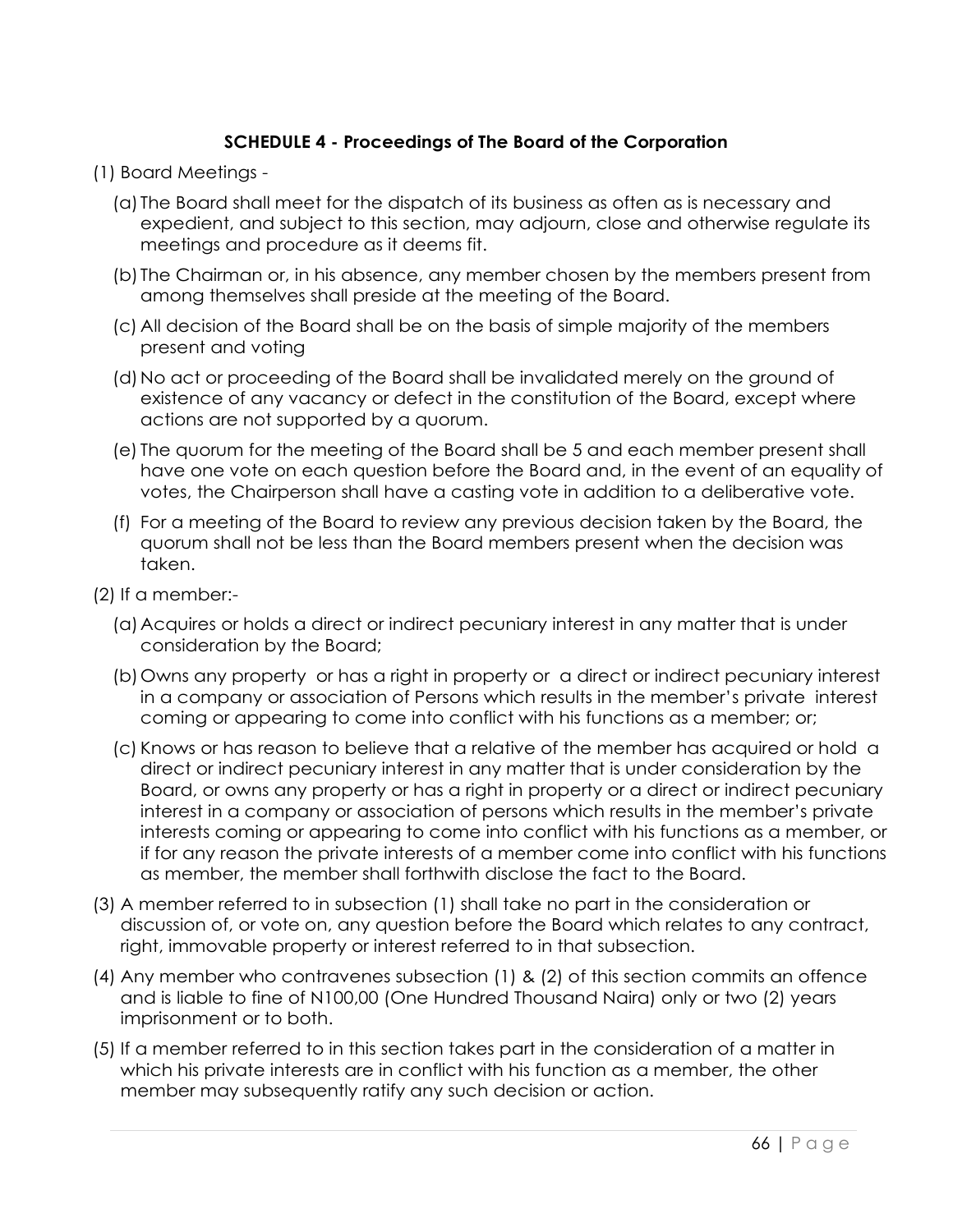### **SCHEDULE 5 - Proceedings of The Regulatory Agency Board**

- (1) Regulatory Board Meetings
	- (a) The Regulatory Agency Board shall meet for the dispatch of its business as often as is necessary and expedient, and subject to this section, may adjourn, close and otherwise regulate its meetings and procedure as it deems fit.
	- (b) The Executive Secretary, or in his absence, any member chosen by the members present from among themselves shall preside at the meeting of the Regulatory Agency Board.
	- (c) All decisions of the Regulatory Agency Board shall be on the basis of simple majority of the members present and voting
	- (d)No act or proceeding of the Regulatory Agency Board shall be invalidated merely on the ground of existence of any vacancy or defect in the constitution of the Regulatory Agency Board, except where actions are not supported by a quorum.
	- (e) The quorum for the meeting of the Regulatory Agency Board shall be 5 and each member present shall have one vote on each question before the Regulatory Agency Board and, in the event of an equality of votes, the Executive Secretary shall have a casting vote in addition to a deliberative vote.
	- (f) For a meeting of the Regulatory Agency Board to review any previous decision taken by it, the quorum shall not be less than the Regulatory Agency Board members present when the decision was taken.
- (2) If a member:-
	- (a)Acquires or holds a direct or indirect pecuniary interest in any matter that is under consideration by the Regulatory Agency Board;
	- (b)Owns any property or has a right in property or a direct or indirect pecuniary interest in a company or association of persons which results in the member's private interest coming or appearing to come into conflict with his functions as a member; or;
	- (c) Knows or has reason to believe that a relative of the member has acquired or hold a direct or indirect pecuniary interest in any matter that is under consideration by the Regulatory Agency Board, or owns any property or has a right in property or a direct or indirect pecuniary interest in a company or association of persons which results in the member's private interests coming or appearing to come into conflict with his functions as a member, or if for any reason the private interests of a member comes into conflict with his functions as member, the member shall forthwith disclose the fact to the Regulatory Agency Board.
- (3) A member referred to in subsection (1) shall take no part in the consideration or discussion of, or vote on, any question before the Regulatory Agency Board which relates to any contract, right, immovable property or interest referred to in that subsection.
- (4) Any member who contravenes subsection (1) & (2) of this section commits an offence and is liable to fine of N100,00 (One Hundred Thousand Naira) only or two (2) years